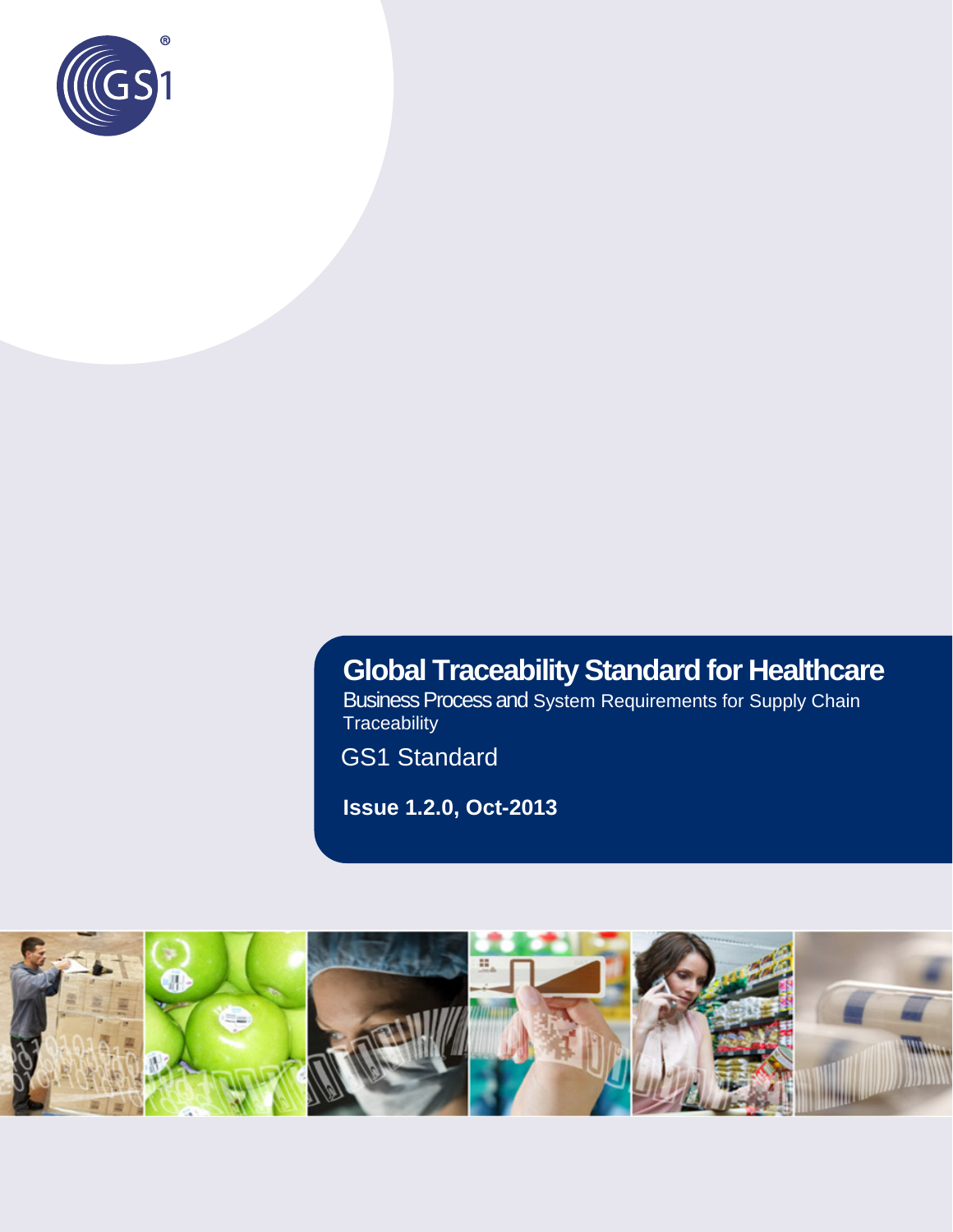

### **Document Summary**

| <b>Document Item</b>          | <b>Current Value</b>                                                                                                                                                                                                                                                                                                                              |
|-------------------------------|---------------------------------------------------------------------------------------------------------------------------------------------------------------------------------------------------------------------------------------------------------------------------------------------------------------------------------------------------|
| Document Title                | GS1 Standards Document Global Traceability Standard for Healthcare                                                                                                                                                                                                                                                                                |
| Date Last Modified            | Oct-2013                                                                                                                                                                                                                                                                                                                                          |
| <b>Current Document Issue</b> | Is sue 1.2.0                                                                                                                                                                                                                                                                                                                                      |
| <b>Status</b>                 | Ratified                                                                                                                                                                                                                                                                                                                                          |
| <b>Related Work Request</b>   | 08-201, 13-005                                                                                                                                                                                                                                                                                                                                    |
| Document Description          | This document is the GS1 Global Traceability Standard for Healthcare. It describes<br>the traceability process independent from the choice of enabling technologies. It also<br>defines minimum requirements for all organisations and countries, and corresponding<br>GS1 Standards to be used in combination with information management tools. |

### **Log of Changes**

| <b>Issue No.</b> | <b>Date of Change</b> | <b>Changed By</b> | <b>Summary of Change</b>                                                            |
|------------------|-----------------------|-------------------|-------------------------------------------------------------------------------------|
| 0.1              | Jun-2008              | Janice Kite       | Original draft created                                                              |
| 0.2              | Jan-2009              | Janice Kite       | Post for eBallot                                                                    |
| 0.2.1            | Feb-2009              | John Ryu          | Errata Update based on eBallot Approval and Comment<br>Reference Summary of Changes |
| 1.0.0            | Feb-2009              | Mike Mowad        | Convert document to issue based on draft version 0.2.1, no<br>content changes.      |
| 1.1.0            | April- 2013           | John Ryu          | Incorporated AIDC change recommendation<br>eBallot Approved                         |
| 1.2.0            | Oct-2013              | John Ryu          | <b>BCS Ratified</b>                                                                 |

### **Disclaimer**

WHILST EVERY EFFORT HAS BEEN MADE TO ENSURE THAT THE GUIDELINES TO USE THE GS1 STANDARDS CONTAINED IN THE DOCUMENT ARE CORRECT, GS1 AND ANY OTHER PARTY INVOLVED IN THE CREATION OF THE DOCUMENT HEREBY STATE THAT THE DOCUMENT IS PROVIDED WITHOUT WARRANTY, EITHER EXPRESSED OR IMPLIED, REGARDING ANY MATTER, INCLUDING BUT NOT LIMITED TO THE OF ACCURACY, MERCHANTABILITY OR FITNESS FOR A PARTICULAR PURPOSE, AND HEREBY DISCLAIM ANY AND ALL LIABILITY, DIRECT OR INDIRECT, FOR ANY DAMAGES OR LOSS RELATING TO OR RESULTING FROM THE USE OF THE DOCUMENT. THE DOCUMENT MAY BE MODIFIED, SUBJECT TO DEVELOPMENTS IN TECHNOLOGY, CHANGES TO THE STANDARDS, OR NEW LEGAL REQUIREMENTS. SEVERAL PRODUCTS AND COMPANY NAMES MENTIONED HEREIN MAY BE TRADEMARKS AND/OR REGISTERED TRADEMARKS OF THEIR RESPECTIVE COMPANIES. GS1 IS A REGISTERED TRADEMARK OF GS1 AISBL.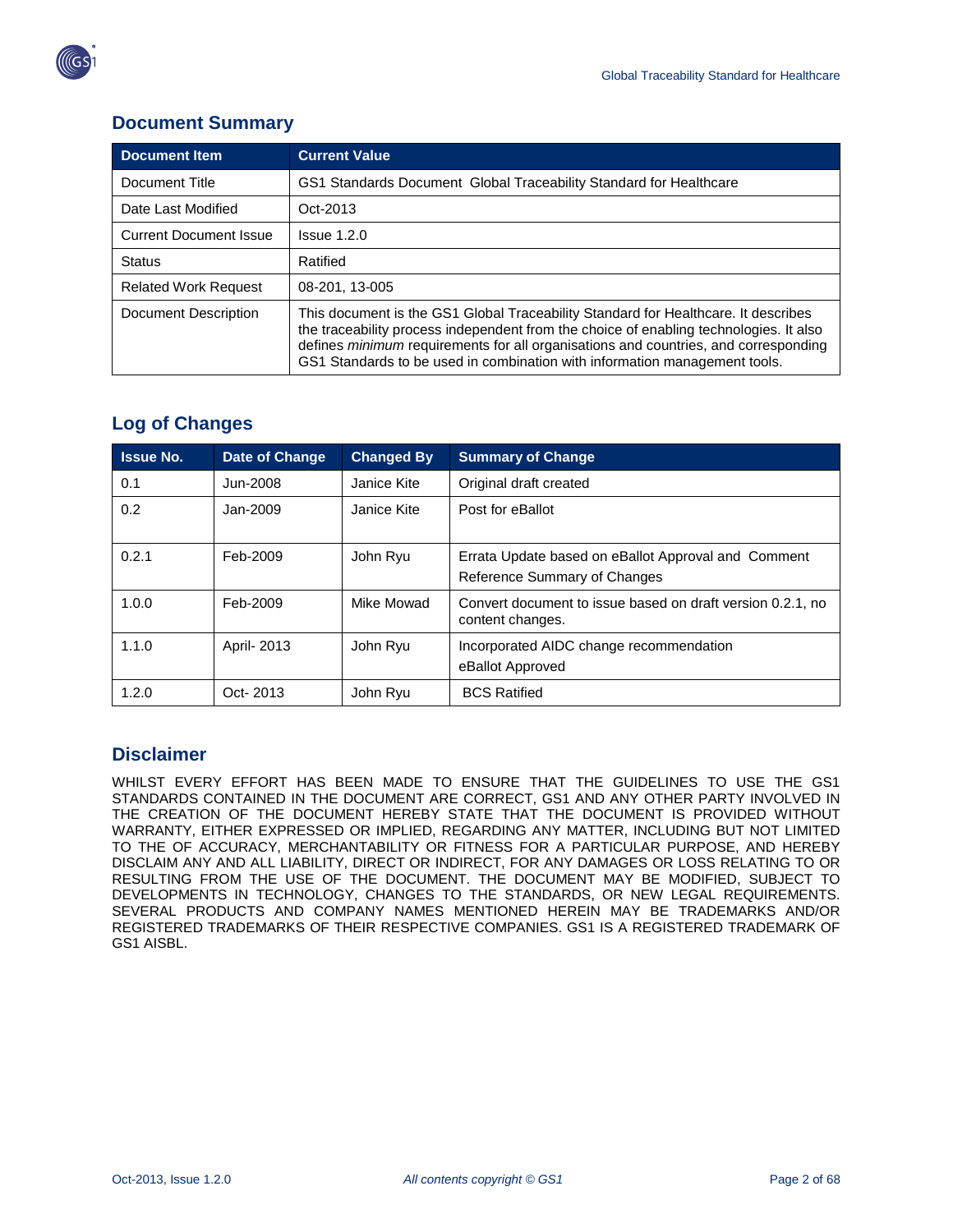

# **Table of Contents**

| 1. |        |                                                                         |     |
|----|--------|-------------------------------------------------------------------------|-----|
|    | 1.1.   |                                                                         |     |
|    | 1.2.   |                                                                         |     |
|    | 1.3.   |                                                                         |     |
|    | 1.4.   |                                                                         |     |
| 2. |        |                                                                         |     |
|    | 2.1.   | Traceability Event Sharing Standards Maintenance Groups (SMG) Members 7 |     |
|    | 2.2.   |                                                                         |     |
|    | 2.3.   |                                                                         |     |
|    | 2.4.   |                                                                         |     |
| 3. |        |                                                                         |     |
| 4. |        |                                                                         |     |
|    | 4.1.   |                                                                         |     |
|    | 4.2.   |                                                                         |     |
|    | 4.2.1  |                                                                         |     |
|    | 4.2.2. |                                                                         |     |
|    | 4.3.   |                                                                         |     |
| 5. |        |                                                                         |     |
|    | 5.1.   |                                                                         |     |
|    | 5.2.   |                                                                         |     |
|    | 5.3.   |                                                                         |     |
| 6. |        |                                                                         |     |
|    | 6.1.   |                                                                         |     |
|    | 6.1.1. |                                                                         |     |
|    | 6.1.2. |                                                                         |     |
|    | 6.1.3. |                                                                         |     |
| 7. |        | <b>Business Requirements and Rules Analysis</b>                         | .32 |
|    | 7.1.   |                                                                         |     |
|    | 7.2.   |                                                                         |     |
|    | 7.3.   |                                                                         |     |
| 8. |        |                                                                         |     |
|    | 8.1.   |                                                                         |     |
|    | 8.1.1. |                                                                         |     |
|    | 8.1.2. |                                                                         |     |
|    | 8.1.3. |                                                                         |     |
|    | 8.1.4. |                                                                         |     |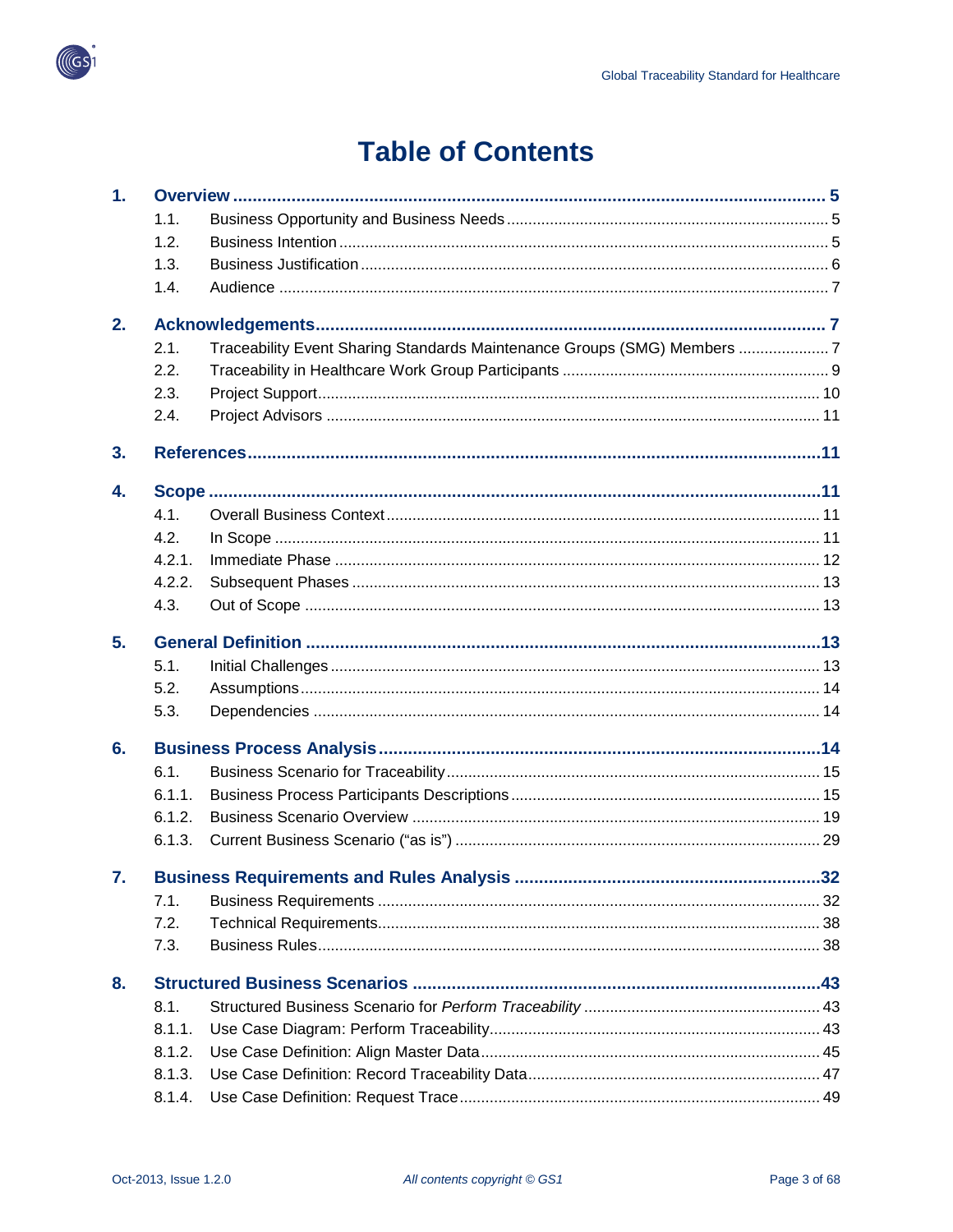

| 9 <sub>1</sub> |      |                                                                                 |  |
|----------------|------|---------------------------------------------------------------------------------|--|
|                | 9.1. |                                                                                 |  |
|                |      |                                                                                 |  |
|                |      |                                                                                 |  |
|                |      |                                                                                 |  |
|                |      | 10.1. Fully Worked Example: Traceability in the Pharmaceutical Supply Chain  53 |  |
|                |      |                                                                                 |  |
|                |      |                                                                                 |  |
| 13.            |      |                                                                                 |  |
|                |      |                                                                                 |  |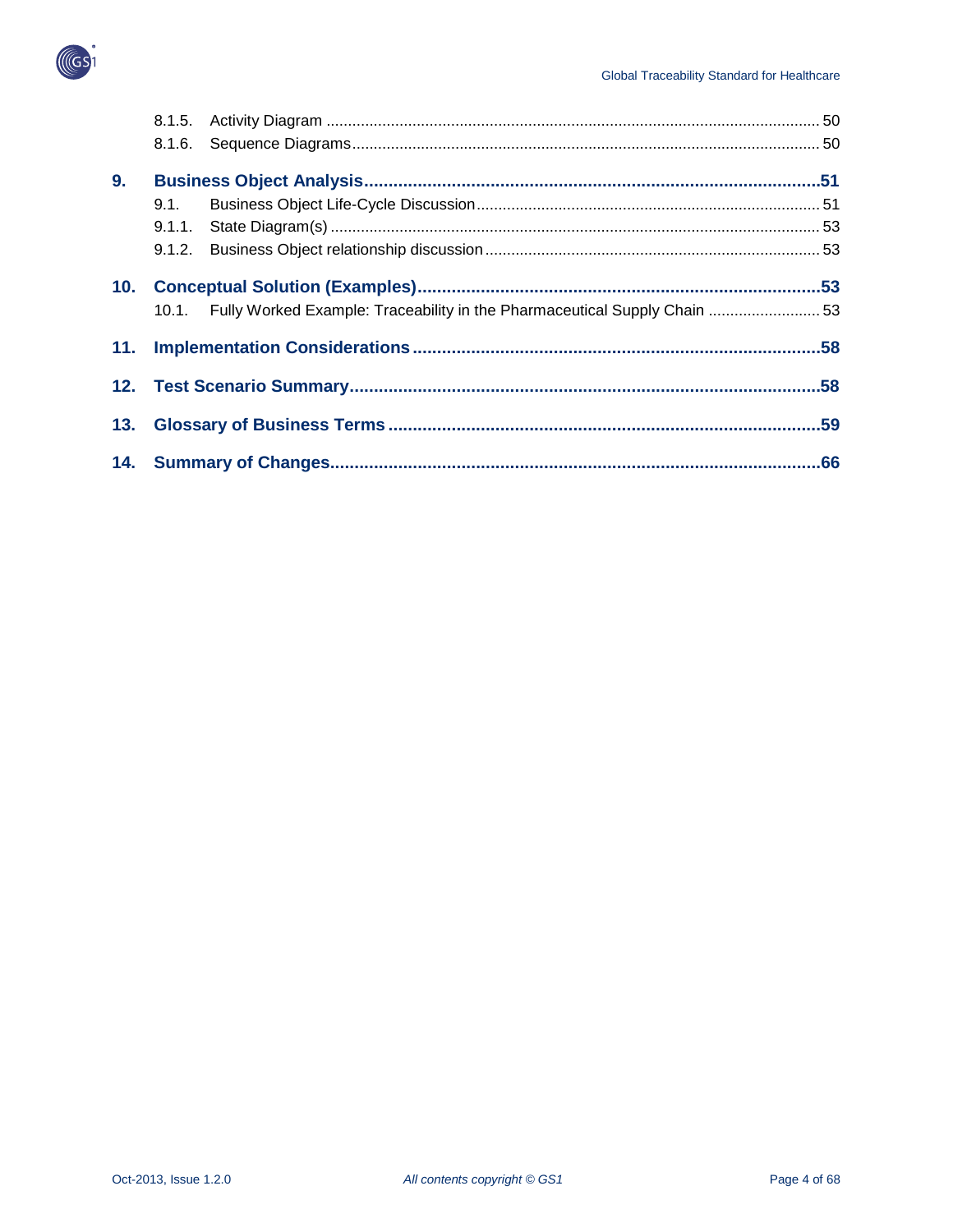

# <span id="page-4-0"></span>**1. Overview**

## <span id="page-4-1"></span>**1.1. Business Opportunity and Business Needs**

Businesses, end users and authorities in various markets around the world have an interest in establishing systems to track and trace products at various points of the supply chain. This shared interest is never more evident than for healthcare products, but the key principles can be applied to any industry sector served by GS1 that has a need to track and trace product through the supply chain.

This document is a standard because it is the definition for GS1 healthcare members (exclusive of any other definition) of what the process standard for traceability in healthcare encompasses and it shows the corresponding GS1 numbering, automatic identification data capture (AIDC) or data communication standards that must be in place for best practice applications. For example, from now on a GS1 traceability in healthcare implementation guideline will only be referred to as such if it addresses all the use cases described in the GS1 Global Traceability Standard for Healthcare.

Partners in a supply chain could use various levels of product traceability to enable business needs such as:

- To comply with regulatory requirements and guidance on recalls
- To reduce business risks above and beyond legal compliance
- Product recall and withdrawal (notably to achieve a greater degree of precision, to demonstrate control, increase efficiency and reduce the cost of product recall or withdrawal)
- To comply with a trading or traceability partner's specifications
- **Efficient logistics management**
- **Effective quality management**
- To support product and/or patient safety
- To provide information to end users and trading or traceability partners
- To verify the presence or absence of product attributes (e.g., contains latex, single use)
- **Brand protection**
- Product authentication and anti-counterfeit policies

## <span id="page-4-2"></span>**1.2. Business Intention**

The goal of this document is to create a 'GS1 Global Traceability Standard for Healthcare' using the GS1 System of standards. This is a PROCESS standard describing the traceability process independent from the choice of enabling technologies (see sections [6,](#page-13-2) [7.3](#page-37-1) and [8\)](#page-42-0). It defines minimum requirements for all stakeholders, organisations and countries and corresponding GS1 Standards to be used in combination with information management tools (see section [7.1\)](#page-31-1).

This is a building block for developing:

- Traceability systems
- Country specific traceability user guidelines
- New GS1 standards that may be required (or leverage of existing standards)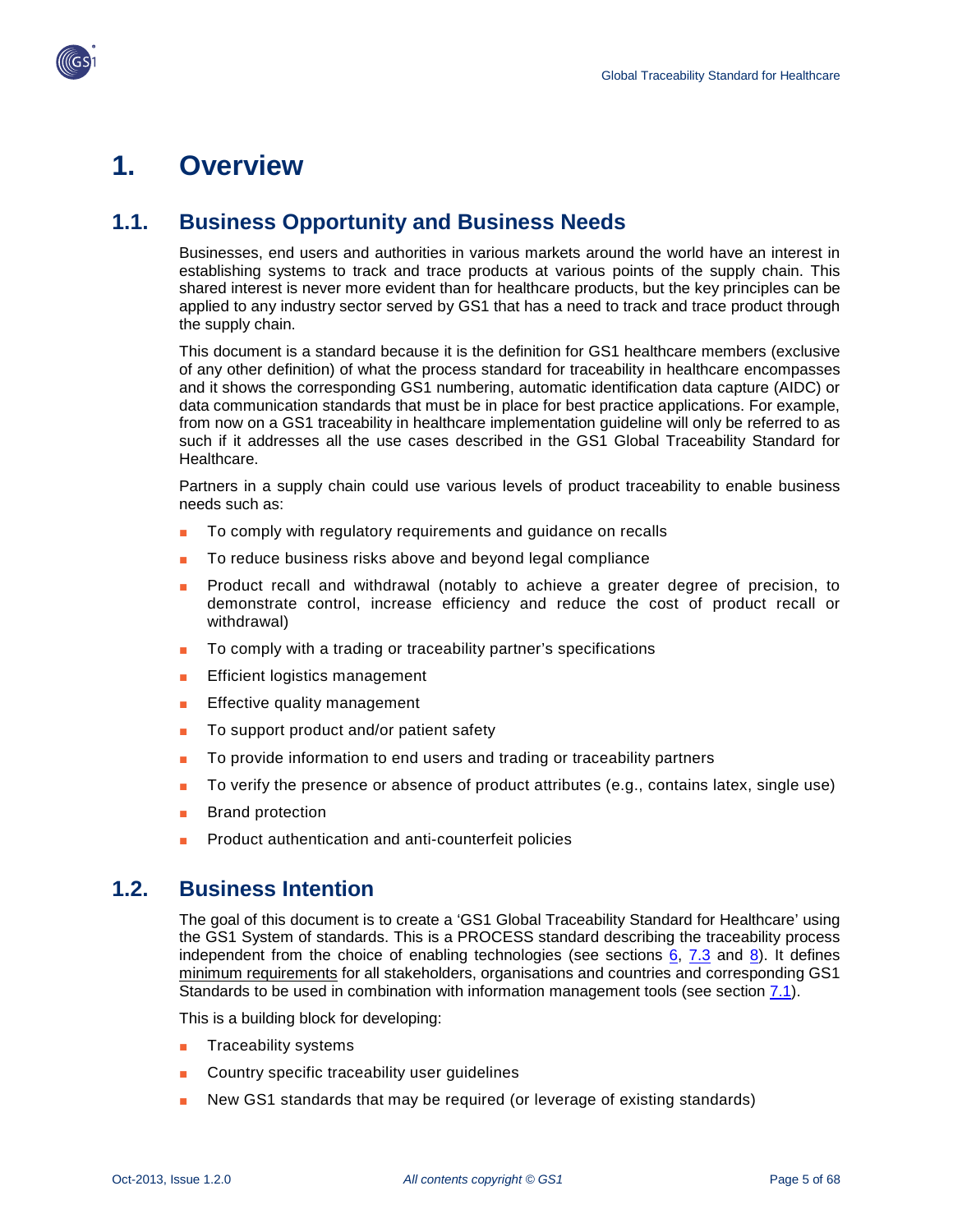



**Note:** Refer to section [11.](#page-57-0)

The intention is therefore to create a foundational framework that is expected to be used by any business, organisation, large or small, and by any country in order to develop specific implementation guidelines or additional requirements. These implementation guidelines will take into consideration, for example, scope and traceable item hierarchy specific to their business needs (see sections [4,](#page-10-2) [7,](#page-31-0) [9,](#page-50-0) [11\)](#page-57-0).

This GS1 Global Traceability in Healthcare Standard will maximise use of the well-established, globally acceptable and voluntary GS1 business standards that uniquely identify a "traceable item", describe the establishment of appropriate and effective records of events, and provide for accurate communication about the traceable item between trading or traceability partners.

This meets the core need to be able to track forward and trace back (one step up, one step down) at any point along the extended length of the supply chain no matter how many trading or traceability partners and business process steps are involved.

This may be used for benchmarking or certification of traceability systems.

## <span id="page-5-0"></span>**1.3. Business Justification**

Healthcare organisations require consistent traceability solutions spanning the extended supply chain regardless of country.

By defining a shared minimum requirement and showing what action is required from organisations, countries, or a group of trading or traceability partners, the GS1 Global Traceability Standard for Healthcare will enable maximum interoperability between traceability systems across the extended supply chain whilst accommodating specific business, industry sector, or national requirements.

Each partner in the supply chain will have their own objectives in terms of the use of the traceability system, the lowest level of traceable item and the data required to manage their particular trading or traceability environment and strategy. Yet partners need to work collaboratively in order to achieve the required level of traceability across the extended supply chain. Furthermore, having a proven standard-based traceability process can demonstrate that an organisation has met requirements of corporate responsibility.

The GS1 Global Traceability Standard for Healthcare will serve as a foundational standard for all countries to use as a starting point for identifying their specific business requirements. This framework will ensure a common approach and understanding of key principles by users around the world.

To demonstrate that these ideas are shared in countries around the world by businesses, legislators and regulators, here are some extracts from key reference documents:

#### **Europe Building Collaboration to Facilitate Track and Trace**

*"Collaboration between trading partners should be promoted continuously. Through the use of voluntary, global business standards each company involved in the supply chain can remain responsible for selecting the service provider to implement their system in an open, competitive market place. The use of voluntary, global business standards improve efficiency and drives down total supply chain costs."*

> ECR – Using Traceability in the Supply Chain to meet Consumer Safety Expectations ECR Europe, March 2004, Chapter 4 "Business Needs", page 16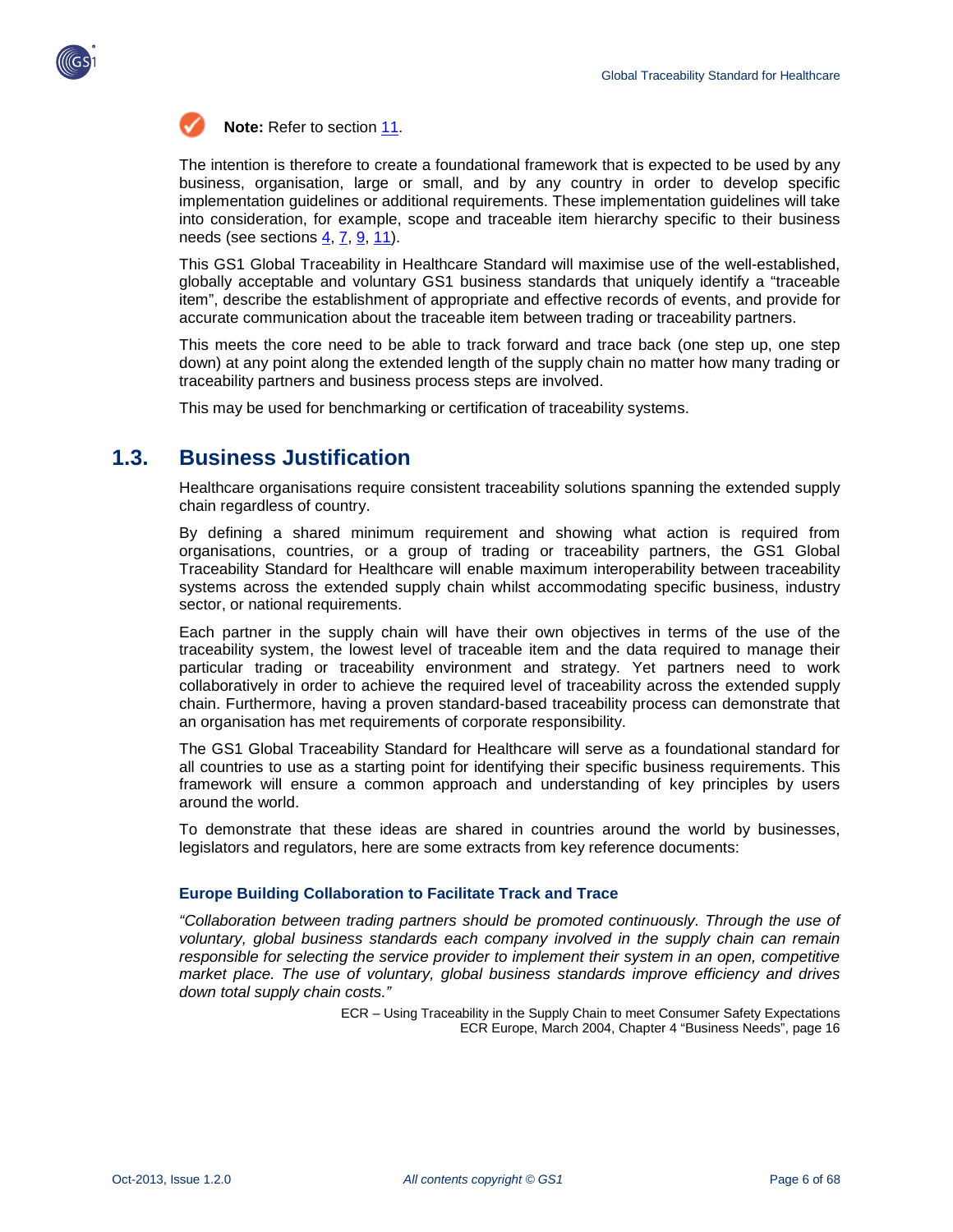

#### **UK - Coding for Success programme**

*"The Department of Health is recommending that the GS1 System should be adopted throughout the healthcare system in England […] and presents an action plan calling for engagement in GS1 Healthcare."*

The UK Department of Health issued a Policy Guidance Document in February 2007 in close cooperation with GS1 UK, GS1 Healthcare and ABHI (Association of British Healthcare Industries)

#### **Building the Business Case for Data Management**

*"Since product record information can differ according to the purpose of product traceability, company, and industry, the management of this information should emphasize the importance of company and industry initiatives. However, if traceability goals and purposes are the same within an industry, it is desirable for the management method and product record information (including item code and serial number data structure of the product identification code system) to be the same."*

Study Group on the Improvement of Product Traceability, Interim Report, April 2003 Ministry of Economy, Trade & Industry, Japan, Chapter 3.2 "Efforts which should be shared as much as possible", page 11

### <span id="page-6-0"></span>**1.4. Audience**

The audience is all GS1 Member Organisations (MOs), the service provider community that serves them, business associations and government organisations. This includes all parts of the supply chain, for example: raw material (sometimes called "primary") producers, processors, manufacturers, wholesalers, healthcare providers, importers/brokers and exporters, third party logistic providers, logistic providers, transporters or carriers and solution providers.

The audience includes all senior managers with executive responsibility, managers and employees working in production, quality and safety, logistics, information technology, product development, marketing, customer/patient management roles and end users/patients.

# <span id="page-6-1"></span>**2. Acknowledgements**

## <span id="page-6-2"></span>**2.1. Traceability Event Sharing Standards Maintenance Groups (SMG) Members**

| <b>Function</b> | <b>Name</b>             | <b>Company / Organisation</b>                                                |
|-----------------|-------------------------|------------------------------------------------------------------------------|
| Participant     | Cyndi Poetker           | Abbott                                                                       |
| Participant     | <b>Bruno Chambost</b>   | Adents High-Tech International                                               |
| Participant     | <b>Bob Perry</b>        | Association for Healthcare Resource and Materials<br>Management (AHRMM)(IBA) |
| Participant     | Mark Harrison           | Auto-ID Labs                                                                 |
| Participant     | Frederique Fremont      | C.H.I Robert Ballanger                                                       |
| Participant     | <b>Toni Roberts</b>     | Costco Wholesale                                                             |
| Participant     | <b>Dirk Rodgers</b>     | Dirk Rodgers Consulting, LLC                                                 |
| Participant     | Jeff Chester            | <b>Food Services of America</b>                                              |
| Participant     | Sophie Nachman-Ghnassia | France Telecom Orange                                                        |
| Participant     | Sue Schmid              | GS1 Australia                                                                |
| Participant     | Eugn Sehorz             | GS1 Austria                                                                  |
| Participant     | Nico Segers             | GS1 Belgium & Luxembourg                                                     |
| Participant     | <b>Wilson Silva</b>     | <b>GS1 Brasil</b>                                                            |
| Participant     | Kevin Dean              | GS1 Canada                                                                   |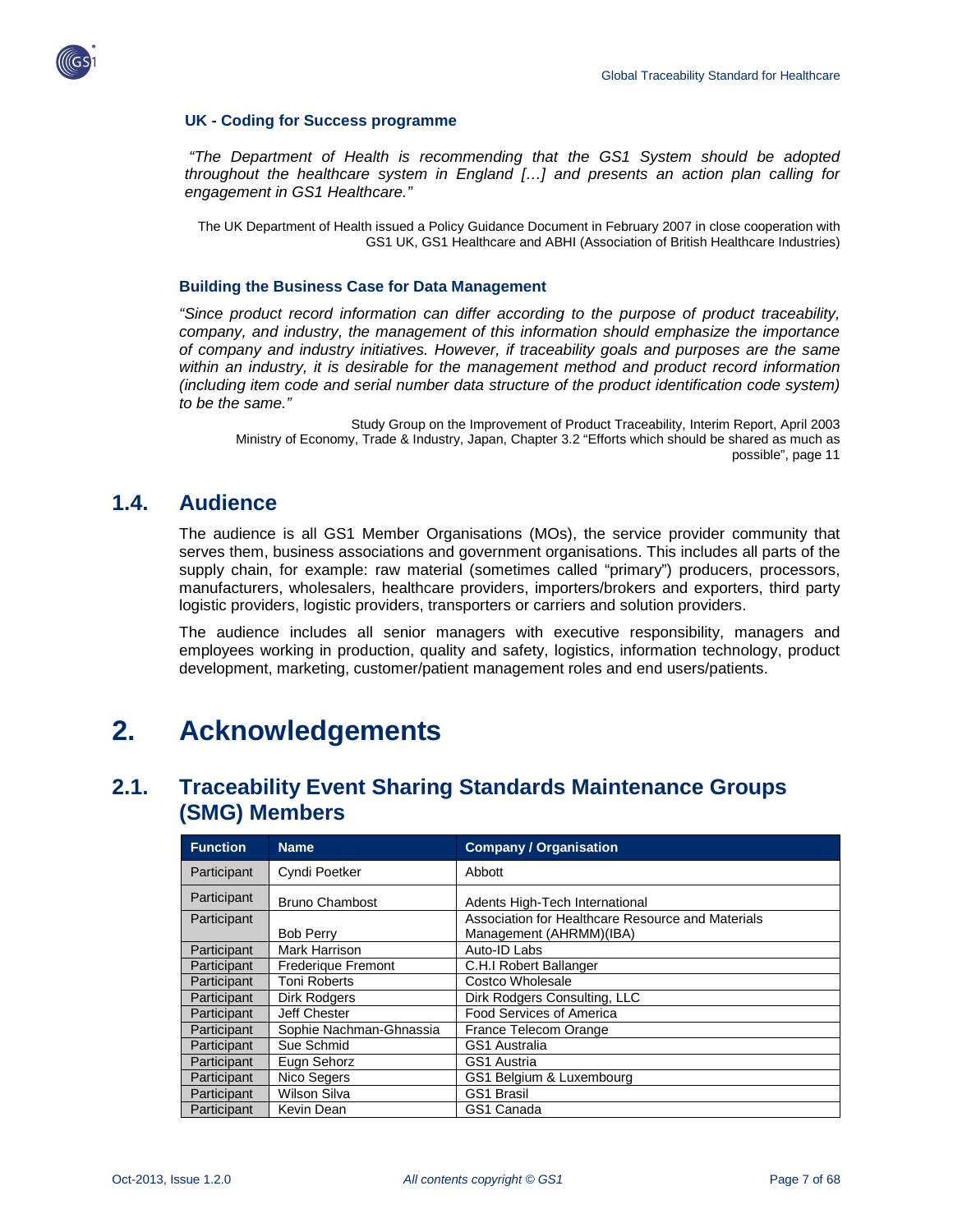

| <b>Function</b>            | <b>Name</b>                         | <b>Company / Organisation</b>                           |
|----------------------------|-------------------------------------|---------------------------------------------------------|
| Participant                | Mike Sadiwnyk                       | GS1 Canada                                              |
| Participant                | Ruoyun Yan                          | GS1 China                                               |
| Participant                | Sandra Moreno                       | GS1 Colombia                                            |
| Participant                | Pertti Hakala                       | <b>GS1 Finland</b>                                      |
| Participant                | Isabelle Chatagnier                 | <b>GS1 France</b>                                       |
| Participant                | <b>Camille Drevfuss</b>             | GS1 France                                              |
| Participant                | Nicolas Pauvre                      | GS1 France                                              |
| Participant                | Sabine Klaeser                      | GS1 Germany                                             |
| Participant                | Roman Strand                        | GS1 Germany                                             |
| Participant                | <b>Ralph Troeger</b>                | <b>GS1 Germany</b>                                      |
| Participant                | Janice Kite                         | GS1 Global Office                                       |
| Participant                | Carolyn Lee                         | <b>GS1 Global Office</b>                                |
| Participant                | Sean Lockhead                       | <b>GS1 Global Office</b>                                |
| Participant                | Gena Morgan                         | <b>GS1 Global Office</b>                                |
| Participant                | Craig Repec                         | <b>GS1 Global Office</b>                                |
| Participant                | John Ryu                            | GS1 Global Office                                       |
| Participant                | Mike Sarachman                      | <b>GS1 Global Office</b>                                |
| Participant                | Diane Taillard                      | GS1 Global Office                                       |
| Participant                | Heidi Ho                            | GS1 Hong Kong                                           |
| Participant                | <b>KC Leung</b>                     | GS1 Hong Kong                                           |
| Participant                | David Ketszeri                      | <b>GS1 Hungary</b>                                      |
| Participant                | Amit Jain                           | GS1 India                                               |
| Participant                | Stefan Gathmann                     | GS1 Ireland                                             |
| Participant<br>Participant | Alan Gormley<br>Brendan Kernan      | GS1 Ireland                                             |
|                            | Koji Asano                          | GS1 Ireland                                             |
| Participant                | Yoshi Iwasaki                       | GS1 Japan<br>GS1 Japan                                  |
| Participant<br>Participant | Noriyuki Mama                       | GS1 Japan                                               |
| Participant                | Reiko Moritani                      | GS1 Japan                                               |
| Participant                | Yuko Shimizu                        | GS1 Japan                                               |
| Participant                | Kevin Lee                           | GS1 Korea                                               |
| Participant                | Chiang Goh                          | GS1 Malaysia                                            |
| Participant                | Osiris Lopez                        | GS1 Mexico                                              |
| Participant                | <b>Esther Peelen</b>                | <b>GS1 Netherlands</b>                                  |
| Participant                | Sarina Pielaat                      | <b>GS1 Netherlands</b>                                  |
| Participant                | Owen Dance                          | GS1 New Zealand                                         |
| Participant                | Terje Menkerud                      | GS1 Norway                                              |
| Participant                | Fiona van der Linde                 | GS1 South Africa/Consumer Goods Council of South Africa |
| Participant                | Xavier Pujol                        | GS1 Spain                                               |
| Participant                | Pere Rosell                         | GS1 Spain                                               |
| Participant                | Karolin Harsanji                    | GS1 Sweden                                              |
| Participant                | Alice Mukaru                        | GS1 Sweden                                              |
| Participant                | Heinz Graf                          | GS1 Switzerland                                         |
| Participant                | Micehl Ottiker                      | GS1 Switzerland                                         |
| Participant                | Mia Chu                             | GS1 Taiwan                                              |
| Participant                | Marisa Lu                           | GS1 Taiwan                                              |
| Participant                | James Perng                         | GS1 Taiwan                                              |
| Participant                | Carrie WEN                          | <b>GS1 Taiwan</b>                                       |
| Participant                | Tim Brown                           | GS1 UK                                                  |
| Participant                | David Weatherby                     | GS1 UK                                                  |
| Participant                | <b>Bob Celeste</b>                  | GS1 US                                                  |
| Participant                | Ray Delnicki                        | GS1 US                                                  |
| Participant                | Hussam El-Leithy                    | GS1 US                                                  |
| Participant                | Steve Rosenberg                     | GS1 US                                                  |
| Participant                | <b>Michele Southall</b>             | GS1 US<br>GS1 US                                        |
| Participant                | Mary Wilson                         |                                                         |
| Participant<br>Participant | John Howells<br><b>Steve Simske</b> | <b>HDMA</b><br>Hewlett-Packard                          |
| Participant                | Jack Sparn                          | iGPS Company LLC                                        |
| Participant                | Ken Traub                           | Ken Traub Consulting LLC                                |
| Participant                | <b>Betty Tyson</b>                  | Knouse Foods Cooperative, Inc.                          |
|                            |                                     |                                                         |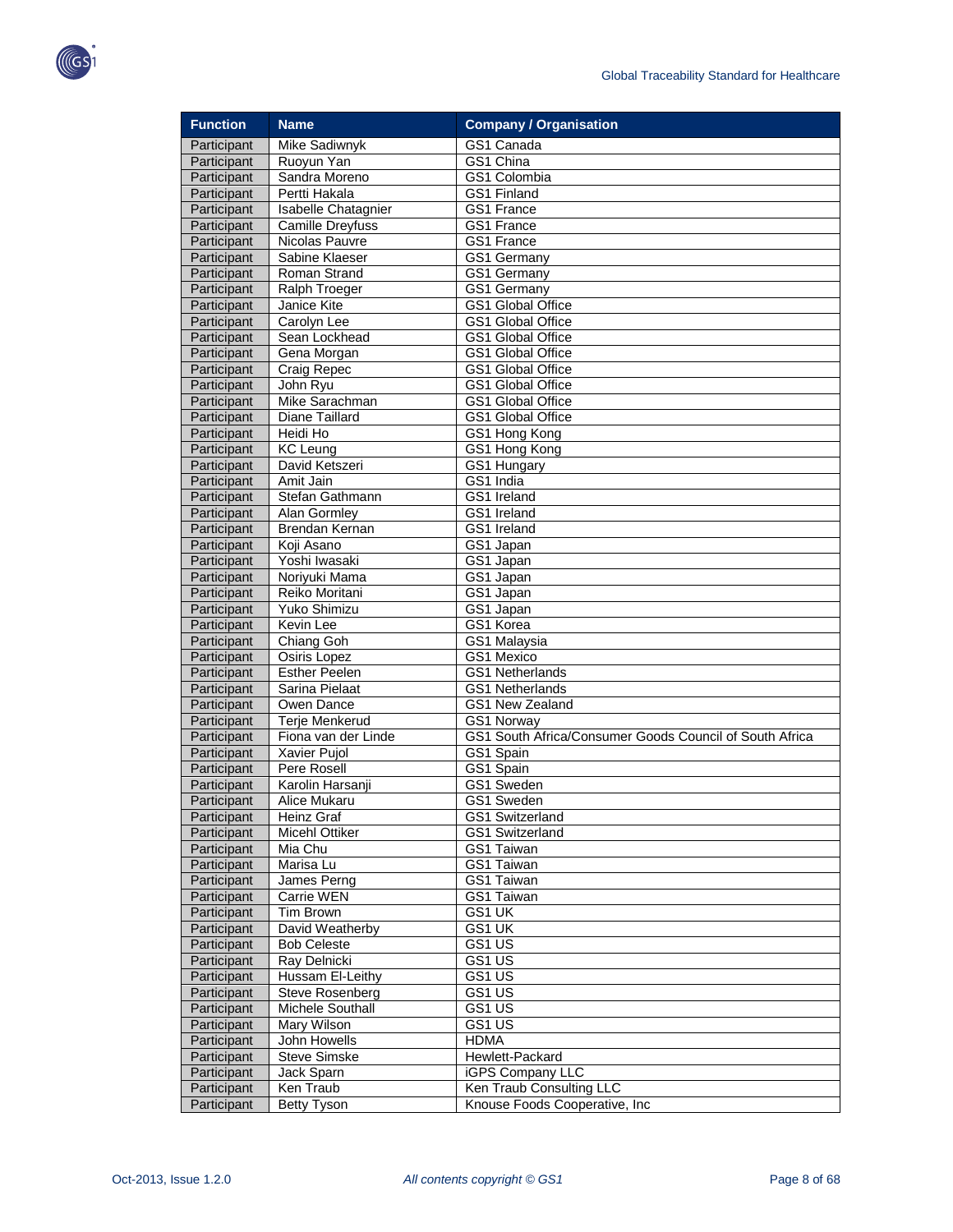

| <b>Function</b> | <b>Name</b>           | <b>Company / Organisation</b>                                                     |
|-----------------|-----------------------|-----------------------------------------------------------------------------------|
| Participant     | Hyunsoo Kim           | Kyonggi University                                                                |
| Participant     | Ron Bone              | McKesson                                                                          |
| Participant     | <b>Steve Tadevich</b> | McKesson                                                                          |
| Participant     | Jens Kungl            | <b>METRO Group</b>                                                                |
| Participant     | Hanjoerg Lerch        | <b>METRO Group</b>                                                                |
| Participant     | Sue Thompson          | National Council for Prescription Drug Programs                                   |
| Participant     | Vera Feuerstein       | <b>Nestle</b>                                                                     |
| Participant     | Robin Kidd            | <b>Nestle</b>                                                                     |
| Participant     | Amy Ellis             | <b>Nestle Purina PetCare</b>                                                      |
| Participant     | Donna Woolverton      | <b>Nestle Purina PetCare</b>                                                      |
| Participant     | Peggy Staver          | Pfizer, Inc.                                                                      |
| Participant     | <b>Harry Davies</b>   | Premier Technologies Ltd                                                          |
| Participant     | Atul Mohidekar        | rfXcel Corporation                                                                |
| Participant     | <b>Brad Reddersen</b> | Sira Technologies                                                                 |
| Participant     | Pim van der Eijk      | Sonnenglanz Consulting BV                                                         |
| Participant     | <b>Bob Bunsey</b>     | <b>SPEDE Technologies</b>                                                         |
| Participant     | lan Robertson         | Supply Chain RFID Consulting LLC                                                  |
| Participant     | Dave Harty            | Systech International                                                             |
| Participant     | Roberto DeVet         | <b>Target Corporation</b>                                                         |
| Participant     | Lucy Deus             | TraceLink                                                                         |
| Participant     | Havard Bjastad        | <b>TraceTracker AS</b>                                                            |
| Participant     | Paul Lothian          | Tyson                                                                             |
| Participant     | Doug Bailey           | United States Department of Agriculture, Agricultural<br><b>Marketing Service</b> |
| Participant     | <b>Jack Williams</b>  | Wipro Technologies                                                                |

# <span id="page-8-0"></span>**2.2. Traceability in Healthcare Work Group Participants**

| <b>Function</b> | Name (First, Surname) | <b>Company / Organisation</b>        | <b>Country</b>       |
|-----------------|-----------------------|--------------------------------------|----------------------|
| Participant     | Cyndi Poetker         | Abbott                               | <b>United States</b> |
| Participant     | Mike Wallace          | Abbott                               | <b>United States</b> |
| Participant     | Rob Mennow            | <b>Boston Scientific</b>             | <b>United States</b> |
| Participant     | Frédérique Fremont    | <b>CHI Robert Ballanger Hospital</b> | France               |
| Participant     | Roger Smart           | Douglas Pharmaceuticals Ltd          | New Zealand          |
| Participant     | Dawn Fowler           | <b>Edwards Lifesciences</b>          | <b>United States</b> |
| Participant     | Connie Jung           | Food and Drug Administration (FDA)   | <b>United States</b> |
| Participant     | Ilisa Bernstein       | Food and Drug Administration (FDA)   | <b>United States</b> |
| Participant     | <b>Jay Crowley</b>    | Food and Drug Administration (FDA)   | <b>United States</b> |
| Participant     | <b>Tracey Herres</b>  | GlaxoSmithKlein                      | United Kingdom       |
| Participant     | Tania Snioch          | GS1 Australia                        | Australia            |
| Participant     | Yady Angulo           | GS1 Australia                        | Australia            |
| Participant     | Barbara Dorner        | GS1 Austria                          | Austria              |
| Participant     | <b>Wilson Cruz</b>    | <b>GS1 Brazil</b>                    | Brazil               |
| Participant     | Alicia Duval          | GS1 Canada                           | Canada               |
| Participant     | Michael Sadiwnyk      | GS1 Canada                           | Canada               |
| Participant     | Juan Pablo Vial       | GS1 Chile                            | Chile                |
| Participant     | Marcos Squella        | GS1 Chile                            | Chile                |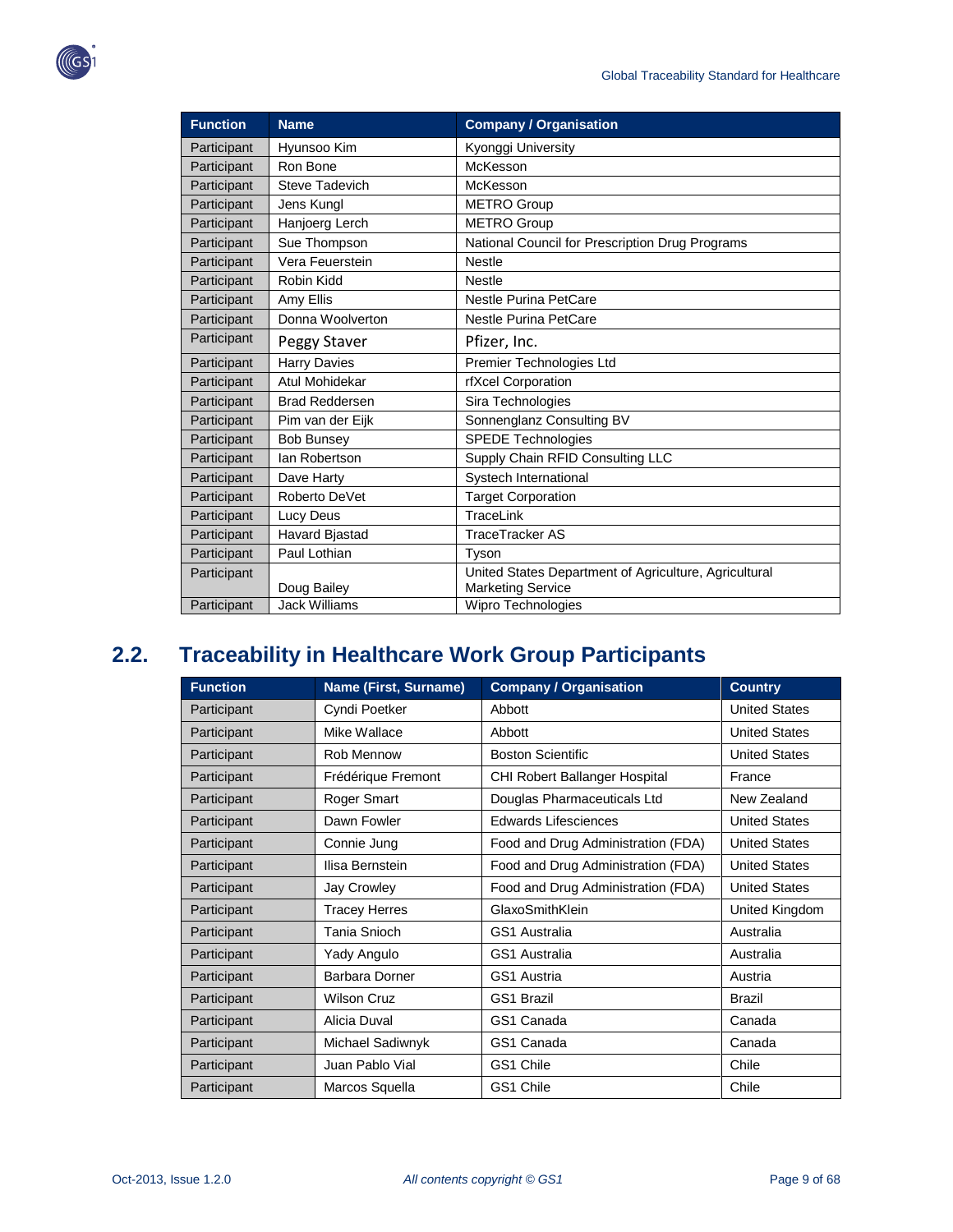

| <b>Function</b> | Name (First, Surname)  | <b>Company / Organisation</b>                                                | <b>Country</b>       |
|-----------------|------------------------|------------------------------------------------------------------------------|----------------------|
| Participant     | Slobodan Romac         | GS1 Croatia                                                                  | Croatia              |
| Participant     | Gena Morgan            | GS1 EPCglobal                                                                | <b>United States</b> |
| Participant     | <b>Bettina Bartz</b>   | <b>GS1 Germany</b>                                                           | Germany              |
| Participant     | Ana Paula Maniero      | <b>GS1 Global Office</b>                                                     | Belgium              |
| Participant     | <b>Brian Bennett</b>   | <b>GS1 Global Office</b>                                                     | <b>United States</b> |
| Participant     | <b>Diane Taillard</b>  | <b>GS1 Global Office</b>                                                     | Belgium              |
| Participant     | <b>Elvire Tevi</b>     | <b>GS1 Global Office</b>                                                     | Belgium              |
| Participant     | Janice Kite            | <b>GS1 Global Office</b>                                                     | Belgium              |
| Participant     | Janice Kite            | <b>GS1 Global Office</b>                                                     | Belgium              |
| Facilitator     | John Ryu               | <b>GS1 Global Office</b>                                                     | <b>United States</b> |
| Participant     | <b>Tom Heist</b>       | <b>GS1 Global Office</b>                                                     | <b>United States</b> |
| Participant     | Ulrike Kreysa          | <b>GS1 Global Office</b>                                                     | Belgium              |
| Participant     | Pete Alvarez           | GS1 Global Office (GDSN)                                                     | <b>United States</b> |
| Participant     | <b>Gary Hartley</b>    | <b>GS1 New Zealand</b>                                                       | New Zealand          |
| Participant     | Alice Mukaru           | GS1 Sweden                                                                   | Sweden               |
| Participant     | Tomas Wennebo          | GS1 Sweden                                                                   | Sweden               |
| Participant     | <b>Bob Celeste</b>     | GS1 US                                                                       | <b>United States</b> |
| Participant     | Dennis Harrison        | GS1 US                                                                       | <b>United States</b> |
| Participant     | <b>Carin Griffiths</b> | Johnson & Johnson                                                            | Australia            |
| Participant     | Steve Tadevich         | McKesson                                                                     | <b>United States</b> |
| Participant     | Sue Thomson            | National Council for Prescription Drug<br>Programs (NCDPD)                   | <b>United States</b> |
| Participant     | Judi Finesilver        | National Health Service (NHS),<br>Purchasing and Supply Agency<br>(PaSA)     | United Kingdom       |
| Participant     | Arne Hensten           | Norwegian Industry Assoc. & EU<br><b>CEN Traceability Task Force</b>         | Norway               |
| Participant     | <b>Scott Cameron</b>   | <b>Novartis</b>                                                              | Canada               |
| Participant     | Jonathan Kay           | Oxford Radcliffe NHS Trust                                                   | United Kingdom       |
| Participant     | Mark Walchak           | Pfizer                                                                       | <b>United States</b> |
| Participant     | <b>Tim Marsh</b>       | Pfizer                                                                       | <b>United States</b> |
| Participant     | Feargal McGroarty      | St James's Hospital                                                          | Ireland              |
| Participant     | Robert H. Perry        | The Association for Healthcare<br>Resource & Materials Management<br>(AHRMM) | <b>United States</b> |
| Participant     | Jan-Joost van Walsum   | University Medical Center Groningen<br>(UMCG)                                | Netherlands          |

# <span id="page-9-0"></span>**2.3. Project Support**

| <b>Function</b>                      | Name (First, Surname) | <b>Company / Organisation</b> |
|--------------------------------------|-----------------------|-------------------------------|
| <b>Healthcare Project Manager</b>    | Janice Kite           | <b>GS1 Global Office</b>      |
| <b>Traceability Work Group Chair</b> | Janice Kite           | <b>GS1 Global Office</b>      |
| <b>Traceability Process Manager</b>  | John Ryu              | <b>GS1 Global Office</b>      |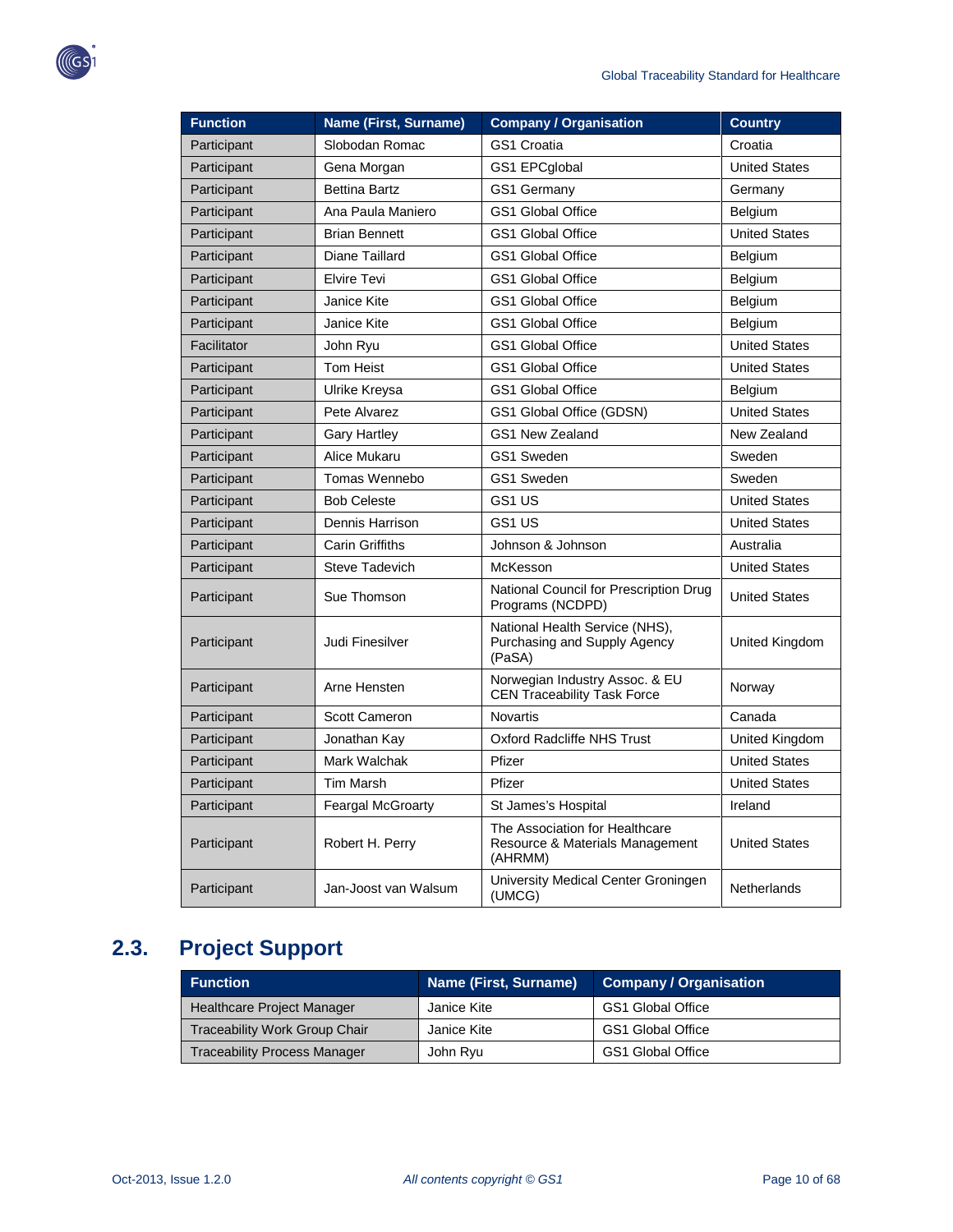

# <span id="page-10-0"></span>**2.4. Project Advisors**

| <b>Function</b>              | Name (First, Surname) | <b>Company / Organisation</b> |
|------------------------------|-----------------------|-------------------------------|
| <b>GS1 VP Healthcare</b>     | Ulrike Kreysa         | GS1 Global Office             |
| <b>GS1 Solution Director</b> | Diane Taillard        | GS1 Global Office             |

# <span id="page-10-1"></span>**3. References**

| <b>Reference Name</b>                                                                        | <b>Description</b>                                                   |
|----------------------------------------------------------------------------------------------|----------------------------------------------------------------------|
| [Ref 1] GS1 General Specifications                                                           | GS1, Version 8.0                                                     |
| [Ref 2] ECR – Using Traceability in the Supply Chain to<br>meet Consumer Safety Expectations | ECR Europe, March 2004                                               |
| [Ref 3] Study Group on the Improvement of Product<br>Traceability, Interim Report,           | Ministry of Economy, Trade and Industry, Japan,<br><b>April 2003</b> |
| [Ref 4] Coding for Success: Simple technology for safer<br>patient care                      | Guidance from Department of Health, UK,<br>February 2007             |
| [Ref 5] EPCGlobal Healthcare & Lifesciences Track &<br>Trace Working Group (HLS T&T)         | <b>HLS T&amp;T Specific Business Requirements</b>                    |
| [Ref 6] GS1 Traceability Implementation Guidelines                                           | GS1, 2003                                                            |
| [Ref 7] GS1 Business Message Standards                                                       | GS <sub>1</sub>                                                      |

# <span id="page-10-2"></span>**4. Scope**

## <span id="page-10-3"></span>**4.1. Overall Business Context**

| <b>Context Category</b>     | Value(s)                                       |  |  |
|-----------------------------|------------------------------------------------|--|--|
| Industry                    | Global Healthcare                              |  |  |
| Geopolitical                | All                                            |  |  |
| Product                     | All pharmaceutical products                    |  |  |
|                             | All risk categories of medical device products |  |  |
| <b>Process</b>              | Traceability                                   |  |  |
| <b>System Capabilities</b>  | GS1 System                                     |  |  |
| <b>Official Constraints</b> | None                                           |  |  |

## <span id="page-10-4"></span>**4.2. In Scope**

The GS1 Global Traceability Standard for Healthcare includes:

- Identification of parties, items and events
- Labelling and/or marking and/or tagging of Traceable Items
- The nature and type of data to be captured and collected
- Record keeping including archiving / data storage
- Communication and sharing of information (Information can be shown at the physical level of packaging labels and printed bar-codes or captured and recorded at a data management level and communicated using e-business messaging, e.g. EDI.)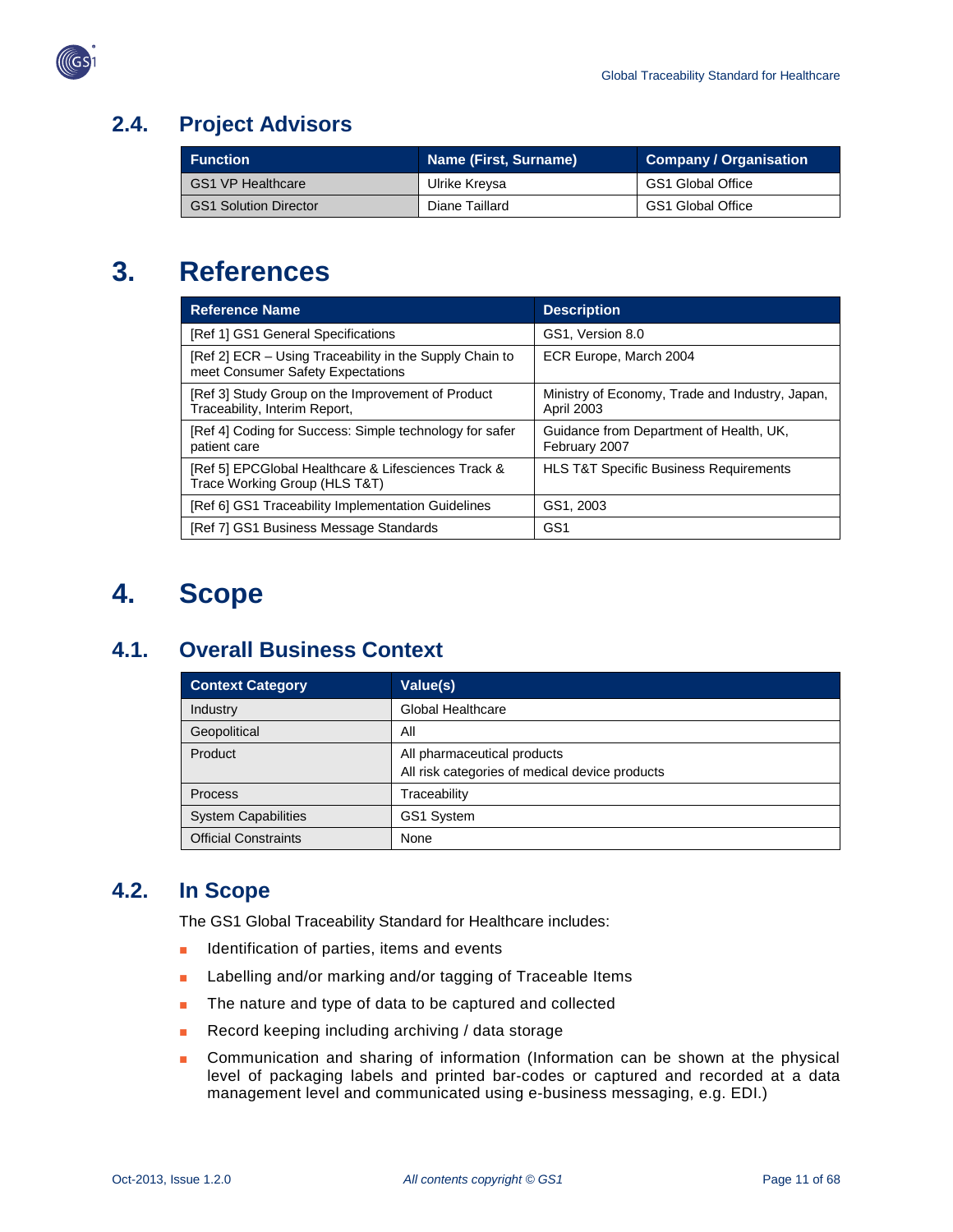

- Links identification and management
- Retrieval / search of information (The ability to track and trace a traceable item from creation to the point of sale (POS), dispensing, use or destruction, e.g. using EPCIS)

Global Healthcare where GS1 members are involved is in scope.

All pharmaceutical products and all risk categories of medical device products are in scope, for example:

- Units (e.g., hip prosthesis, batches / lots of pills)
- Trade items (e.g., a box of surgical gloves)
- Logistic units (e.g., a pallet)
- Packed and bulk products (e.g. medical gases)
- Branded Goods, private labels, generic unbranded products

**Note:** By-products, recycled products, reprocessed products, surplus stock, returns and recalls follow the same traceability process.



**Figure 4-1** Product Flow in Supply

Traceability can involve trading and non-trading partners (traceability partners), a physical flow of traceable items and information flows of traceability data. Traceability partners can be any actor in the supply chain. The physical flow can include any product from initial inputs up to dispensing to or use by the final end user/patient. Traceability during the physical flow can also include the use of a traceable item and the destruction of any traceable item.

For example the following products may be within the scope of a traceability system:

- Any input to a pharmaceutical product, e.g. an Active Pharmaceutical Ingredient (API)
- Any individual product destined for human surgical implantation, e.g. a pacemaker
- Any item of packaging used in contact with a product, e.g. a blister pack
- Any finished manufactured product, e.g., a batch / lot of surgical gowns
- Any trade item and logistic unit, e.g., an infusion pump

### <span id="page-11-0"></span>**4.2.1. Immediate Phase**

The outputs of the immediate phase are:

To define the traceability process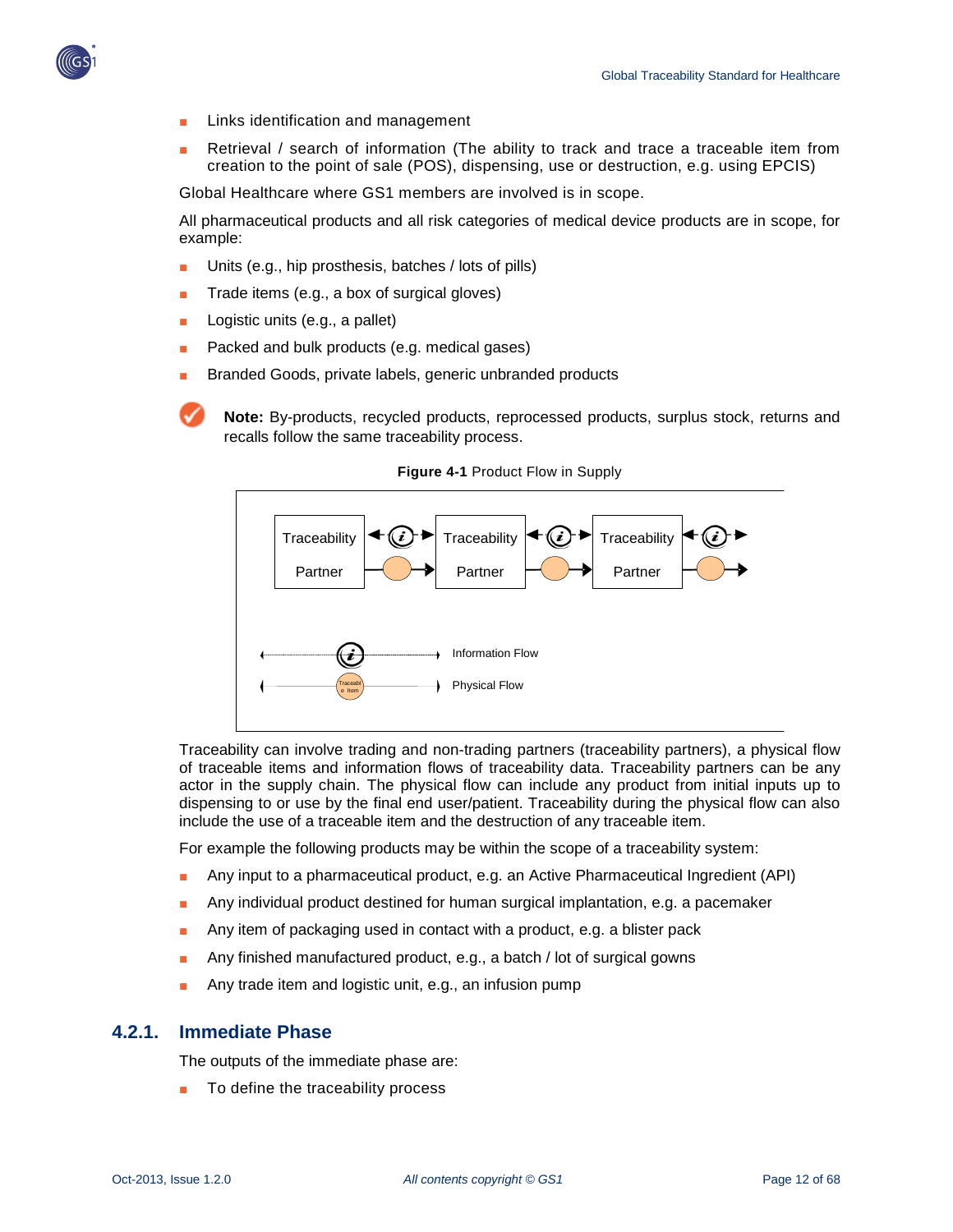

- To define minimum traceability requirements for all traceability partners
- To identify existing GS1 standards and new requirements to be leveraged or developed as a priority

The principles of traceability can be applied to meeting regulatory requirements and establishing the basis for efficient product recalls and withdrawals as a priority.

### <span id="page-12-0"></span>**4.2.2. Subsequent Phases**

The following topics may be addressed in subsequent phases:

- Development of new GS1 Standards required for traceability
- Use of traceability information (e.g., notification of a product withdrawal or recall)
- **Exceptions**
- Traceability up to the final end user/patient
- Waste
- Samples (e.g. laboratory samples or promotional items)
- Returnable assets (e.g., medical gas cylinders, orthopaedic (loan) kits)

### <span id="page-12-1"></span>**4.3. Out of Scope**

The process of collaborative product development and defining product specifications is not part of the traceability process. However, data deriving from this process may need to be taken into account as part of the traceability data for a product recall.

Healthcare or application specific user guidelines will need to be developed to facilitate the implementation of the GS1 Global Traceability Standard in Healthcare. The implementation process required to incorporate all participants in a supply chain traceability process standard is out of scope of the standard in itself including, e.g., training and implementation support.

# <span id="page-12-2"></span>**5. General Definition**

## <span id="page-12-3"></span>**5.1. Initial Challenges**

Organisations have different objectives and ways of implementing traceability. These differences are intrinsic to their various roles in the supply chain (e.g., manufacturer, distributor, transporter), from the diversity of products to their regulatory and business environment, and to their different strategies in terms of costs and benefits.

In many countries, some actors have limited understanding of traceability requirements and no capital to invest in traceability tools, yet products are supplied to sophisticated markets where traceability is required. This can be addressed using generic requirements for traceability using simple business processes.

Legislation generally does not specify the traceability system to be used. Most products cross geographic borders at least once in their life cycle, subjecting them to multiple, sometimes inconsistent, regulations. Supply chains have different business requirements and different expectations in terms of enabling technologies. Some do not recommend any specific automatic data capture, some recommend best practices with bar-codes and EDI, some are beginning to use RFID, and some are implementing a traceability network to be able to electronically retrieve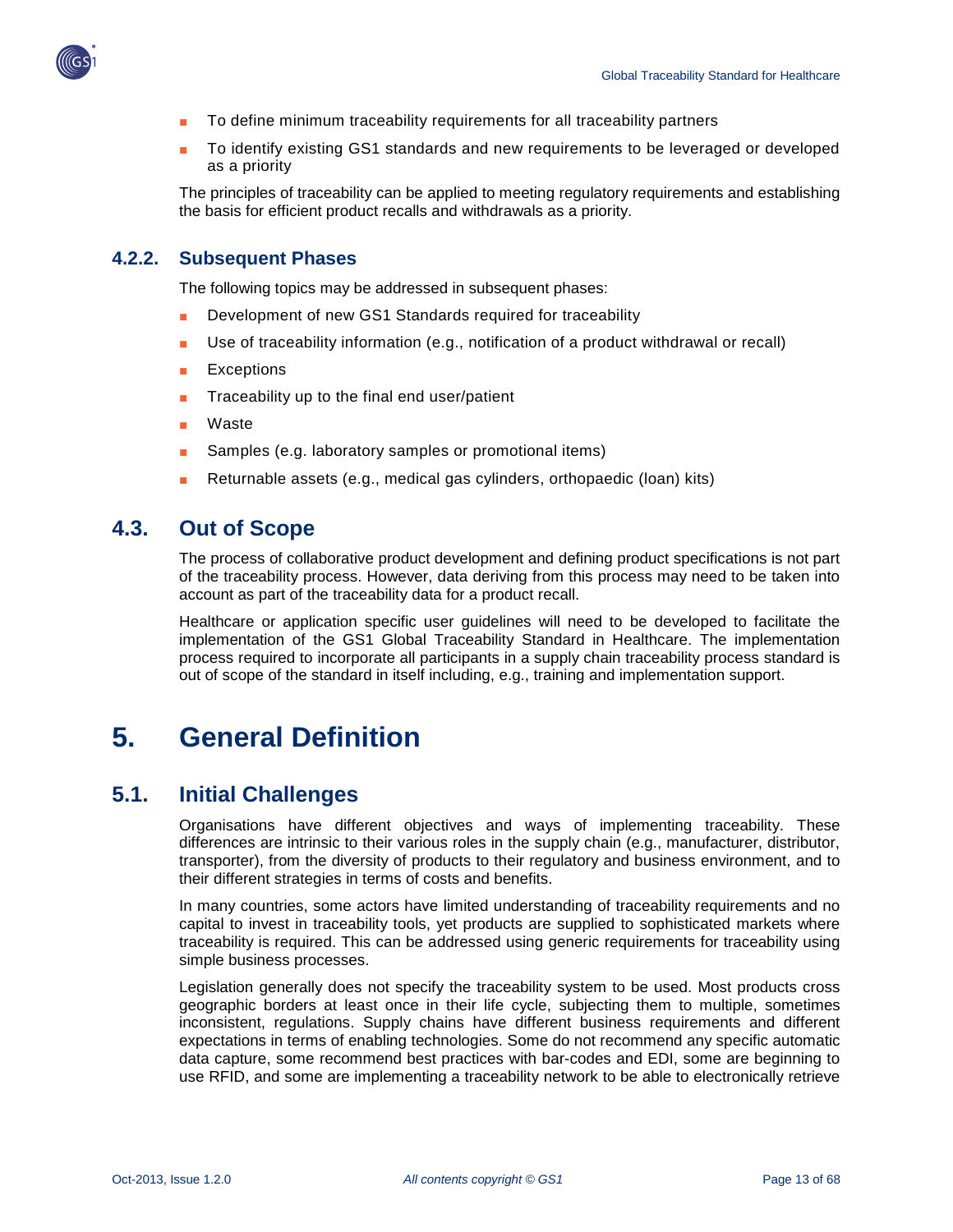

information about products from each point along the chain, e.g. using EPCIS (Electronic Product Code (EPC) Information System (IS)).

The challenge for this Process Standard is to agree on generic healthcare requirements and on a common way to describe the traceability process irrespective of these differences.

The GS1 Global Traceability Standard for Healthcare remains a high level description of the process enabling and promoting supply chain collaboration but allowing each organisation to design its traceability system in terms of breadth, depth and precision to support its own business objective(s). This process standard is applicable to all types and sizes of organisations in any part of the extended healthcare supply chain.

## <span id="page-13-0"></span>**5.2. Assumptions**

The GS1 Global Traceability Standard for Healthcare is based on the use of global, voluntary GS1 business standards. The following definition is considered as the reference definition of traceability in this document:

*Traceability is the ability to track forward the movement through specified stage(s) of the extended supply chain and trace backward the history, application or location of that which is under consideration*

For further examples of existing definitions, please refer to the documents listed in section [3.](#page-10-1)

For clarity and to assist shared understanding and wider implementation of this GS1 Global Traceability Standard for Healthcare, a Glossary of Business Terms has been identified (section 13). It is recommended that the reader studies this glossary before reading sections 6 to12 of this document.

### <span id="page-13-1"></span>**5.3. Dependencies**

The following GS1 standards enable implementation of the GS1 Global Traceability Standard for Healthcare:

- Global Trade Item Number (GTIN)
- Global Location Number (GLN)
- Serial Shipping Container Code (SSCC)
- Electronic Product Code (EPC)
- Global Data Dictionary (GDD)
- GS1 XML and EANCOM e-business messages (Align and Deliver)
- Pedigree Ratified Standard (DPMS)\*
- General Specifications (data carriers)

GS1 user groups have already established a number of User Guidelines proposing the use of GS1 Standards as part of the traceability process; for examples refer to section 3 References. These provide helpful practical examples for organisations and countries that seek similar collaborative solutions.

# <span id="page-13-2"></span>**6. Business Process Analysis**

This analysis breaks down the traceability process. The resultant sub-processes and concepts are defined using terminology that must be understood before reading through this section; the reader should also refer to the Glossary in Section13.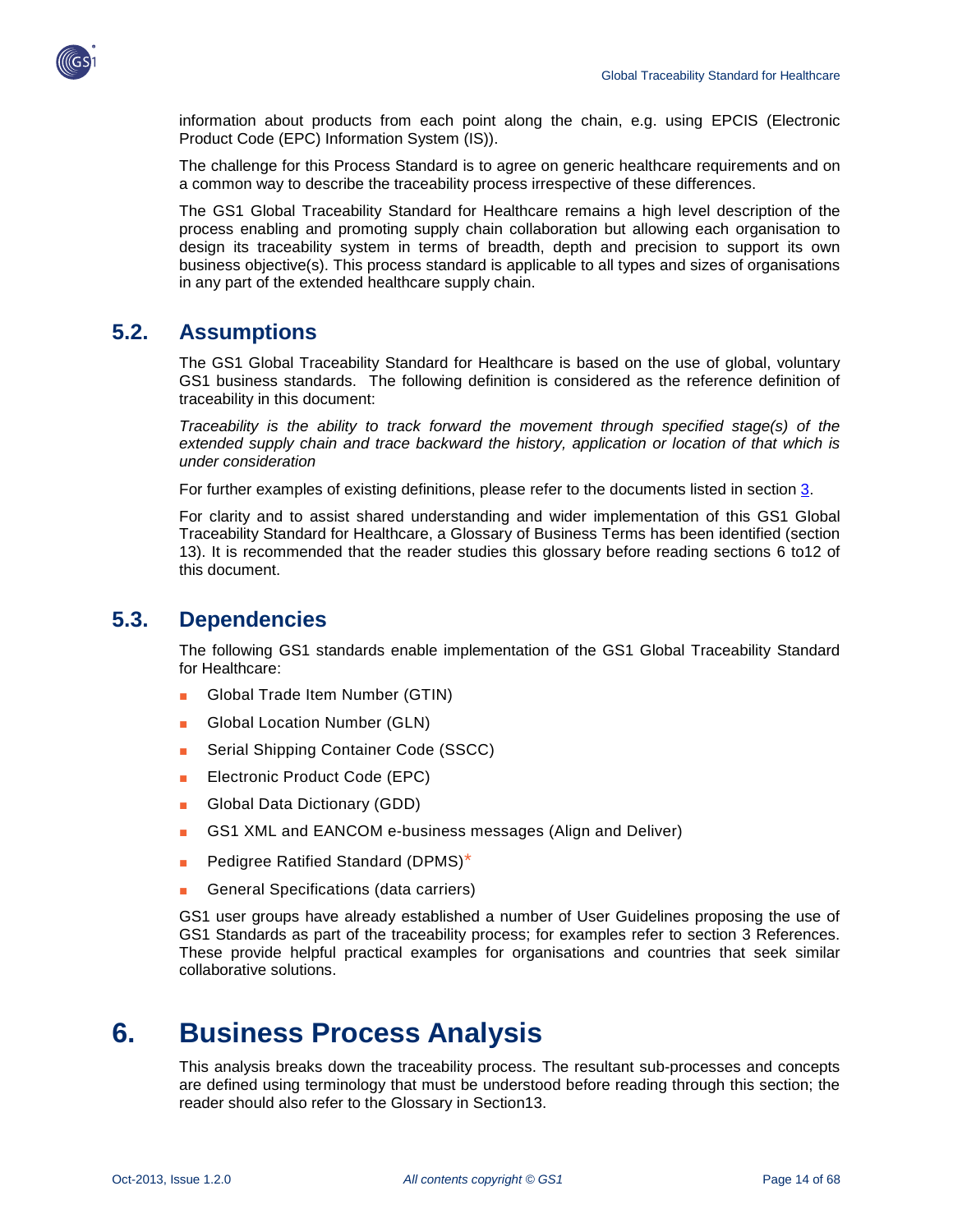

Included here in this section is:

- an explanation of internal and external traceability
- the concept of roles such as Traceable Item Creator and Traceability Data Source
- a Traceable Item Matrix to facilitate the understanding that the traceable item can exist at different levels
- a breakdown of the different responsibilities that can result due to the traceable item involving both a data flow and a physical flow which may involve different parties (Traceable Item Source and Traceable Item Recipient, Traceability Data Source and Traceability Data Recipient).

The specific Healthcare Business Requirements (BR) and Business Rules (BRU) in parenthesis (e.g., BRU 14) are detailed in section 7.

\* See announcement of 10<sup>th</sup> October 2008: "GS1 sets roadmap to state-of-the-art Global Traceability Standard for Healthcare." [http://www.gs1.org/docs/healthcare/Traceability\\_in\\_Healthcare\\_status\\_update\\_10\\_Oct\\_08.pdf](http://www.gs1.org/docs/healthcare/Traceability_in_Healthcare_status_update_10_Oct_08.pdf)

## <span id="page-14-0"></span>**6.1. Business Scenario for Traceability**

### <span id="page-14-1"></span>**6.1.1. Business Process Participants Descriptions**

The GS1 System distinguishes between parties and roles.

- A party is a generalisation of a legal or physical entity, for example a retailer or a manufacturer.
- A role is a specific function of a party in a specific process at a specific time for example, a buyer.

<span id="page-14-2"></span>A party can have more than one role. For example, the Manufacturer can act as a seller of items and also as a buyer of raw materials.



**Figure 6-1** Party Relationship

[Figure 6-1](#page-14-2) shows two parties, each of them plays a different role in the process.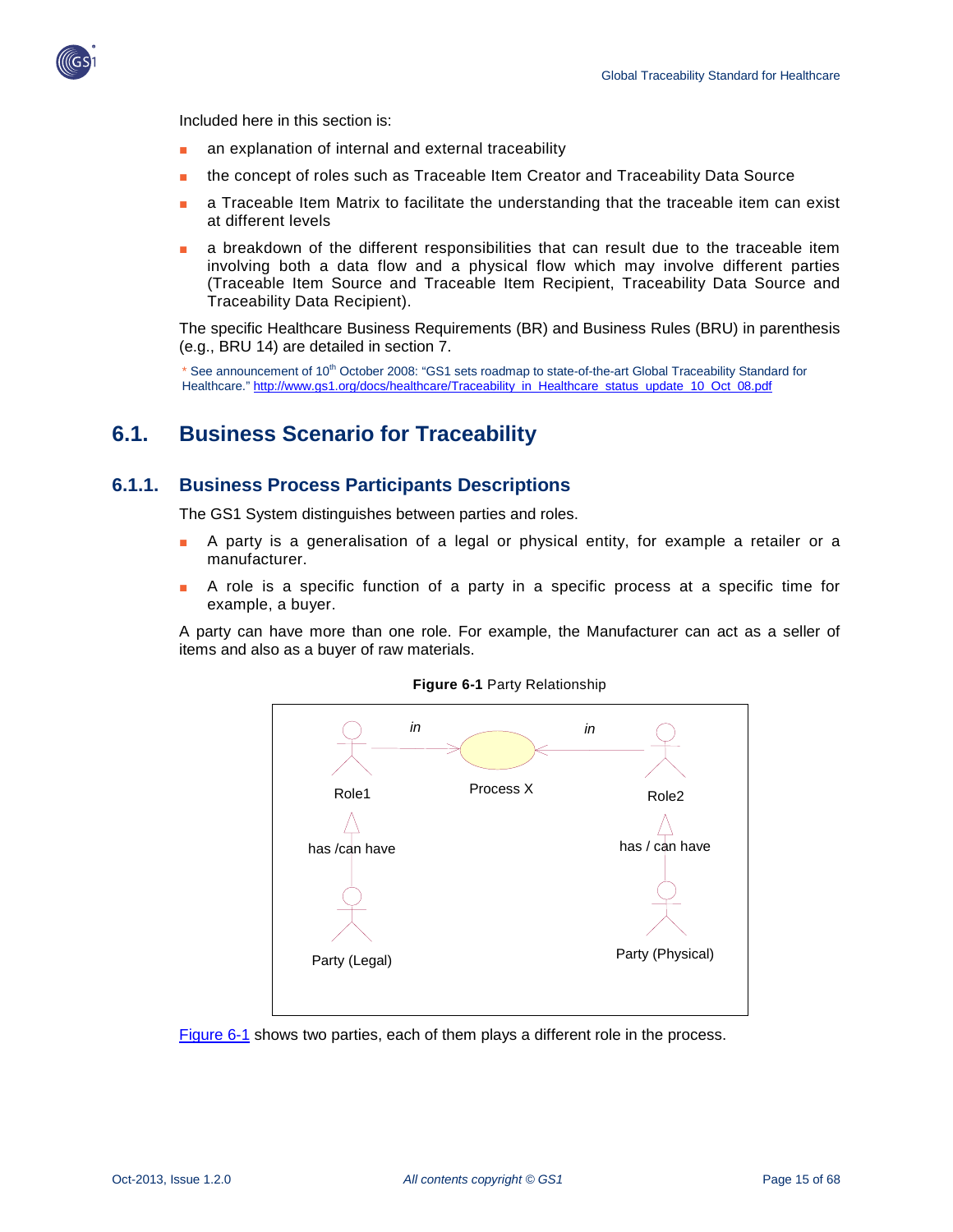

#### **List of Parties:**

| <b>Party</b>                                                   | <b>Description</b>                                                                                                                                                                                                                                                                                                                                                                                                                                                               |
|----------------------------------------------------------------|----------------------------------------------------------------------------------------------------------------------------------------------------------------------------------------------------------------------------------------------------------------------------------------------------------------------------------------------------------------------------------------------------------------------------------------------------------------------------------|
| Carrier / Third Party Logistics                                | The party responsible for the delivery or shipping of the traceable                                                                                                                                                                                                                                                                                                                                                                                                              |
| Provider (3PL)                                                 | item.                                                                                                                                                                                                                                                                                                                                                                                                                                                                            |
| Processor / Manufacturer /<br>Primary Producer /<br>Compounder | Typically receives inputs and transforms those inputs. Examples<br>include the pharmaceutical or medical device manufacturer, or a kit<br>manufacturer that consolidates product from a number of suppliers, or<br>a pharmacist (compounder) who processes APIs into a finished<br>product, or a party that reprocesses (cleans and sterilises) surgical<br>instruments. A supply chain may be comprised of more than one<br>processor/manufacturer/primary producer/compounder. |
| Point of administration, Use or                                | Has the final relationship with the patient. For example, a pharmacist,                                                                                                                                                                                                                                                                                                                                                                                                          |
| Service Operator / Provider                                    | physician, nurse or healthcare provider.                                                                                                                                                                                                                                                                                                                                                                                                                                         |
| Warehouse / Distribution                                       | Responsible for the handling (may transform the traceable item) and                                                                                                                                                                                                                                                                                                                                                                                                              |
| Centre                                                         | storage of the traceable item.                                                                                                                                                                                                                                                                                                                                                                                                                                                   |
| Authorities                                                    | The party legally mandated to protect the public interest.                                                                                                                                                                                                                                                                                                                                                                                                                       |

The same legal entity can be more than one party. For example a Third Party Logistics Provider may also act as a Warehouse or Distribution Centre.

#### **List of Roles:**

| <b>Role</b>                      | <b>Description</b>                                                                                                                                                                                                                                                                                       |  |  |  |  |
|----------------------------------|----------------------------------------------------------------------------------------------------------------------------------------------------------------------------------------------------------------------------------------------------------------------------------------------------------|--|--|--|--|
| <b>Brand Owner</b>               | The party that is responsible for allocating GS1 System numbering<br>and bar code symbols or RFID tag on a given trade item. The<br>administrator of a GS1 Company Prefix.<br>And / or the party that is the ultimate authority for the trade item.<br>And / or the owner of the product specifications. |  |  |  |  |
|                                  | And / or the party responsible for placing a trade item into commerce.                                                                                                                                                                                                                                   |  |  |  |  |
| <b>Traceability Data Creator</b> | The Traceability Partner that generates traceability information.                                                                                                                                                                                                                                        |  |  |  |  |
| Traceability Data Recipient      | The Traceability Partner authorized to view, use, and download<br>traceability information.                                                                                                                                                                                                              |  |  |  |  |
| <b>Traceability Data Source</b>  | The Traceability Partner that provides the traceability information.                                                                                                                                                                                                                                     |  |  |  |  |
| Traceable Item Creator           | The Traceability Partner that generates a traceable item, or makes a<br>distinct traceable item by transformation of one or more traceable<br>items.                                                                                                                                                     |  |  |  |  |
| Traceable Item Recipient         | The Traceability Partner that receives the traceable item.                                                                                                                                                                                                                                               |  |  |  |  |
| Traceable Item Source            | The Traceability Partner that despatches or provides a traceable item.                                                                                                                                                                                                                                   |  |  |  |  |
| <b>Trace Request Initiator</b>   | The person who starts the trace request.                                                                                                                                                                                                                                                                 |  |  |  |  |
| Transporter                      | The Traceability Partner that receives, carries, and delivers one or<br>more traceable items from one point to another without transforming<br>the traceable item(s). Typically only has possession, custody, or<br>control of a traceable item and may or may not have ownership.                       |  |  |  |  |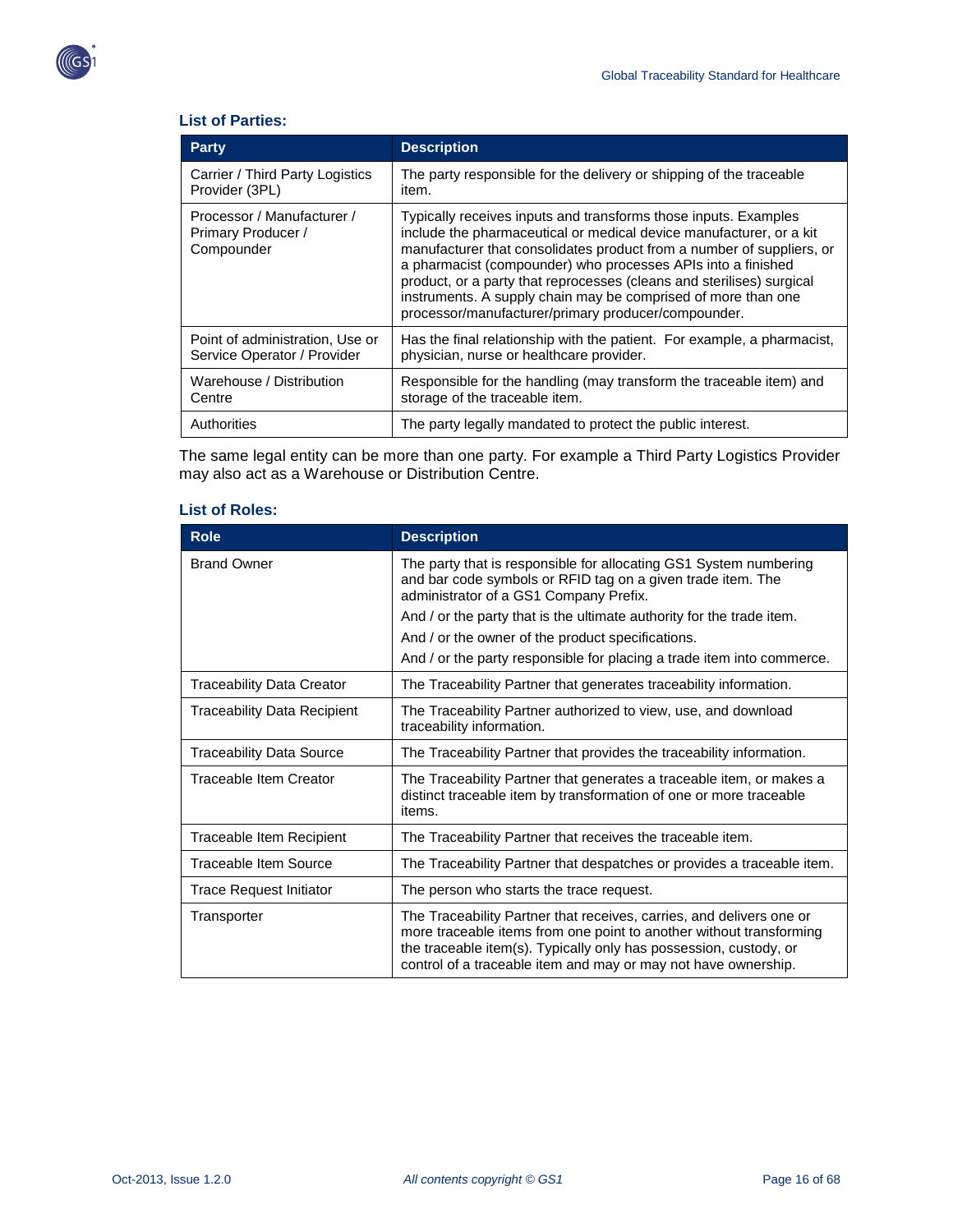<span id="page-16-0"></span>



**Figure 6-2** Role

[Figure 6-2](#page-16-0) illustrates that parties with different roles all have a responsibility to perform traceability.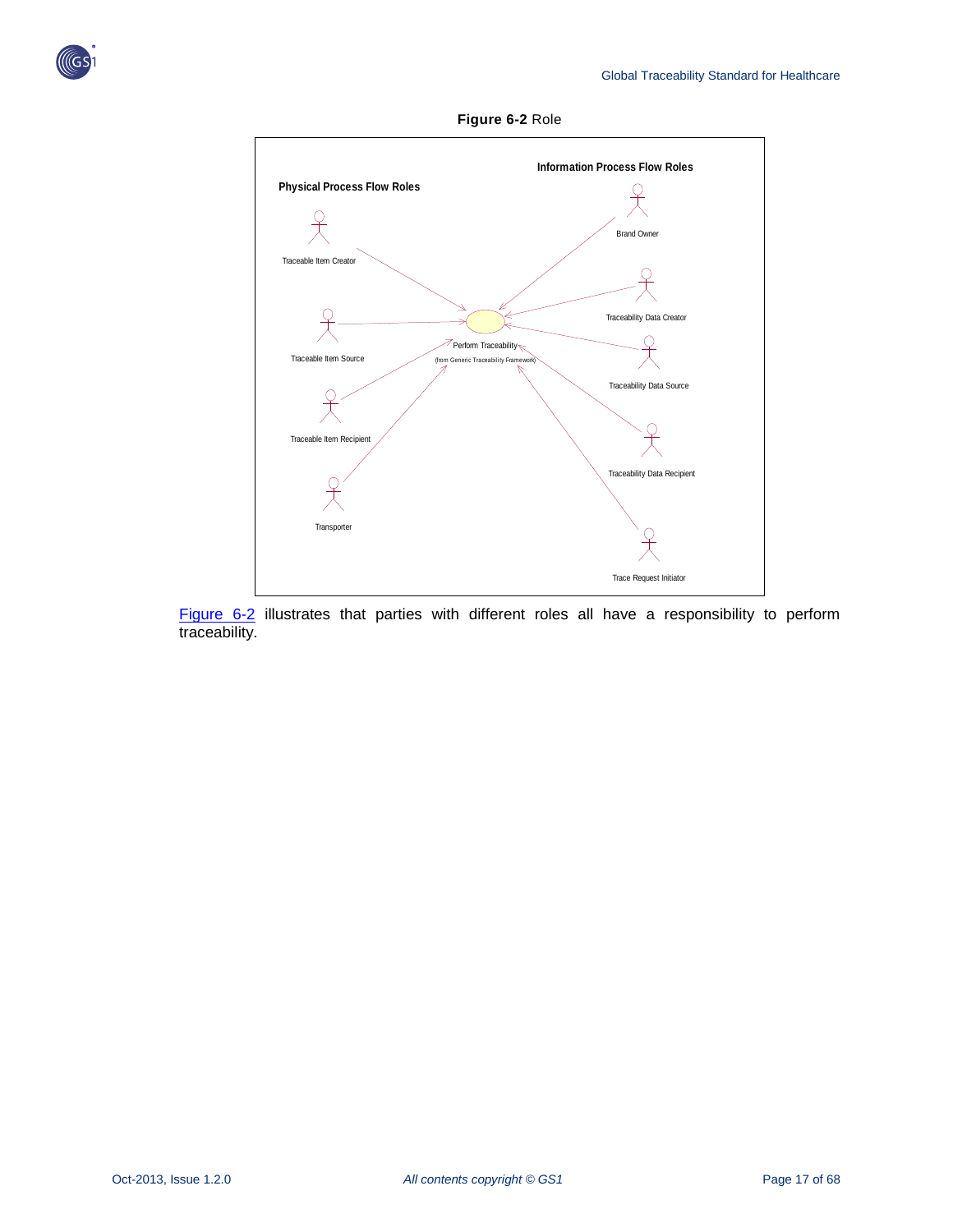

<span id="page-17-0"></span>

**Figure 6-3** Example Manufacturer Party Relationship

Parties in the Supply Chain often play multiple roles in the traceability process; [Figure 6-3](#page-17-0) illustrates the Manufacturer playing multiple roles.

Supply chains are complex, there is not one simple schema describing who is involved in the Supply Chain from upstream to downstream. Yet there are typical roles in all supply chains. Reference is made in this document to the five primary parties, though there may also be intermediary parties such as secondary processors.

By the time a traceable item is purchased, consumed or used, it may have gone through a number of events and transformations. Each event or transformation may have involved a number of different parties. Every party has a responsibility to manage traceability and can use the generic traceability framework to achieve this goal.

While maintaining traceability is generally the responsibility of the Traceable Item Source and Traceable Item Recipient (party with "possession, custody, or control" of the traceable item), in some instances other parties may also have responsibility. For example, an importer may never take ownership or possession of a shipment but may have a responsibility to regulatory authorities as the "person responsible" for the traceable item. Some parties that act as an agent for another party, and never take physical possession of the traceable item (such as an importer) may also be viewed by their Traceability Partners as having responsibility for traceability.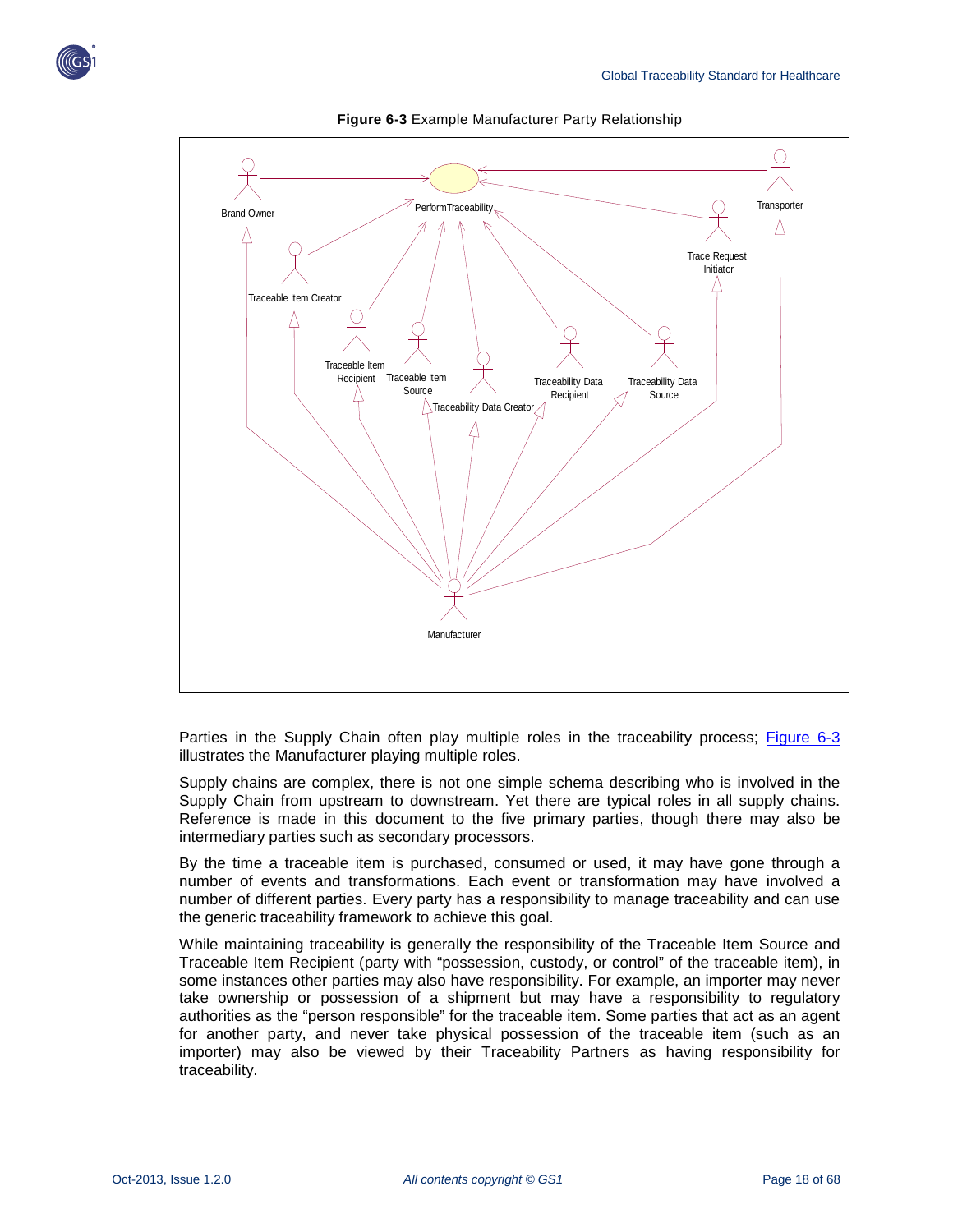

With regard to parties, we have on the one hand all Traceability Partners involved in the physical flow and / or information flow (e.g. processor, carrier, retailers), and on the other hand other parties that are not directly involved in the supply chain process (such as certification bodies, authorities). The function or internal process often determines the level of responsibility.

In the case of product recall, two levels of responsibility can be distinguished:

- **Primary responsibility:** Typically importers, producers, processors, manufacturers, or distributors, retailers and providers who are responsible for the specification and content of products, withdrawal and / or recall and notification. They are each responsible within the limits of the activities under their control.
- **Secondary responsibility:** Typically transporters, carriers, ship owners, storage companies, and logistics providers who work on behalf of the organisations with primary responsibility. However, those with secondary responsibility must create, capture, record and share data about their traceability activities.

### <span id="page-18-0"></span>**6.1.2. Business Scenario Overview**

Traceability management involves the association of a flow of information with the physical flow of traceable items. Each actor must perform different roles within the supply chain, but all actors must follow the basic agreed-to steps of the traceability process.



**Figure 6-4** Traceability across supply chain

In order to achieve traceability across the supply chain, all Traceability Partners must achieve internal and external traceability (BRU 10).

#### **6.1.2.1. Internal Traceability**

Internal traceability takes place when a Traceability Partner receives one or several instances of traceable items as inputs that are subjected to internal processes, before one or more instances of traceable items are output. The following are the relevant events in respect of collecting traceability data.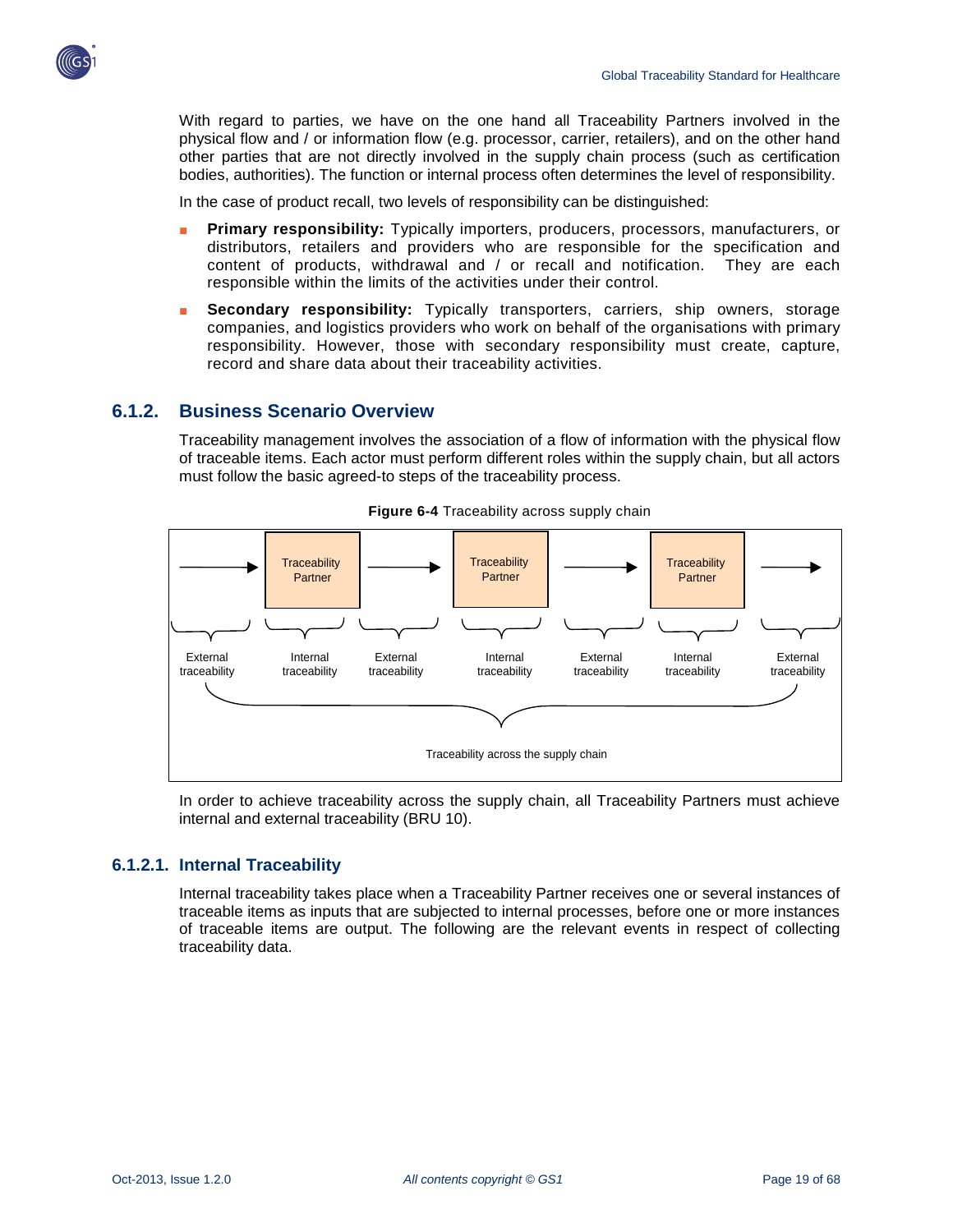





Every traceability partner involved in the physical flow of products receives, processes, and despatches instances of traceable items.

The following list shows the events when traceability data should be collected:

- **Receiving** is the result of a traceable item crossing the boundary from external to internal, transferring from one party to another party.
	- □ The traceable item received could be, for example, raw materials, packaging or finished products.
- **Internal process** is one or more sub-processes performed by the same party or without a significant involvement of other traceability partners. Each sub-process involves traceable item inputs and results in traceable item outputs. At a minimum, the internal process must consist of one of the five following sub-processes:
	- □ Movement
	- □ Transformation
	- □ Storage
	- □ Usage
	- □ Destruction

**Movement** is the physical relocation of a traceable item.

**Transformation** is the act of changing a traceable item, its identity and/or characteristics, e.g. as combining ingredients to make a finished product or the combination of different finished products to create a mixed pallet or reprocessing a non-sterile instrument to a sterile item. Transformation can be manufacture, production, grouping, splitting, mixing, compounding, aggregation, packing or re-packing traceable items. The act of transforming a traceable item requires specific responsibilities for the Traceable Item Creator, e.g. applying the identification to the newly created physical traceable item(s) and recording the relevant data to support the information requirements.

**Storage** is the act of holding a traceable item at a location within the Traceability Partner's organisation.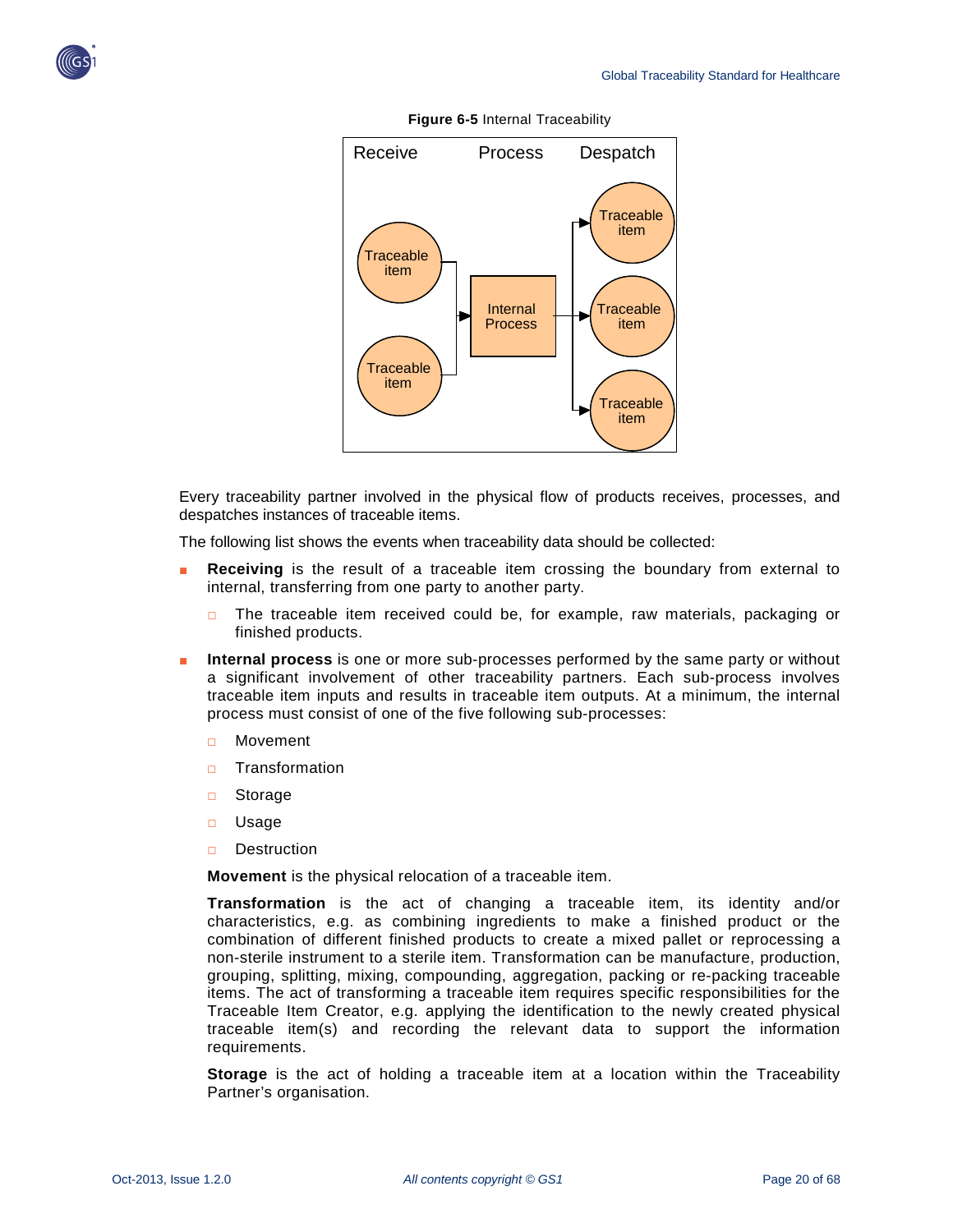

**Usage** is the act of using the traceable item and recording the traceable usage data, e.g. that a particular instrument was used on a particular patient in a hospital.

**Destruction** is the act of destroying a traceable item. For example, items returned to an organisation may be incinerated.

Depending on the internal process, the relationship between traceable Items received (inputs) and traceable items shipped (outputs) can be:

■ Many to One (e.g. when raw materials and packaging are combined into a finished good)

■ One to Many (e.g. when a batch of tablets stored in bulk is packed into multiple presentations)

- Many to Many (e.g. when items are repacked into new items)
- One to One (e.g. when a used surgical instrument is transformed from non-sterile to sterile)
- Many to None (e.g. when finished goods are destroyed)
- One to None (e.g. when a material is destroyed)
- None to One (e.g. when a batch of sterile water is produced)
- None to Many (e.g. when batches of "water for injection" (WFI) are produced)

**Despatching** is the transfer from one actor to another actor in the supply chain.

An organisation that is not physically handling any products but that has a legal or contractual responsibility towards the products (e.g. Brand Owner or broker) may still be involved in traceability requirements for the information flow. As an example, the Brand Owner must be able to reply to a trace request concerning the traceable item details.

A **change of status** (e.g. quarantine or change of ownership) is also a possible event.

Every Traceability Partner has a responsibility to maintain agreed data that links input into a transformation process with the output, and that links the original and final location after movement (BRU 2, BR 14). For example, this link data could be held as quality records.

It's understood that each organisation may have its own internal process(es) to track product throughout its internal movement and / or transformation. Traceability records of movement and storage may help identify the impact of quality failure such as incorrect storage temperature or damage during transit. For those organisations that currently do not have any processes in place, or are looking to standardise their internal processes, this document recommends the use of GS1 global standards to capture the data that links inputs during a products internal life cycle.

#### **6.1.2.2. External Traceability**

External traceability takes place when instances of a traceable item are physically handed over from one Traceability Partner (Traceable Item Source) to another (Traceable Item Recipient).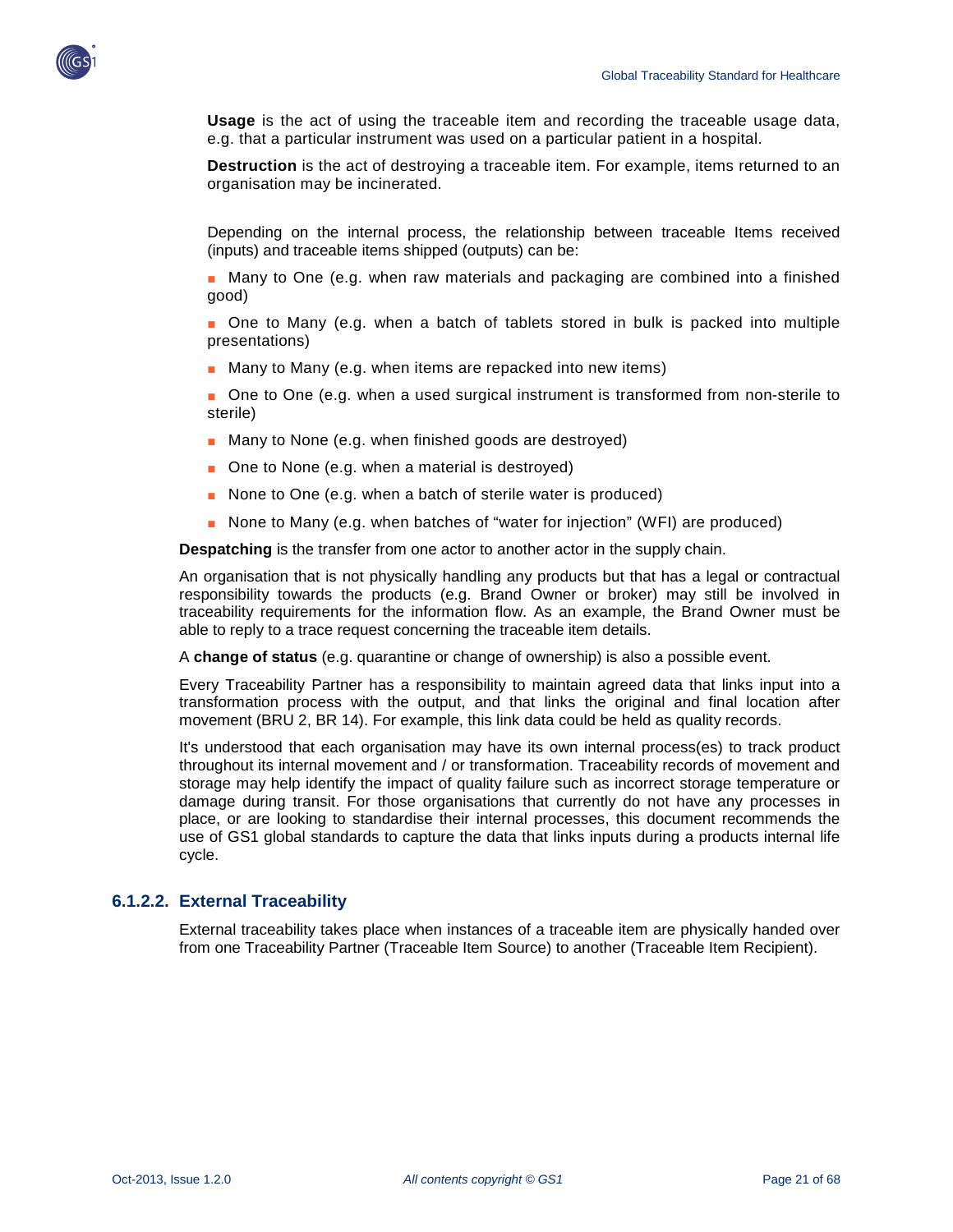



Each Traceability Partner should be able to trace back to the direct source and be able to track forward to the direct recipient of the traceable item (one step up, one step down principle (1.2)).

A shipment may contain several levels of traceable items (e.g., logistic units each containing part of a batch / lot of units) (BRU 2, BRU 6, BRU 8). This allows the organisation, for example, to track forward and trace back at both the logistic unit level and the production batch / lot level (e.g. a batch of units split into several logistic units for different customers).

Traceability does not imply each traceability partner must hold and publish all traceability information, but the Traceable Item Source and Traceable Item Recipient must communicate and record identification of at least one common level of traceable item within their respective systems (e.g. logistic unit) (BRU 16, BRU 21). This ensures efficient information flow of data when tracking forward or tracing back.

All traceable items must carry identification allocated to it and be labelled / marked / tagged at source (creation) (BR 6). This document recommends the use of a GTIN or SSCC.

The Brand Owner must ensure the true uniqueness of the identification of the traceable item (BR 7). Where sub-contractors or licensees are involved, the way to proceed to ensure the uniqueness of identification is up to the Brand Owner and depends on contractual agreements.

The identification carrier (mark / tag / label / accompanying document sometimes called "passport" or "identity card" or "Pedigree") MUST remain on or attached to the traceable item until the end of life of the traceable item. (BR 8).

### **6.1.2.3. Information Flow Links**

In parallel to the physical flow, the Traceable Item Source must share information with the Traceable Item Recipient and the Traceable Item Recipient must collect this information (BRU 15, BRU 21, BRU 22, BRU 23). Traceability requirements in terms of information flow may be different for transporters and Traceable Item Creators.

|  | Traceable Item<br>Creator | <b>Physical flow</b><br>Information flow | Transporter | Physical flow<br>Information flow | <b>Traceable Item</b><br>Creator |  |  |
|--|---------------------------|------------------------------------------|-------------|-----------------------------------|----------------------------------|--|--|
|  |                           |                                          |             |                                   |                                  |  |  |

| Figure 6-7 Traceable Item Creator and Transporter Information Flow |
|--------------------------------------------------------------------|
|--------------------------------------------------------------------|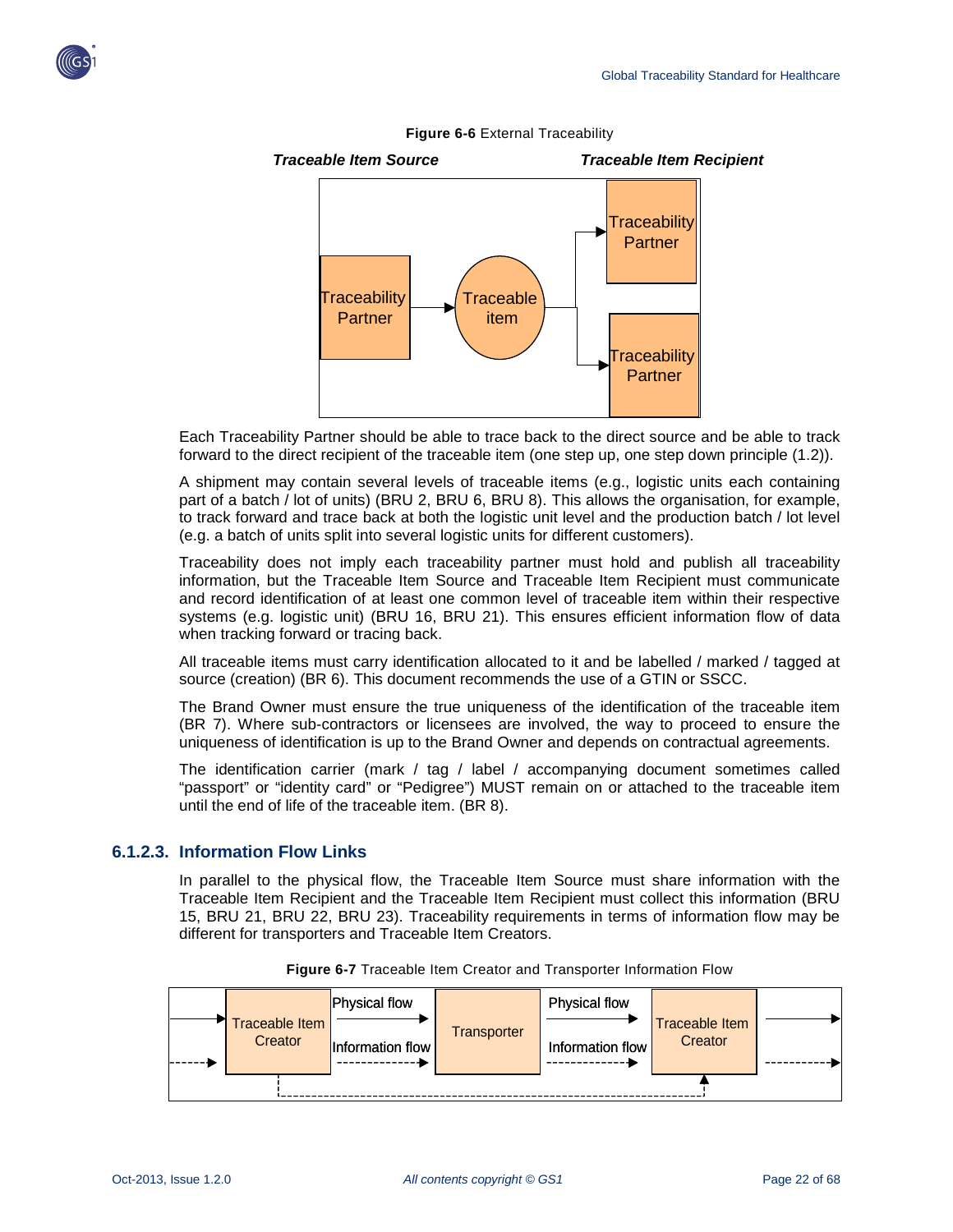

The "One up, one down" principle between traceability partners may mean several parallel flows of data: e.g. from supplier to customer, from supplier via a Third Party Logistics Provider, from a Third Party Logistics Provider on behalf of the supplier (who would not itself have all the data about transportation / storage but would set "service level agreements / contracts" to fulfil responsibility via a third party...)

In most trading relationships, the Buyer and the Seller are the Traceability Data Recipient and Traceability Data Source, even if they are not handling the traceable items.

There is a minimum amount of data that must be recorded internally by Traceability Partners. They must maintain the minimum data elements to ensure visibility and linkage to all applicable levels. Some of these data elements must be exchanged between Traceability Partners (BR 13).

Depending on the organisation's internal objective, the industry or the specific application of the traceability process, additional information may also need to be captured, recorded and shared. This document acts as the foundation for the business application in which additional information can be included.

### **6.1.2.4. Traceability Data**

Traceability data includes information about (BRU 3):

- Who? Party [Identification + data elements]
- Where? Location [Identification  $+$  data elements]
- When? Date / Time
- What? Traceable item [Identification + data elements]
- What happened? Process or event [Identification + data elements]

Traceability data can be planned, expected or actual. With respect to traceability, it is usually the actual date that is relevant.

Traceability data can be master or event data (BRU 09). In the traceability context, master data is relatively consistent over time and independent from day to day physical events (e.g., name of the trade item, dimensions, country of origin of the raw material if part of the product specifications…). Event data is created during the physical flow of goods. It can only be collected when events occur (e.g., date of receipt, weight if variable…). The recommendation is to align master data, which is public (shared between traceability partners), before the physical flow begins (see section [6.1.3\)](#page-28-0).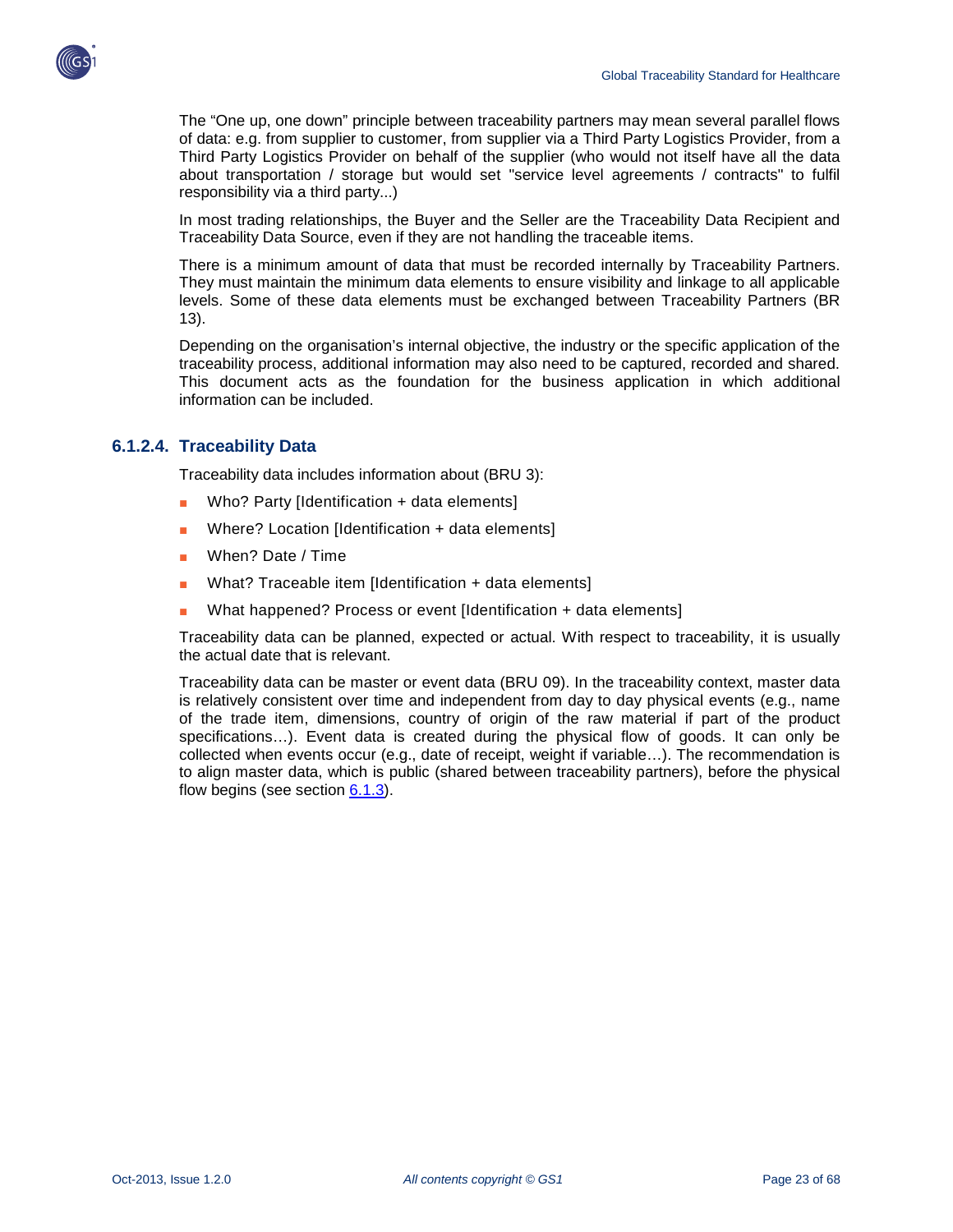

|                                                                       |                                                                                                                                  | Depends on<br>product type                                                                                                             |                                                                                                                                               |                                                                                                                               |                                                    |
|-----------------------------------------------------------------------|----------------------------------------------------------------------------------------------------------------------------------|----------------------------------------------------------------------------------------------------------------------------------------|-----------------------------------------------------------------------------------------------------------------------------------------------|-------------------------------------------------------------------------------------------------------------------------------|----------------------------------------------------|
|                                                                       | <b>Master Data</b>                                                                                                               |                                                                                                                                        | <b>Transactional Data</b>                                                                                                                     |                                                                                                                               |                                                    |
| Parties &<br>location<br>information<br>(GLN, Address,<br>$contact$ ) | Trade item<br>information<br>(GTIN, name,<br>classification.<br>dimensions,<br>weight)                                           | Shipment<br>information<br>(Despatch Advice<br>number, date of<br>despatch/receipt,<br>Ship from/to,<br>transporter<br>identification) | Logistic Unit<br>information<br>(SSCC, content<br>description)                                                                                | Batch / lot or<br>serialised trade<br>item information<br>(Batch / lot or<br>serial number.<br>quantity, best<br>before date) | Public<br>information<br>Depends on<br>contractual |
| - Components                                                          | Product details as<br>planned, for example :<br>- Product specifications<br>- Process of production<br>- Origin of raw materials | example :<br>- Quality records<br>- Results of analysis                                                                                | Actual product details, for<br>- Batch / lot number of raw materials<br>- Identification of interchangeable<br>components that have been used |                                                                                                                               | relationship<br><b>Private</b><br>information      |

**Figure 6-8** Traceability Data Matrix with Examples

Traceability does not imply Traceability Partners must hold and share **all** traceability information, but they must all have the ability to internally search and access relevant information, and share the agreed information required without infringing the intellectual property of each Traceability Partner (BRU 14, BRU29).

The type of the traceability data impacts the appropriate solution used to record the information and later on, to conduct a trace request:

- **1.** If the traceability data is private, it is likely to be in the traceability records of one of the previous or subsequent trading or traceability partners.
- **2.** If the traceability data is public, it may be in the traceability records of the traceable item holders (successive traceable item sources and recipients) or published to a shared database, e.g. EPCIS.
- **3.** If the traceability data is a key for the identification of the traceable item, it should be on the identification carrier (BR 6).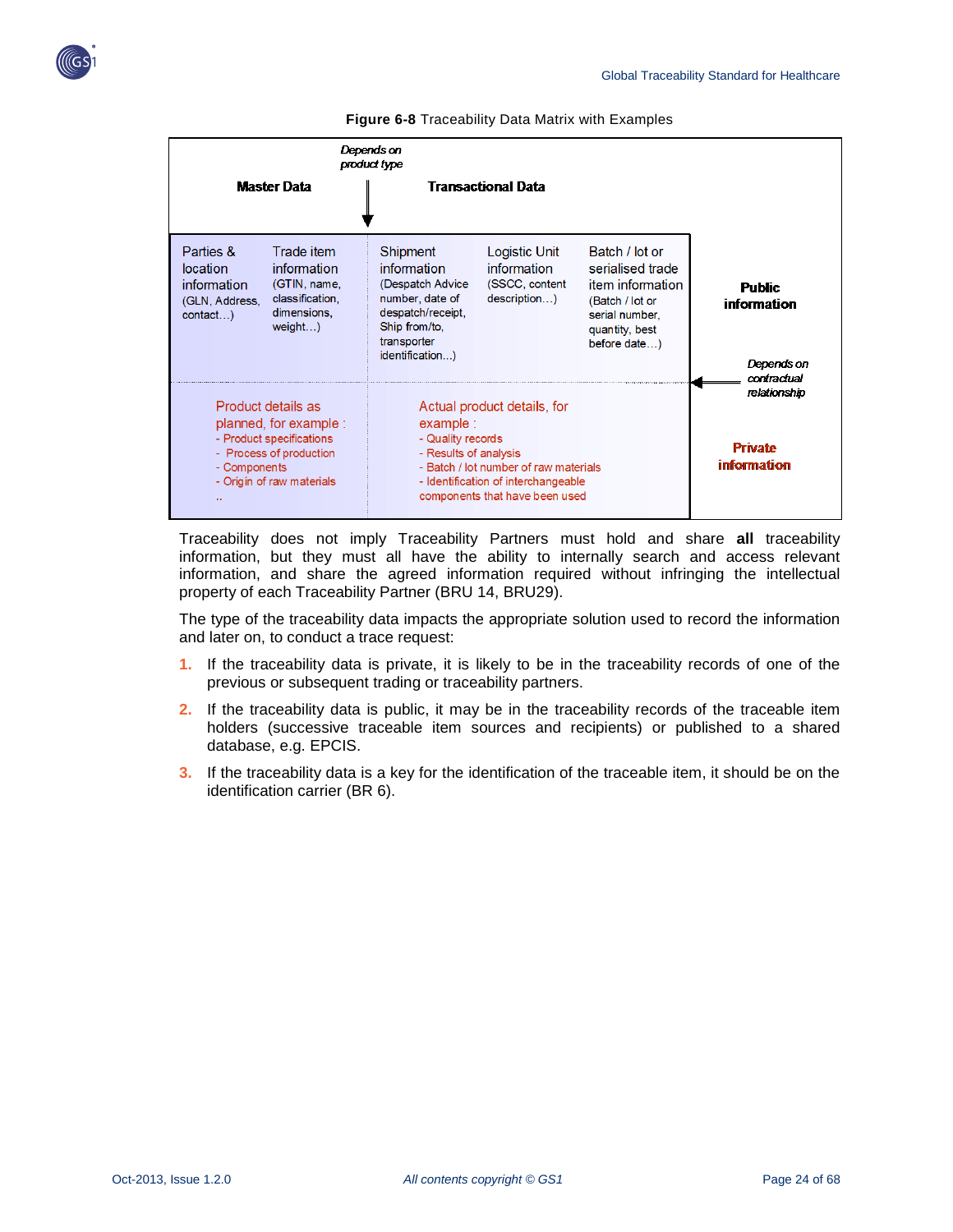



**Figure 6-9** Where is the Traceability Data?

### **6.1.2.5. Trace Request**

A trace request is a formal inquiry about history, application or location of a traceable item. Any Traceability Partner can initiate a trace request (e.g. a pharmacist, a producer).

A trace request starts when a Traceability Partner is looking for information about a traceable item and this information is not available internally (BR 17, BR 18). The trace may be initiated by a Traceability Partner as a result of a request from the authorities or an adverse healthcare event.



A Trace Request Initiator must contact the source of the traceable item and through a repetitive process via each link in the supply chain, the Traceable Item Creator, Brand Owner or Licensee will be contacted (BRU 17, BRU 24). The logic of the trace request is that it follows the same path as the information flow (Fig. 6.10). The Trace Request may jump a step to contact a Traceability Partner further up or down the chain in order to obtain the information more quickly.

The Traceability Data Source must reply as quickly as possible to the enquiry (BRU 25). The time period allowed may be defined in local regulations or commercial agreements.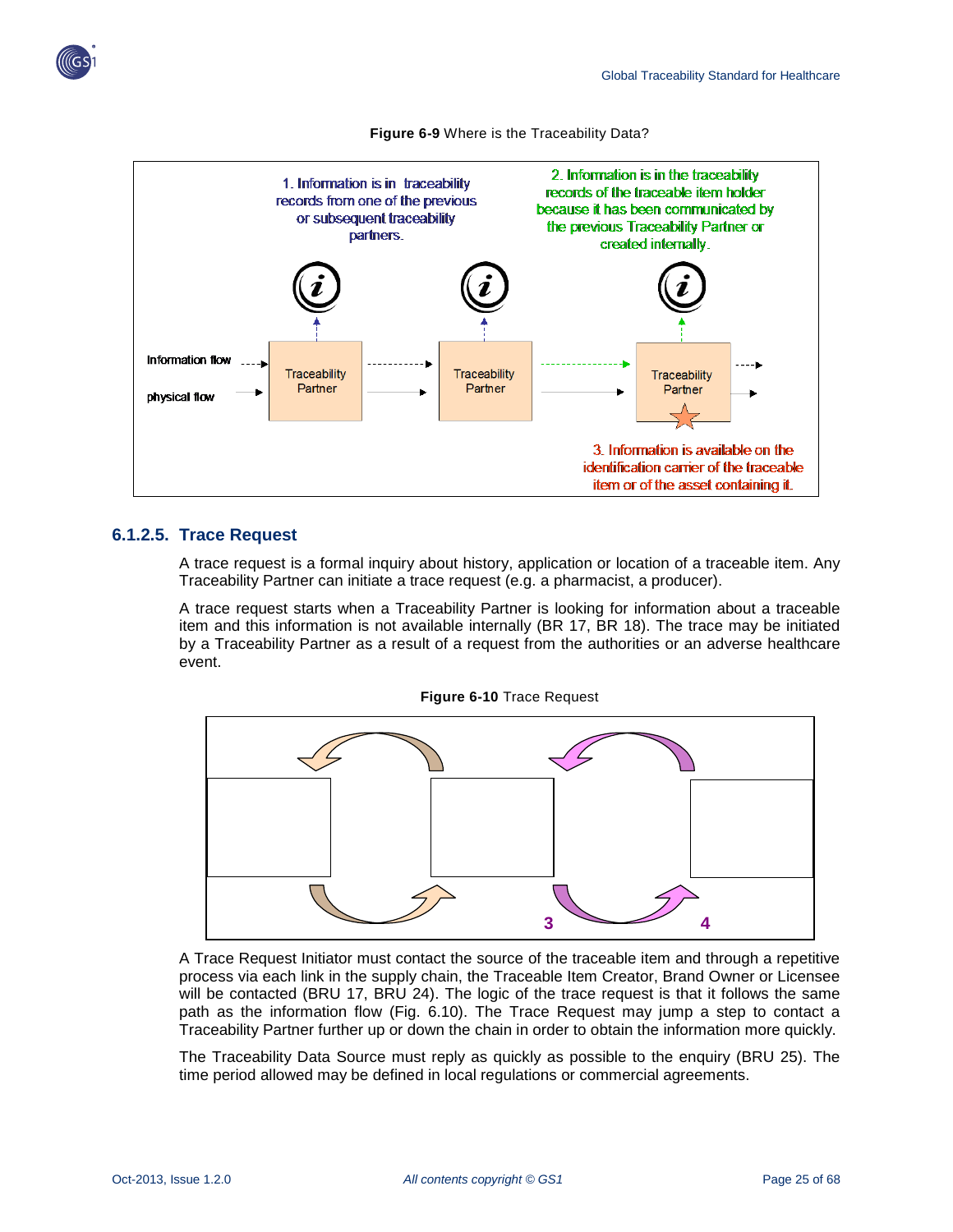

A trace request may trigger subsequent trace requests up or down several levels of the supply chain in order to fulfil the original request (BRU 26). This fulfils the requirement often included in regulations to the effect that traceability must work "one step up and one step down" the supply chain.

A reply may include all the data required, part of that data or may say that no information is available. There are many types of trace request; they depend on the specific business need and use of the information. For example:

- What are the ingredients of this traceable item? (e.g. inquiry about possible contaminant or allergen which is not mentioned on the label)
- Where are these traceable items located? (e.g. inquiry about the status of delivery or of product recall)
- Which traceable items have been created using this specific traceable item pallet of origin or batch of raw material? (e.g. to facilitate product withdrawal)

The relevant trace request scenario, data and messages can be precisely defined only in the context of a specific business need or application.



### **6.1.2.6. Traceable Item Hierarchy**

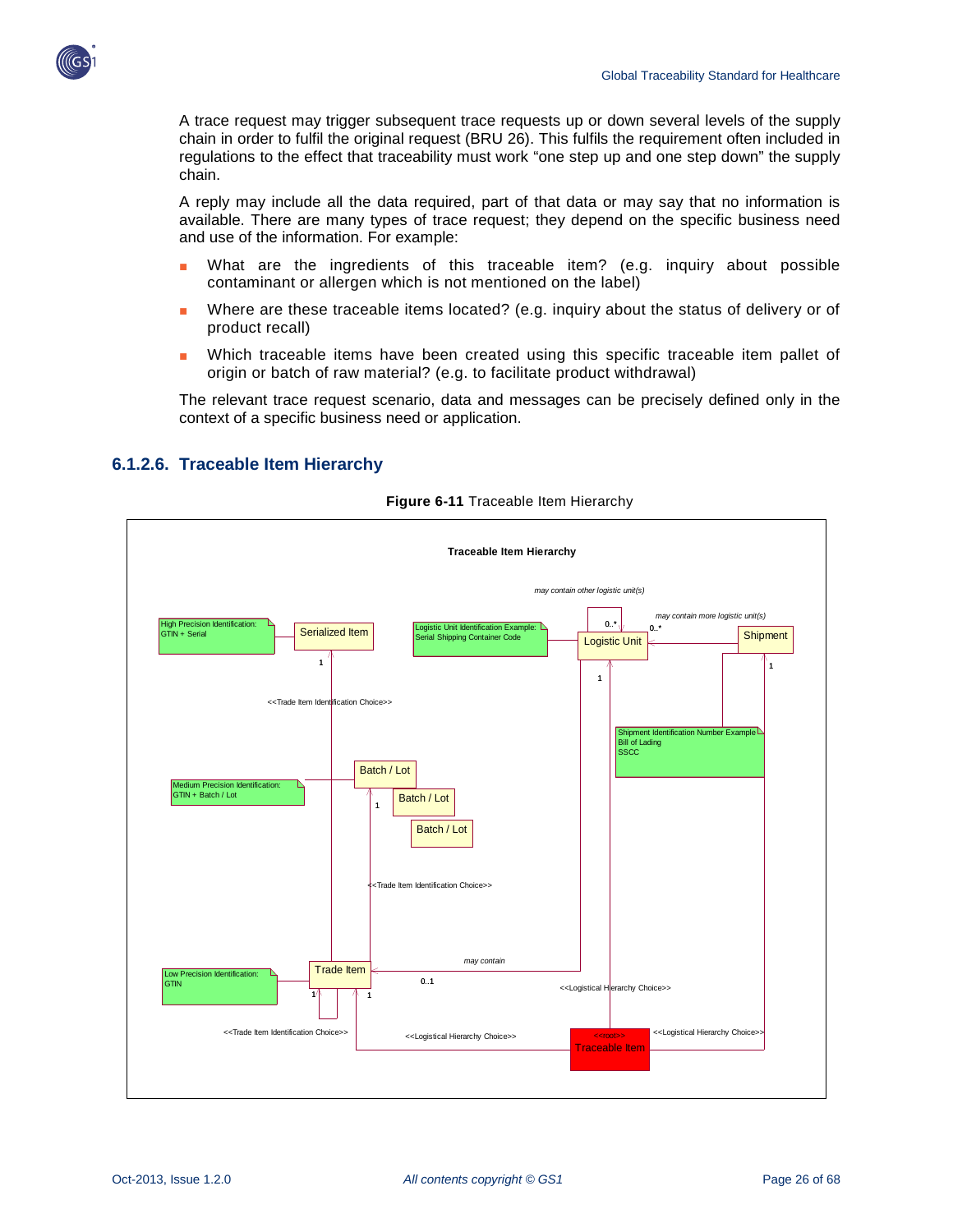

A traceable item is a physical object where there may be a need to retrieve information about its history, application, or location.

The level at which the traceable item is defined within a product packaging or logistical hierarchy is dependent on the degree of control required.

A traceable item may be a

- Shipment
	- $\Box$  May contain one or more logistics unit(s)
- Logistics unit
	- □ May contain other logistics unit(s)
	- □ May contain one or more trade item(s)
	- □ May be a trade item
- Trade item
	- □ Trade item
	- □ Batch / Lot of trade items
	- □ Serialized trade item
- Any item that traceability partners agree is a traceable item

The level of traceable item is a combination of logistical hierarchy levels and the precision of the identification.

#### **Here are some logistical examples:**

| Shipment:                        | Truck Load, Vessel, 10 pallets of various items      |
|----------------------------------|------------------------------------------------------|
| <u> Logistics unit:</u>          | Pallet, Container                                    |
| Trade item not crossing the POS: | Carton, Bag                                          |
| Trade item crossing the POS:     | Consumer Unit (not usually applicable in Healthcare) |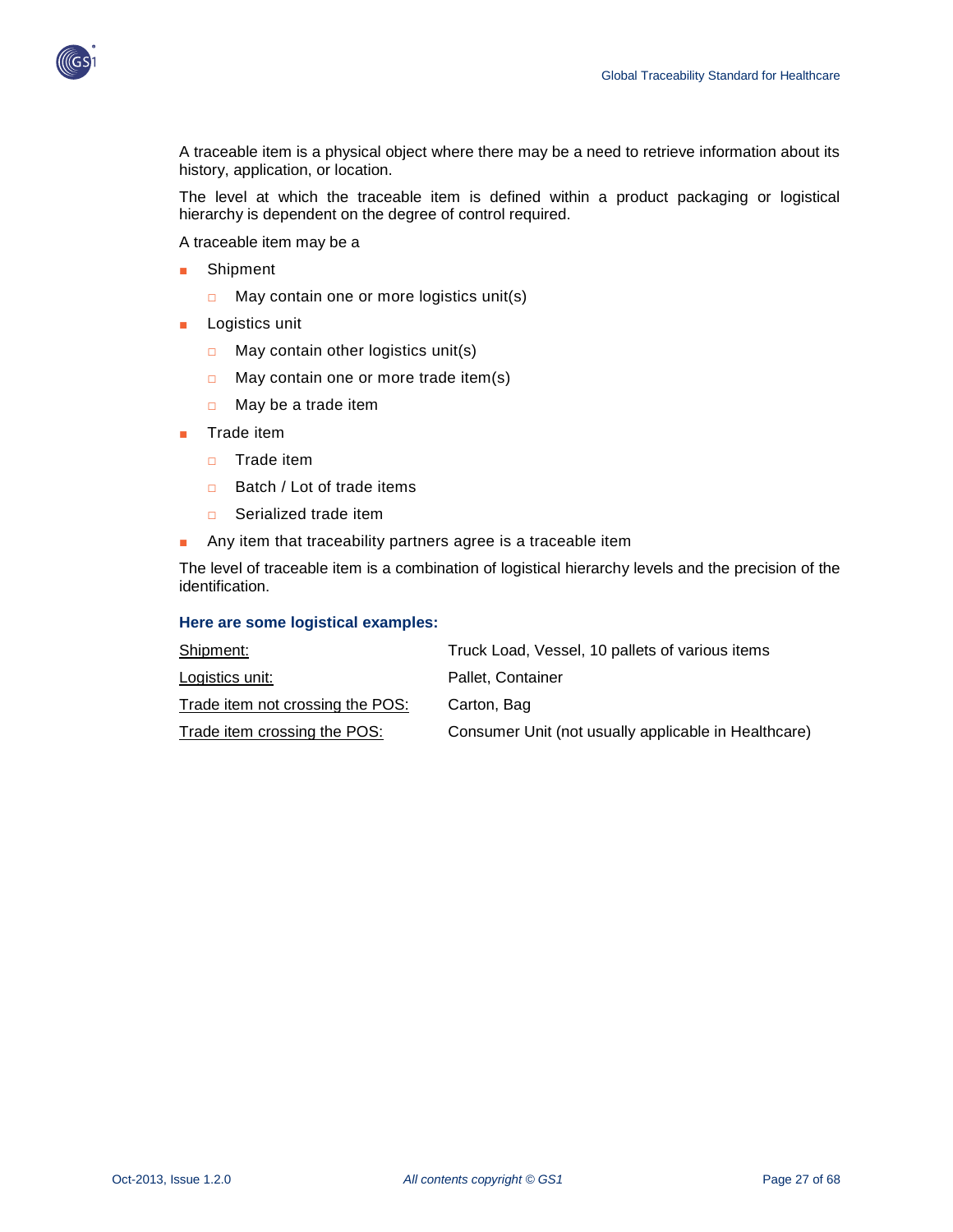

| <b>Precision of</b><br>the identification |                                                          |                |                                              |                                               |
|-------------------------------------------|----------------------------------------------------------|----------------|----------------------------------------------|-----------------------------------------------|
| Unique<br>(serialized)                    | <b>Shipment</b><br><b>Identification</b><br>Number (SIN) | <b>SSCC</b>    | GTIN + Serial number<br><b>SGTIN</b>         | <b>GTIN + Serial Number</b><br><b>SGTIN</b>   |
| Specific<br>(batch)                       | Not applicable                                           | Not applicable | GTIN + Batch / Lot Number                    | GTIN + Batch / Lot Number                     |
| Generic                                   | Not applicable                                           | Not applicable | <b>GTIN</b>                                  | <b>GTIN</b>                                   |
|                                           | Shipment                                                 | Logistic Units | Trade Item not crossing<br>the point of sale | Trade Item crossing the<br>POS, Consumer unit |
|                                           |                                                          |                | Level in the logistical hierarchy            |                                               |

**Figure 6-12** Traceable Item Matrix

The GTIN is the basis for product identification. For the purpose of traceability, this may not be sufficient, requiring additional information to identify a product or grouping of products. This concept is indicated in the yellow shading in Figure 6-12.

Assumptions for the traceable item matrix / hierarchy:

- Traceable items may need to be physically marked with a Batch / Lot Number to comply with legal requirements, e.g. pharmaceutical products
- Where appropriate, e.g. where product has a finite shelf life, an Expiry Date should be added
- As the level of precision required is increased it may be appropriate to identify traceable items with a Serial Number, e.g. an implantable medical device, a surgical instrument
- A Serial Number may be appropriate for items that need to be traced at this level, e.g a medical infusion pump.

When the logistic unit is a trade item (e.g. a pallet), it is also identified with a GTIN and cumulates the corresponding identification standards from both columns "Logistic Unit" and "Trade Item not crossing the point of sale".

A traceable item may be related to another traceable item, for example:

- Is contained in
- Contains (reverse process is possible, e.g., a carton contains 50 surgical gowns)
- Is similar to
- Is composed of (reverse process is not possible, e.g. more than one pharmaceutical product is compounded to create a chemotherapy drug)
- Manufactured just before
- Manufactured just after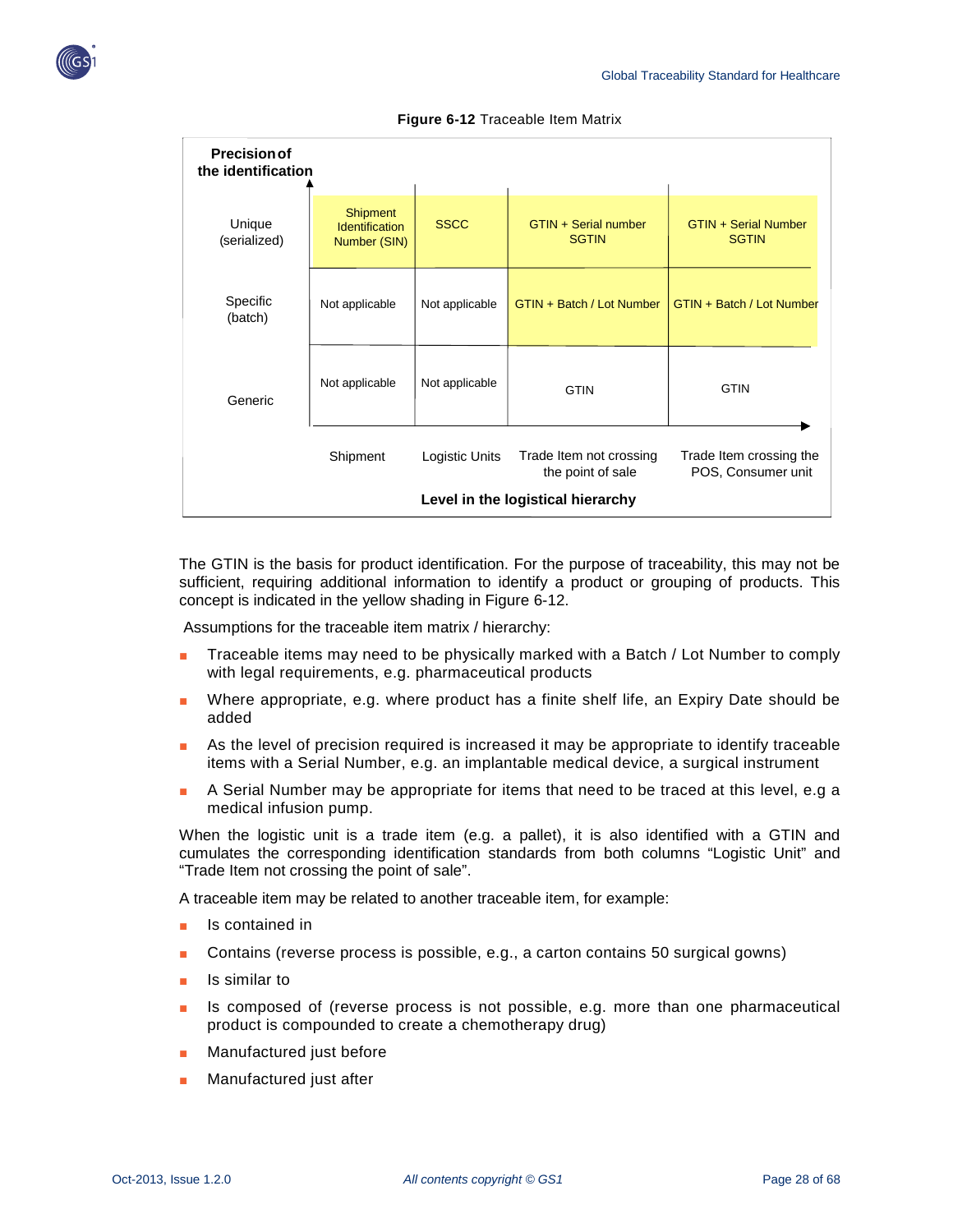





A traceable item could exist in multiple locations at the same time. For example; the traceable item is identified at the trade item and batch level and is stored by or has been sold to many trading partners.

### <span id="page-28-0"></span>**6.1.3. Current Business Scenario ("as is")**

The performance goal of the traceability process is for Traceability Partners to be able to retrieve information about the history, application or location of a traceable item from any point in the supply chain.

It is composed of:

#### **A. Plan and Organize (pre-requisite)**

**Output:** All Traceability Partners have determined how to assign, collect, share, and keep agreed traceability data. The Traceability Partners have determined how to manage links between inputs, internal processes, and outputs.

#### **B. Align Master Data**

**Output:** All Traceability Partners have aligned their master data.

#### **C. Record Traceability Data**

**Output:** Traceability Partners can identify traceable items and collect and record relevant and agreed traceability data as traceable items move across the supply chain.

#### **D. Request Trace**

**Output:** The traceability data is available and Traceability Partners can provide agreed, readable, comprehensive, accurate and timely information to an authorized party upon request about a traceable item.

The trace request involves communication of data that has been collected and recorded. A trace request may be initiated weeks, months or years after a traceable item has been processed, consumed or used. The types of trace request that traceability partners wish to conduct determines the traceability data that traceability partners must communicate. For example, quality records are not necessary to locate logistics units but may be relevant if the objective is to clarify the origin of a product safety problem.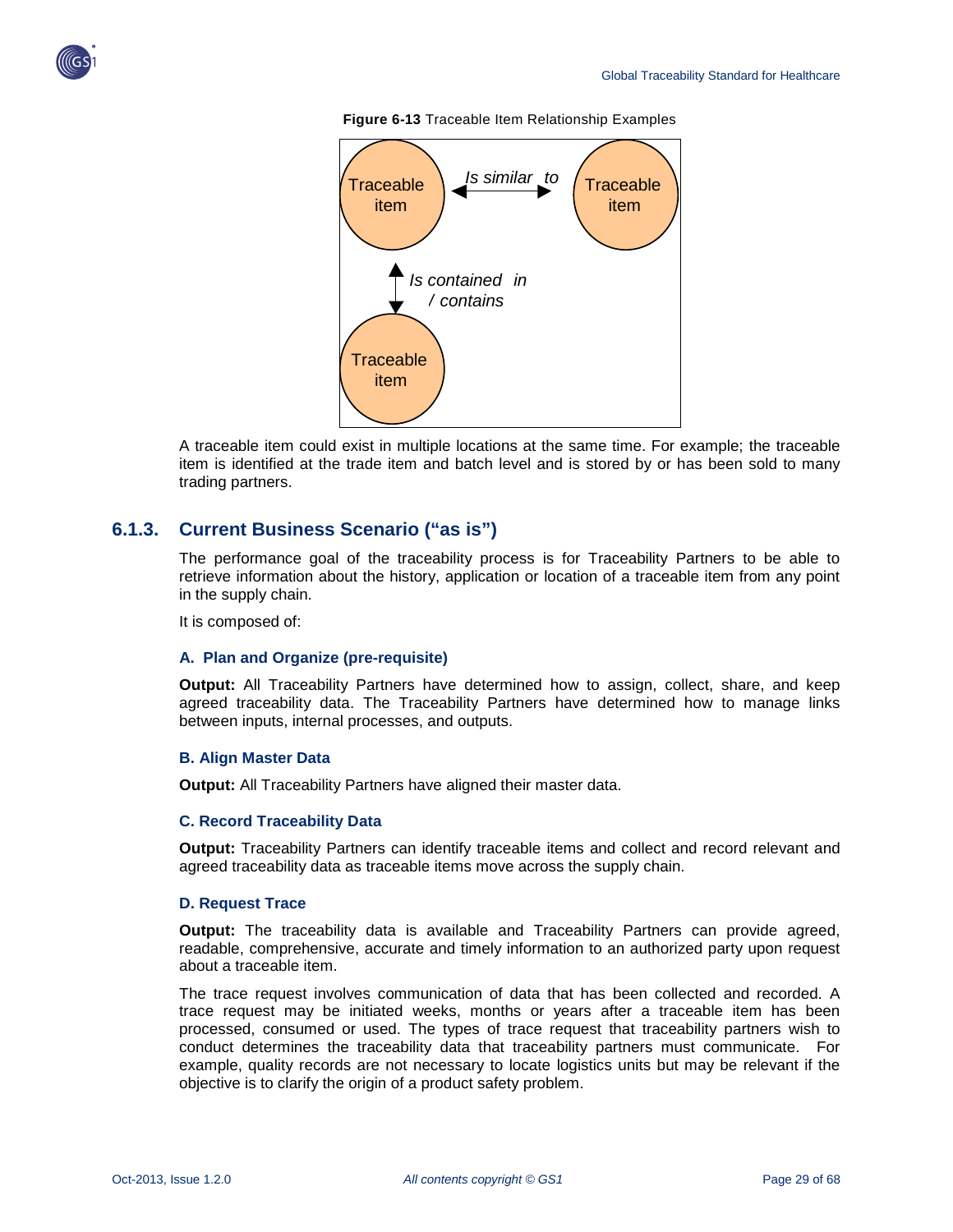

### **E. Use information**

The use of the information that results from a trace request may be, for example, to resolve a quality issue or to inform traceability partners.

Example: In the case of product withdrawal or recall, a traceability partner sends a trace request upstream in order to identify the cause of the problem and to find out which traceable items may have the same problem. Then there is a downstream trace request in order to locate the products and a notification to trading partners who have received them.

The traceability system is defined as the tools and organisation necessary to implement the traceability process in a given environment, party or group or parties.

Current business scenario depicted in [Figure 6-14](#page-30-0) below.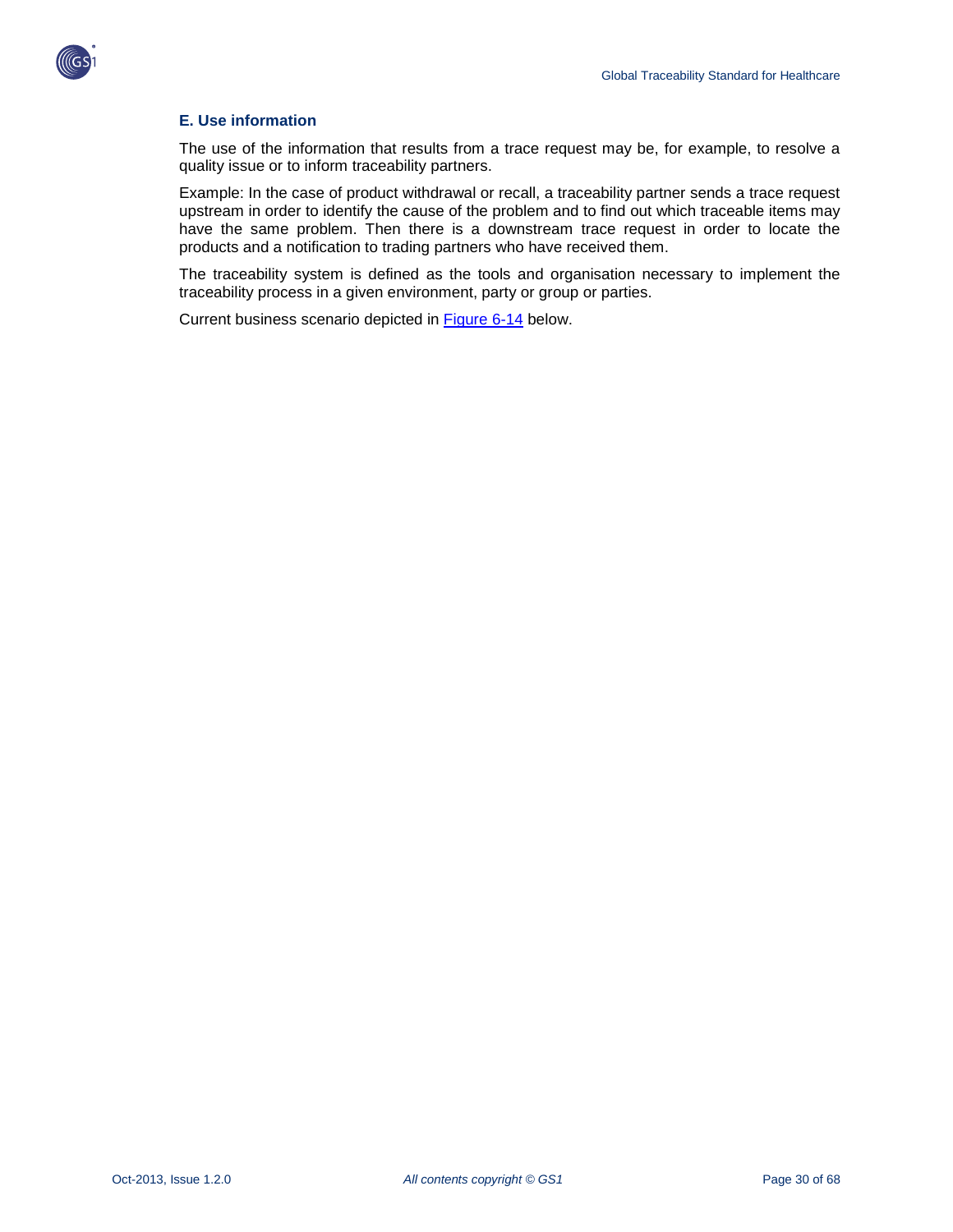

|                                       |                                                                                              | Plan and Organise                                                                                     |                                        |                                                      | <b>Align Master Data</b>                            |                                   |                         |                                                                                                              |                                                                                                                                                                         | <b>Record Traceability Data</b>                                                                                                                                                     |                                                                                                                         |                                                                                                                             |                             |                                | <b>Request Trace</b>                   |                                           |                                              | <b>Use</b><br><b>Information</b> |
|---------------------------------------|----------------------------------------------------------------------------------------------|-------------------------------------------------------------------------------------------------------|----------------------------------------|------------------------------------------------------|-----------------------------------------------------|-----------------------------------|-------------------------|--------------------------------------------------------------------------------------------------------------|-------------------------------------------------------------------------------------------------------------------------------------------------------------------------|-------------------------------------------------------------------------------------------------------------------------------------------------------------------------------------|-------------------------------------------------------------------------------------------------------------------------|-----------------------------------------------------------------------------------------------------------------------------|-----------------------------|--------------------------------|----------------------------------------|-------------------------------------------|----------------------------------------------|----------------------------------|
| Use<br>Case                           | data<br>collect,<br>Determine<br>share<br>Non<br>and<br>ਰ<br>keep<br>assign,<br>traceability | 2. Determine how to<br>between inputs, inter<br>and outputs.<br>internal<br>manage links<br>processes | 3. Assign identification to the party. | locations<br>4.<br>Assign identification to physical | appropriate<br>5. Assign identification to asset as | 6. Assign identification to item. | 7. Exchange Master Data | 8. Assign<br>traceable<br>item when it is<br><b>identification</b><br>$\overline{5}$<br><b>created.</b><br>₽ | transformation takes place.<br>accompanying document when<br>traceable item or in an<br>identification carrier on the<br>9. Apply the identification to the<br>$\omega$ | carrier when<br>traceable item or the<br>receiving the traceable item<br>containing it from the identification<br>10. Capture the identification of the<br>despatching and<br>asset | internal and external source by any<br>traceability information from<br>method.<br>11. Collect all other data including | traceability data<br>by any method).<br>$\vec{z}$<br>Share relevant and agreed<br>Seability data (send information<br>(send | 13. Store traceability data | 14. Initiate the trace request | $\vec{5}$<br>Receive the trace request | 16.<br>Send<br>$\pmb{\omega}$<br>response | $\rightarrow$<br>Ν.<br>Receive<br>a response | 18. Take action.                 |
| <b>Physical Process Flow Roles</b>    |                                                                                              |                                                                                                       |                                        |                                                      |                                                     |                                   |                         |                                                                                                              |                                                                                                                                                                         |                                                                                                                                                                                     |                                                                                                                         |                                                                                                                             |                             |                                |                                        |                                           |                                              |                                  |
| <b>Traceable Item Creator</b>         | X                                                                                            | X                                                                                                     | X                                      | X                                                    | X                                                   |                                   | X                       | P                                                                                                            | P                                                                                                                                                                       | X                                                                                                                                                                                   | X                                                                                                                       | X                                                                                                                           | X                           | Χ                              | Χ                                      | X                                         | X                                            | X                                |
| Traceable Item Source                 | X                                                                                            | X                                                                                                     | X                                      | P                                                    | X                                                   |                                   | X                       |                                                                                                              |                                                                                                                                                                         | P                                                                                                                                                                                   | X                                                                                                                       | X                                                                                                                           | X                           | X                              | X                                      | X                                         | X                                            | X                                |
| Traceable Item Recipient              | X                                                                                            | X                                                                                                     | Χ                                      | P                                                    | X                                                   |                                   | X                       |                                                                                                              |                                                                                                                                                                         | P                                                                                                                                                                                   | X                                                                                                                       |                                                                                                                             | X                           | X                              | X                                      | X                                         | X                                            | X                                |
| Transporter                           | X                                                                                            | X                                                                                                     | X                                      | X                                                    | X                                                   |                                   | X                       |                                                                                                              |                                                                                                                                                                         | X                                                                                                                                                                                   | X                                                                                                                       | X                                                                                                                           | X                           | X                              | X                                      | X                                         | X                                            | Χ                                |
| <b>Information Process Flow Roles</b> |                                                                                              |                                                                                                       |                                        |                                                      |                                                     |                                   |                         |                                                                                                              |                                                                                                                                                                         |                                                                                                                                                                                     |                                                                                                                         |                                                                                                                             |                             |                                |                                        |                                           |                                              |                                  |
| <b>Brand Owner</b>                    | X                                                                                            | X                                                                                                     | X                                      | X                                                    | Χ                                                   | P                                 | X                       | X                                                                                                            |                                                                                                                                                                         |                                                                                                                                                                                     |                                                                                                                         |                                                                                                                             | X                           | Χ                              | X                                      | X                                         | X                                            | X                                |
| <b>Traceability Data Creator</b>      | Χ                                                                                            | X                                                                                                     | X                                      | X                                                    | X                                                   |                                   | X                       | X                                                                                                            |                                                                                                                                                                         |                                                                                                                                                                                     | X                                                                                                                       | X                                                                                                                           | X                           | X                              | X                                      | X                                         | X                                            | X                                |
| <b>Traceability Data Source</b>       | X                                                                                            | X                                                                                                     | X                                      | X                                                    | X                                                   |                                   | X                       |                                                                                                              |                                                                                                                                                                         | X                                                                                                                                                                                   | X                                                                                                                       | P                                                                                                                           | X                           | X                              | X                                      | X                                         | X                                            | X                                |
| <b>Traceability Data Recipient</b>    | X                                                                                            | Χ                                                                                                     | X                                      | X                                                    | X                                                   |                                   | X                       |                                                                                                              |                                                                                                                                                                         | X                                                                                                                                                                                   | P                                                                                                                       |                                                                                                                             | X                           | X                              | X                                      | X                                         | X                                            | X                                |
| <b>Trace Request Initiator</b>        |                                                                                              |                                                                                                       |                                        |                                                      |                                                     |                                   |                         |                                                                                                              |                                                                                                                                                                         |                                                                                                                                                                                     |                                                                                                                         |                                                                                                                             |                             | Þ                              |                                        |                                           | P                                            | X                                |

<span id="page-30-0"></span>**P:** The primary role responsible for the specific use case.

**X:** Designates a role involved in the specific use case.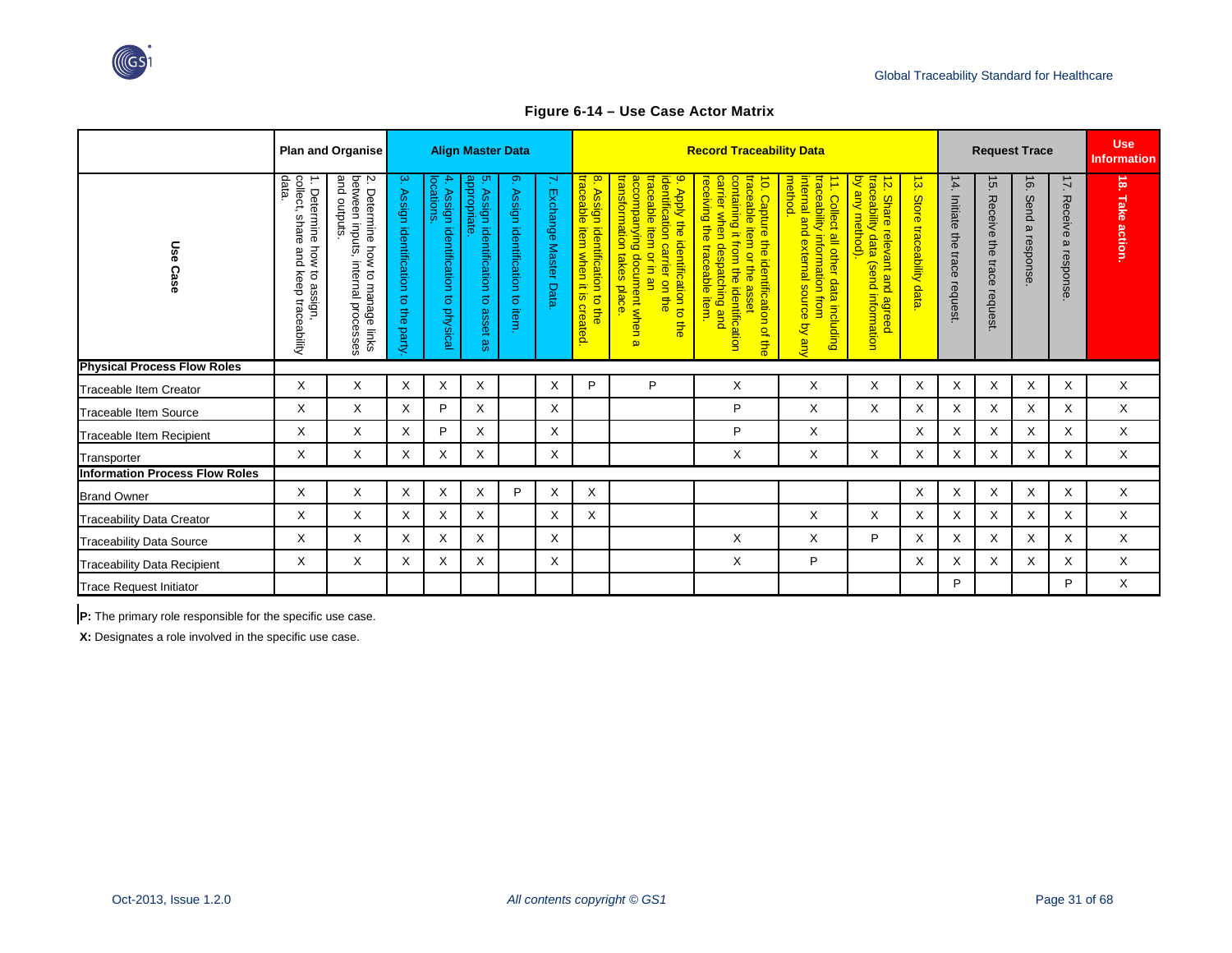



# <span id="page-31-0"></span>**7. Business Requirements and Rules Analysis**

## <span id="page-31-1"></span>**7.1. Business Requirements**

A business requirement is a statement of need concerning the business area or business process under study. It is something that the system must do or a quality that the system must have. A requirement exists either because the type of product demands certain functions or qualities, or the client wants the requirement to be part of the delivered product.

To keep consistent with the three major activities the following abbreviations are used in the number column for the Business Requirements.

- AMD $\rightarrow$ Align Master Data
- RTD $\rightarrow$ Record Traceability Data
- RT $\rightarrow$  Request Trace

#### **Key Words**

- **MUST = Mandatory -** This word, or the terms "REQUIRED" or "SHALL" means that the definition is an absolute requirement of the specification.
- **MAY= Optional** This word, or the adjective "OPTIONAL", means that an item is truly optional.

| <b>Number</b>            | <b>Business Requirement</b>                                                                                                                                                                                                                                                                                                                                                                                                                                                    | <b>Rationale</b>                                                                                                                                                                                                                                                  |
|--------------------------|--------------------------------------------------------------------------------------------------------------------------------------------------------------------------------------------------------------------------------------------------------------------------------------------------------------------------------------------------------------------------------------------------------------------------------------------------------------------------------|-------------------------------------------------------------------------------------------------------------------------------------------------------------------------------------------------------------------------------------------------------------------|
| BR <sub>1</sub><br>(AMD) | Any internal or external location<br>which needs to be traced MUST<br>be globally and uniquely identified.<br>This may be at a high level<br>(warehouse location) but could be<br>at the detail level (precise bin<br>location) within a warehouse.<br>It is the choice of the Traceability<br>Partner which location level they<br>uniquely identify. The minimum<br>level is the physical site (e.g.<br>distribution centre) identified by a<br>Global Location Number (GLN) | Rationale<br>For unique identification of location.<br>Corresponding Standard<br><b>GLN</b><br>Corresponding Use Case(s): 3,4                                                                                                                                     |
| BR <sub>2</sub><br>(RTD) | <b>Trading Partners MUST be</b><br>globally and uniquely identified.<br>It is the choice of the Traceability<br>Partner which actor level they<br>uniquely identify, e.g. the Legal<br>Entity.                                                                                                                                                                                                                                                                                 | Rationale<br>Identifying the actor to whom a trace request must be<br>directed, will expedite the collection of the traceability<br>information.<br>Corresponding Standard(s)<br>GLN and Party role list for messages<br>Corresponding Use Case(s): 7, 11, 12, 14 |

The Corresponding Use Case(s) should be referenced to [Figure 6-14](#page-30-0) **Use Cases**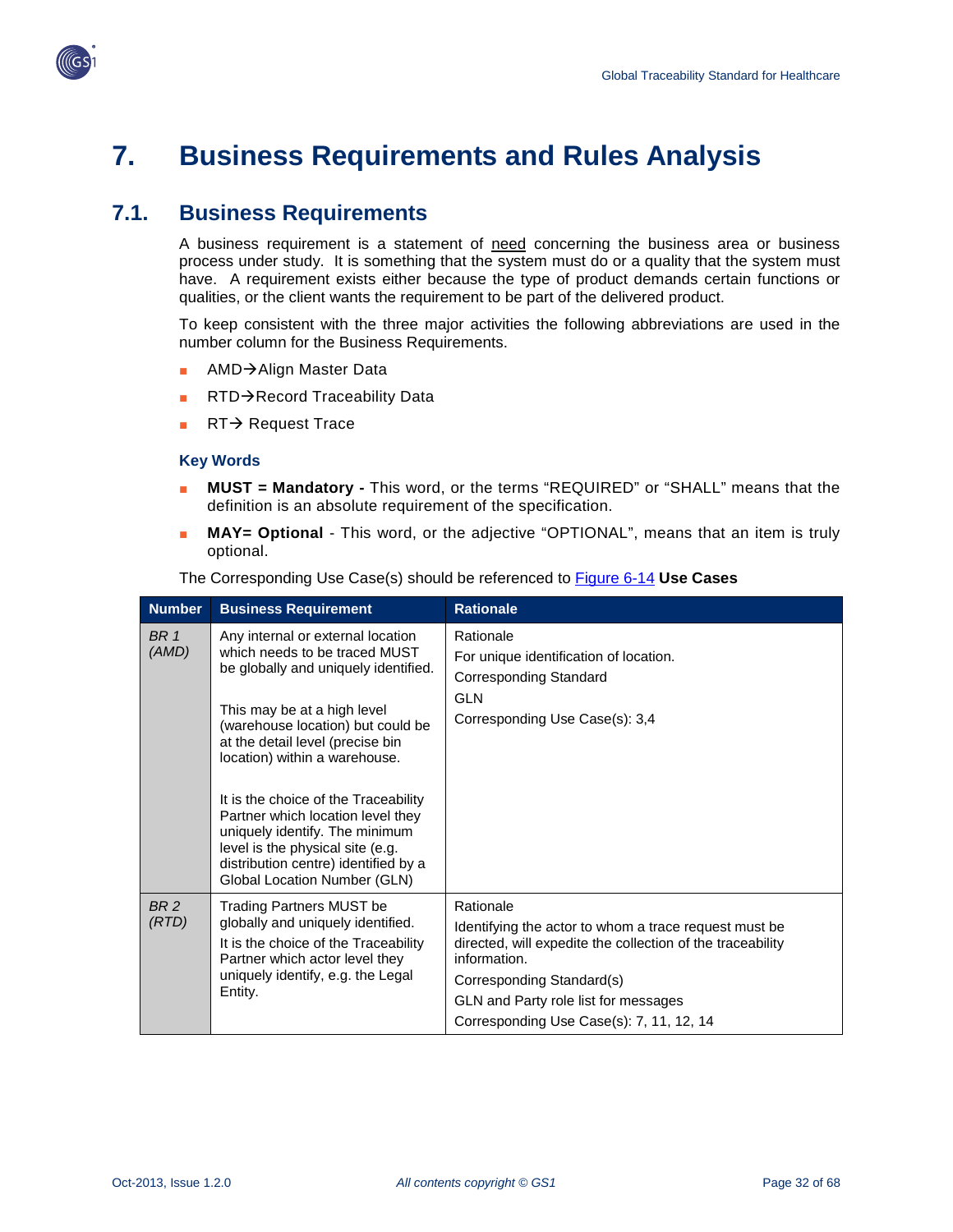

| <b>Number</b>            | <b>Business Requirement</b>                                                                                                                                                                                                                                                                                                                                                                                                                                                                                                                                                                                                                                                                | <b>Rationale</b>                                                                                                                                                                                                                                                                                                                                                                                                                                                                          |
|--------------------------|--------------------------------------------------------------------------------------------------------------------------------------------------------------------------------------------------------------------------------------------------------------------------------------------------------------------------------------------------------------------------------------------------------------------------------------------------------------------------------------------------------------------------------------------------------------------------------------------------------------------------------------------------------------------------------------------|-------------------------------------------------------------------------------------------------------------------------------------------------------------------------------------------------------------------------------------------------------------------------------------------------------------------------------------------------------------------------------------------------------------------------------------------------------------------------------------------|
| BR <sub>3</sub><br>(AMD) | Any item, which needs to be<br>tracked forward or traced back,<br>MUST be globally and uniquely<br>identified.<br>This applies to any level of the<br>Product Hierarchy for example,<br>Consumer Unit or a traceable Item<br>not crossing the point of sale                                                                                                                                                                                                                                                                                                                                                                                                                                | Rationale<br>For unique identification of a traceable item<br>Corresponding Standard(s)<br><b>GTIN</b><br>Corresponding Use Case: 6                                                                                                                                                                                                                                                                                                                                                       |
| BR <sub>4</sub><br>(AMD) | Any asset, which needs to be<br>traced forward or traced back.<br>MUST be globally and uniquely<br>identified.                                                                                                                                                                                                                                                                                                                                                                                                                                                                                                                                                                             | Rationale<br>For unique identification of the asset<br>Corresponding Standard(s)<br>GRAI (Global Returnable Asset Identifier) and GIAI (Global<br>Individual Asset Identifier)<br>[Ref 1] General Specifications, section 2.3<br>Corresponding Use Case: 5                                                                                                                                                                                                                                |
| BR <sub>5</sub><br>(RTD) | The identification of the traceable<br>item MUST be assigned, at the<br>latest, when physically created.<br>When the traceable item is a trade<br>item, the trade item identification<br>MUST at a minimum be identified<br>with a GTIN. For the purpose of<br>traceability, this may not be<br>sufficient, requiring additional<br>information to uniquely identify a<br>product or grouping of products<br>such as a Batch / Lot Number or<br>where appropriate, a serial<br>number.<br>When the traceable item is a<br>logistic unit, it MUST be uniquely<br>identified.<br>It is the choice of the Traceability<br>Partner which identification level to<br>use for the traceable item | Rationale<br>For unique identification of the traceable item<br>Corresponding Standard(s)<br><b>GTIN</b><br>GTIN + Batch / Lot Number<br>GTIN + Serial Number/ SGTIN<br>Logistic Unit - SSCC<br>[Ref 1] General Specifications sections 2.1, 2.2, 2.7, 2.8, 4<br><b>Best Practice</b><br>At minimum this information must be displayed in human<br>readable form. For example printed on the product/label or<br>accompanying document or electronic record.<br>Corresponding Use Case: 8 |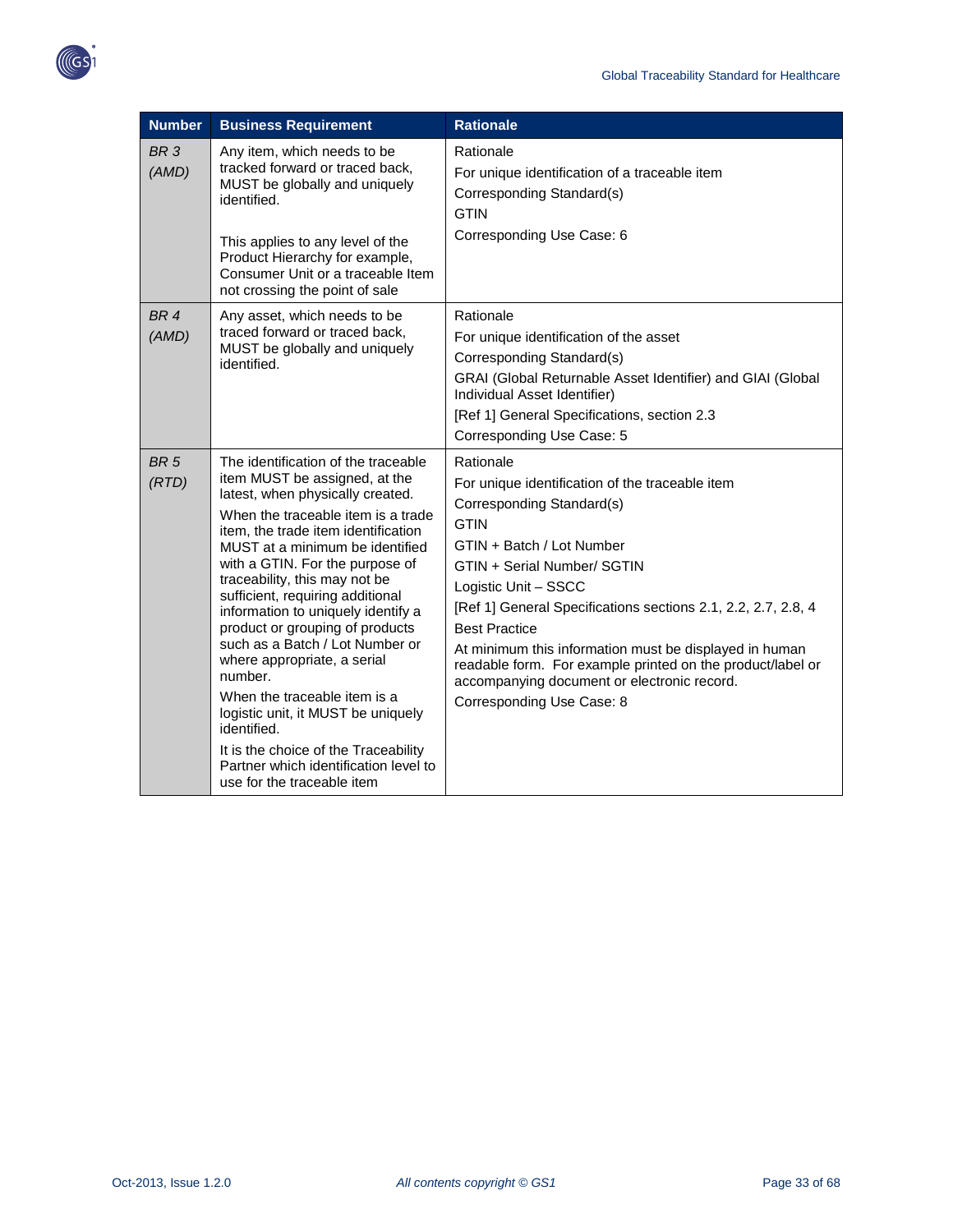



| <b>Number</b>            | <b>Business Requirement</b>                                                                                                                                                                                          | <b>Rationale</b>                                                                                                                                                                                                                                                                                                                                                                                                                                                                                                                                                                                                   |
|--------------------------|----------------------------------------------------------------------------------------------------------------------------------------------------------------------------------------------------------------------|--------------------------------------------------------------------------------------------------------------------------------------------------------------------------------------------------------------------------------------------------------------------------------------------------------------------------------------------------------------------------------------------------------------------------------------------------------------------------------------------------------------------------------------------------------------------------------------------------------------------|
| BR <sub>6</sub><br>(RTD) | All instances of a traceable item<br>must carry a globally unique<br>identification directly on the<br>traceable item or, if not possible,<br>at least on the asset containing it<br>or in an accompanying document. | Rationale<br>To carry the globally unique identification.<br>Corresponding Standard(s)<br>If the traceable item is<br>Trade Item: GTIN<br>Batch / Lot of trade item: GTIN + Batch / Lot Number<br>Serialized Trade Item: GTIN + Serial Number, SGTIN<br>Logistic Unit: SSCC<br>Shipment: Shipment Identification Number<br>[Ref 1] General Specifications section 3<br><b>Best Practice:</b><br>The traceable item identification should be at least one of the<br>following:<br>electronically held<br>electronically transmitted<br>machine readable on the identification carrier.<br>Corresponding Use Case: 9 |
| BR <sub>7</sub><br>(RTD) | The Brand Owner MUST ensure<br>the unique identification of the<br>traceable item.                                                                                                                                   | Rationale<br>The Brand Owner is the party responsible for allocating GS1<br>System numbering and bar code symbols or RFID tag to a<br>given item.<br>Corresponding Standard(s)<br>[Ref 1] General Specifications<br>Corresponding Use Case: 8                                                                                                                                                                                                                                                                                                                                                                      |
| BR <sub>8</sub><br>(RTD) | The identification carrier MUST<br>remain on or attached to the<br>traceable item until the end of life<br>of the traceable item.                                                                                    | Rationale<br>For unique identification of the traceable item throughout its<br>life cycle.<br>Corresponding Standard(s)<br>[Ref 1] General Specifications section 2.2<br>Allocation Rules and Labelling<br>Corresponding Use Case(s): 9,10                                                                                                                                                                                                                                                                                                                                                                         |
| BR <sub>9</sub><br>(RTD) | The identification carrier MUST<br>remain on or attached to the<br>traceable item when it is packed in<br>an upper level of packaging.                                                                               | Rationale<br>For unique identification of the traceable item throughout the<br>packaging hierarchy.<br>Corresponding Standard(s)<br>[Ref 1] General Specifications section 2.1<br>Allocation Rules and Labelling<br>Corresponding Use Case(s): 9,10                                                                                                                                                                                                                                                                                                                                                                |
| BR 10                    | The identification carrier MUST<br>carry some information to link with<br>at least one Traceability Data<br>Source (e.g. Brand Owner,<br>importer,).                                                                 | Rationale:<br>This allows a traceability partner to identify a data source so<br>that a trace request can be directed to it.<br>Corresponding Standard(s)<br><b>GS1 Logistics Label</b><br>Corresponding Use Case: 14                                                                                                                                                                                                                                                                                                                                                                                              |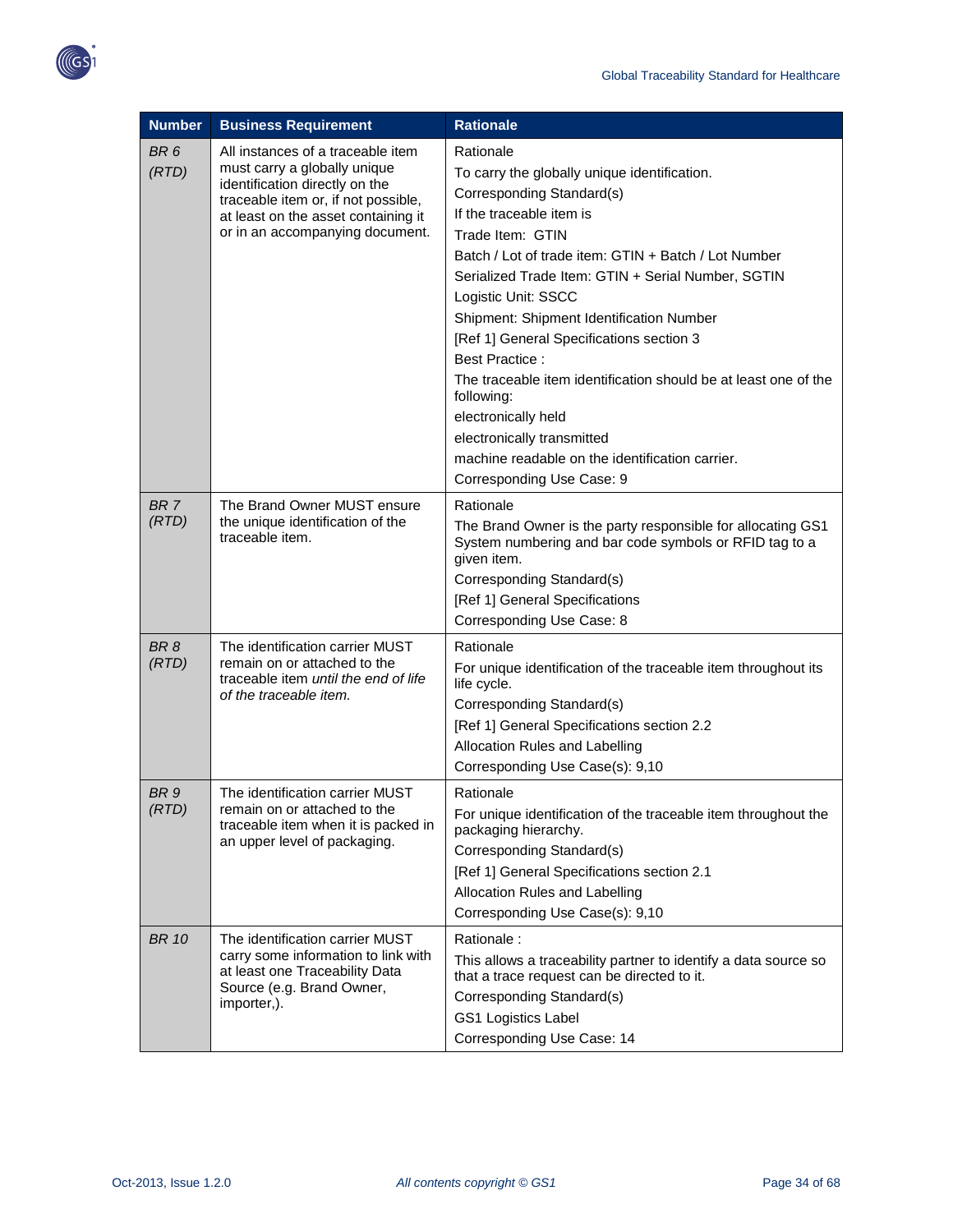

| <b>Number</b>         | <b>Business Requirement</b>                                                                                                                                                                       | <b>Rationale</b>                                                                                                                                                                                                                                                                                                                                            |
|-----------------------|---------------------------------------------------------------------------------------------------------------------------------------------------------------------------------------------------|-------------------------------------------------------------------------------------------------------------------------------------------------------------------------------------------------------------------------------------------------------------------------------------------------------------------------------------------------------------|
| <b>BR</b> 11<br>(RTD) | All Traceable Item Sources and<br>Traceable Item Recipients MUST<br>collect the identification of the<br>traceable item or asset containing<br>it from the identification carrier.                | Rationale<br>To follow the path of a traceable item<br>Corresponding Standard(s)<br>The GS1 General Specification includes the Application<br>Standard for Healthcare and provides the standards for<br>automatic identification and data capture to be used for<br>patient safety, supply chain efficiency and traceability.<br>Corresponding Use Case: 10 |
| BR 12<br>(RTD)        | <b>Traceability Partners MUST agree</b><br>on at least one common level of<br>traceable item and for this<br>common level agree on the set of<br>consistent traceability data to be<br>exchanged. | Rationale<br>The traceability Partners will exchange traceable items with<br>each other and ensure that these goods are uniquely<br>identified to manage links between inputs, internal<br>processes, and outputs.<br>Corresponding Use Case(s): 8 to 13                                                                                                    |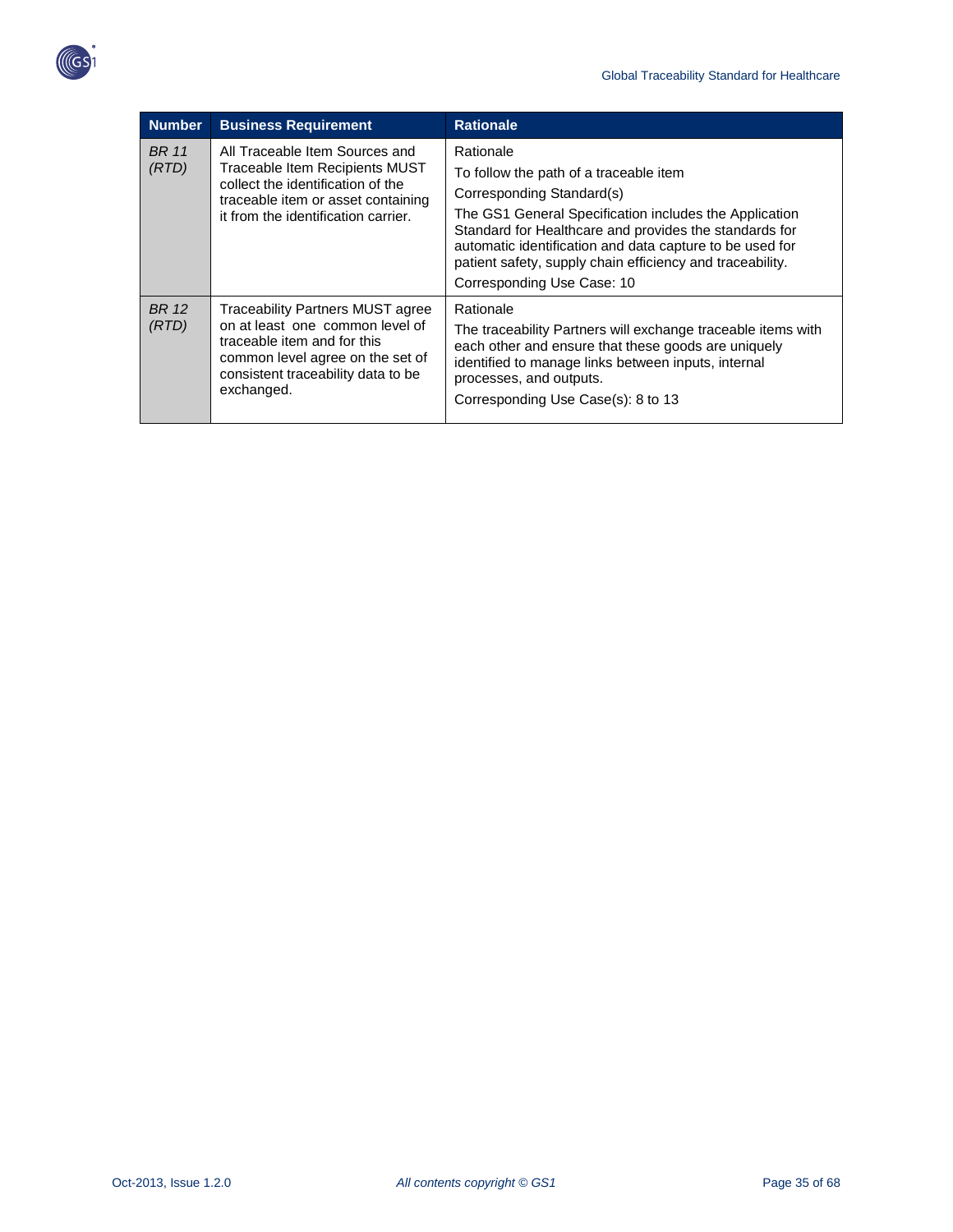

| <b>Number</b>         | <b>Business Requirement</b>                                                                                                                                                                                            | <b>Rationale</b>                                                                                                                                                                                                                                                                                                                            |
|-----------------------|------------------------------------------------------------------------------------------------------------------------------------------------------------------------------------------------------------------------|---------------------------------------------------------------------------------------------------------------------------------------------------------------------------------------------------------------------------------------------------------------------------------------------------------------------------------------------|
| <b>BR</b> 13<br>(RTD) | All Traceable Item Source(s) and<br>Traceable Item Recipient(s) MUST<br>record and MAY share the<br>following data elements (often<br>recorded within shipment<br>identification documents):<br><b>TRADING PARTNER</b> | Rationale                                                                                                                                                                                                                                                                                                                                   |
|                       |                                                                                                                                                                                                                        | These are the minimum data requirements necessary to<br>perform traceability to manage links between inputs, internal<br>processes, and outputs. Each industry should consider<br>whether an extension to this generic standard is required to<br>meet their specific data requirements. See section 11<br>"Implementation Considerations". |
|                       | <b>IDENTIFICATION:</b>                                                                                                                                                                                                 | Corresponding Standard(s)                                                                                                                                                                                                                                                                                                                   |
|                       | <b>Traceable Item Source</b>                                                                                                                                                                                           | <b>Business Message Standards</b>                                                                                                                                                                                                                                                                                                           |
|                       | Identification                                                                                                                                                                                                         | Global Data Dictionary (GDD)                                                                                                                                                                                                                                                                                                                |
|                       | Traceable Item Recipient<br>Identification                                                                                                                                                                             | <b>EANCOM</b>                                                                                                                                                                                                                                                                                                                               |
|                       | <b>Traceability Data Source</b><br>Identification                                                                                                                                                                      | GS1-128 and Application Identifiers<br>Best practice                                                                                                                                                                                                                                                                                        |
|                       | <b>Traceability Data Recipient</b><br>Identification                                                                                                                                                                   | All instances of a traceable item must carry a globally unique<br>identification.                                                                                                                                                                                                                                                           |
|                       | TRACFABLE ITEM                                                                                                                                                                                                         |                                                                                                                                                                                                                                                                                                                                             |
|                       | <b>IDENTIFICATION AND DETAILS:</b>                                                                                                                                                                                     | When a Batch / Lot Number is required to ensure traceability,<br>this Number should be recorded.                                                                                                                                                                                                                                            |
|                       | When the Traceable Item is a<br>Trade Item:                                                                                                                                                                            |                                                                                                                                                                                                                                                                                                                                             |
|                       | Trade Item Identification                                                                                                                                                                                              | The product identifier (GTIN) serves as a reference to the full                                                                                                                                                                                                                                                                             |
|                       | <b>Trade Item Description</b>                                                                                                                                                                                          | body of product information; examples include description,<br>ingredients, handling requirements, product life.                                                                                                                                                                                                                             |
|                       | <b>Trade Item Quantity</b>                                                                                                                                                                                             |                                                                                                                                                                                                                                                                                                                                             |
|                       | When the Traceable Item is an<br>item that traceability partners<br>agree is a traceable item:<br>Item Identification                                                                                                  | There is no need to duplicate existing records for traceability.<br>For example, a shipment identification serves as a reference<br>to other data elements such as « Ship from », « Ship to », «                                                                                                                                            |
|                       | Item Description                                                                                                                                                                                                       | Date of despatch », « Unit of measure »                                                                                                                                                                                                                                                                                                     |
|                       | Item Quantity                                                                                                                                                                                                          | Examples of shipment identification:                                                                                                                                                                                                                                                                                                        |
|                       | When the Traceable Item is a                                                                                                                                                                                           | <b>Bill of Lading Number</b>                                                                                                                                                                                                                                                                                                                |
|                       | Batch/Lot of Trade Items:                                                                                                                                                                                              | Despatch Advice Number<br><b>Invoice Number</b>                                                                                                                                                                                                                                                                                             |
|                       | Trade Item Identification + Batch /<br>Lot Number                                                                                                                                                                      | Packing Slip Number                                                                                                                                                                                                                                                                                                                         |
|                       | <b>Trade Item Description</b>                                                                                                                                                                                          | <b>Container Number</b>                                                                                                                                                                                                                                                                                                                     |
|                       | <b>Trade Item Quantity</b>                                                                                                                                                                                             | Proof of delivery                                                                                                                                                                                                                                                                                                                           |
|                       | When the Traceable Item is a<br>serialised Trade Item:                                                                                                                                                                 |                                                                                                                                                                                                                                                                                                                                             |
|                       | Trade Item Identification + Serial<br>Number                                                                                                                                                                           | Refer to BRU 25 for rationale and BR 6 for corresponding<br>standards to Traceable Item identification.                                                                                                                                                                                                                                     |
|                       | <b>Trade Item Description</b>                                                                                                                                                                                          | Note: The traceability Data Source and Traceable Item                                                                                                                                                                                                                                                                                       |
|                       | <b>Trade Item Quantity</b>                                                                                                                                                                                             | Source are often the same                                                                                                                                                                                                                                                                                                                   |
|                       | When the Traceable Item is a<br>Logistics Unit:                                                                                                                                                                        | Corresponding Use Case(s): 12,13                                                                                                                                                                                                                                                                                                            |
|                       | Logistic Unit Identification                                                                                                                                                                                           |                                                                                                                                                                                                                                                                                                                                             |
|                       | Logistic Unit Quantity                                                                                                                                                                                                 |                                                                                                                                                                                                                                                                                                                                             |
|                       | When the Traceable Item is a<br>Shipment:                                                                                                                                                                              |                                                                                                                                                                                                                                                                                                                                             |
|                       | Shipment Identification                                                                                                                                                                                                |                                                                                                                                                                                                                                                                                                                                             |
|                       | FOR ALL TRACEABLE ITEMS:                                                                                                                                                                                               |                                                                                                                                                                                                                                                                                                                                             |
|                       | Date of Despatch and / or Receipt                                                                                                                                                                                      |                                                                                                                                                                                                                                                                                                                                             |
|                       |                                                                                                                                                                                                                        |                                                                                                                                                                                                                                                                                                                                             |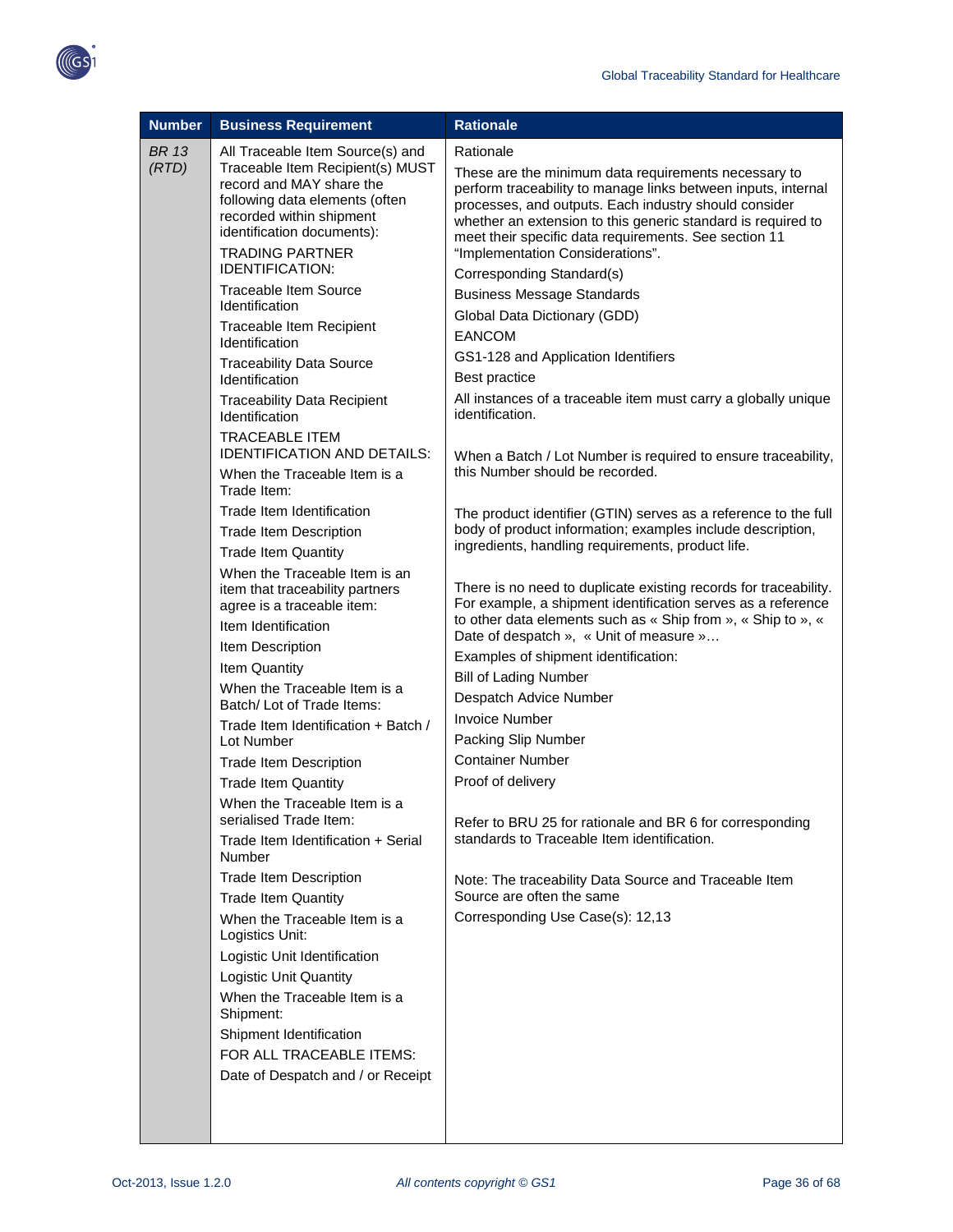

| <b>Number</b>         | <b>Business Requirement</b>                                                                                                                                                        | <b>Rationale</b>                                                                                                                                                                                                                                                                                                                                                                                                                                                                                             |
|-----------------------|------------------------------------------------------------------------------------------------------------------------------------------------------------------------------------|--------------------------------------------------------------------------------------------------------------------------------------------------------------------------------------------------------------------------------------------------------------------------------------------------------------------------------------------------------------------------------------------------------------------------------------------------------------------------------------------------------------|
| <b>BR 14</b><br>(RTD) | All Traceable Item Creators,<br>Sources and Recipients MUST<br>record the linkage between<br>Traceable Items created, received,<br>processed and / or dispatched.                  | Rationale<br>Traceability requires the management of successive links<br>between what is received, produced, packed, stored and<br>shipped across the extended supply chain.<br>Corresponding Standard(s)<br><b>Global Data Dictionary</b><br>GS1 best practices used internally<br>Corresponding Use Case: 13<br>Example<br>Batches of trade items contained in a pallet<br>Trade items used as ingredients for a finished good<br>Pallets that have been involved for picking and creating a<br>new pallet |
| <b>BR 15</b><br>(RTD) | The Traceable Item Source MAY<br>have to share or make available<br>some details and quality<br>information about the traceable<br>item with one or more Traceability<br>Partners. | Rationale<br>The Brand Owner is the party responsible for allocating GS1<br>System numbering and for replying to trace requests about<br>the traceable item details. Resolving a trace request may<br>require the Traceable Item Source to share information with<br>the Brand Owner or other Traceability Partners.<br>Corresponding Standard(s)<br><b>EANCOM</b> message QALITY<br>Corresponding Use Case: 12                                                                                              |
| <b>BR 16</b><br>(RTD) | The traceable item identification<br>MUST appear in all accompanying<br>documents or messages<br>containing information related to<br>the traceable item.                          | Rationale<br>Ensure reliability of traceability data to avoid mistakes with<br>manual data entry. It allows the Traceability Partner to cross<br>check the information included in all documents.<br>Corresponding Standard(s)<br>None<br>Corresponding Use Case(s): 11 To 13                                                                                                                                                                                                                                |
| <b>BR 17</b><br>(RT)  | Any Traceability Partner MAY<br>send a trace request to a<br>Traceable Item Source, Traceable<br>Item Recipient, Traceability Data<br>Source or Traceability Data<br>Recipient.    | Rationale<br>The trace request may be initiated by any Traceability<br>Partner as the suspected problem can originate from<br>anywhere in the supply chain.<br>Corresponding Standard(s)<br>None<br>Corresponding Use Case(s): 14,15                                                                                                                                                                                                                                                                         |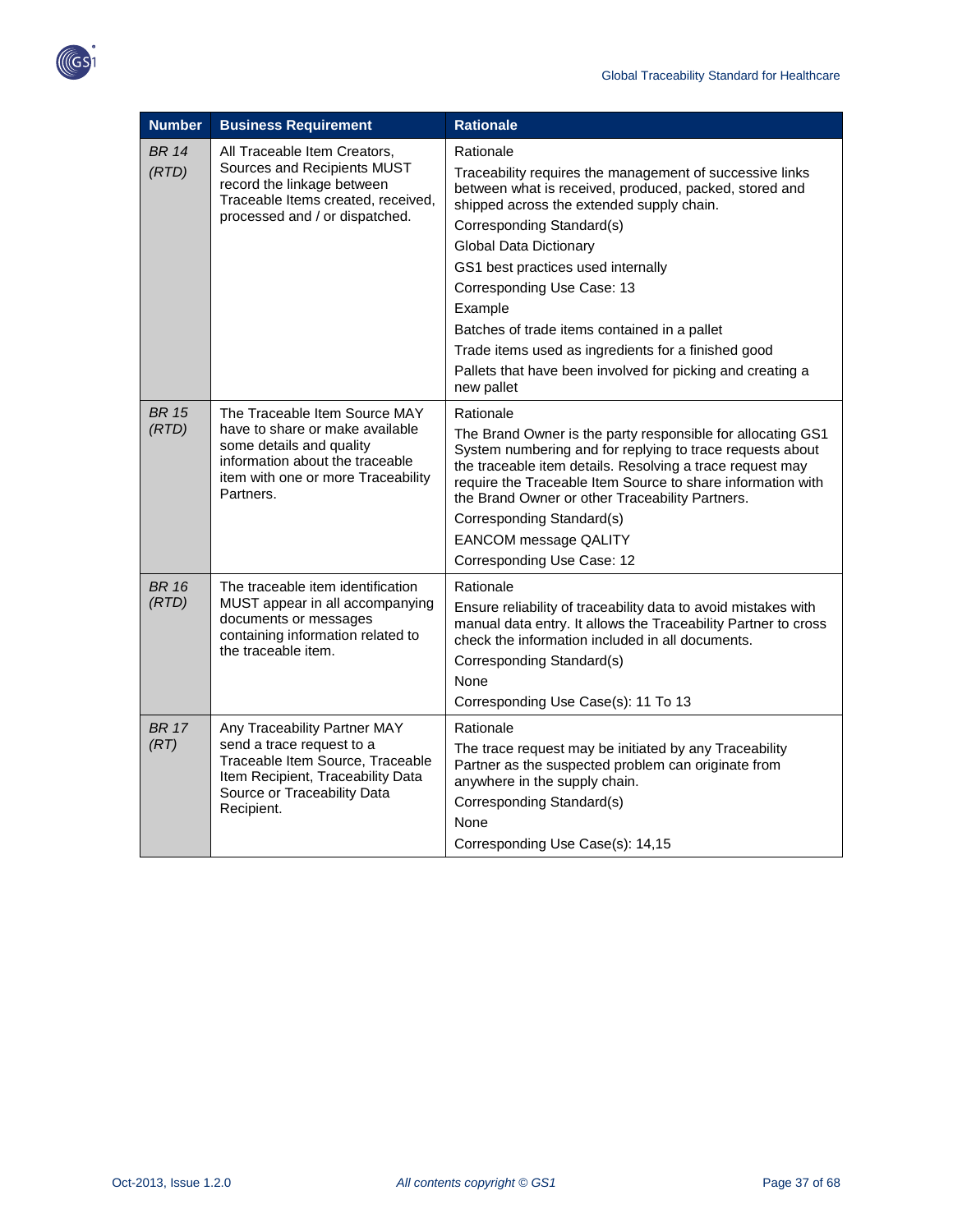

| <b>Number</b>        | <b>Business Requirement</b>                                                                                                                                                                                                                                                                                                                                                                                                                                                                                                                                                       | <b>Rationale</b>                                                                                                                                          |
|----------------------|-----------------------------------------------------------------------------------------------------------------------------------------------------------------------------------------------------------------------------------------------------------------------------------------------------------------------------------------------------------------------------------------------------------------------------------------------------------------------------------------------------------------------------------------------------------------------------------|-----------------------------------------------------------------------------------------------------------------------------------------------------------|
| <b>BR</b> 18<br>(RT) | Traceability partners who wish to<br>initiate a trace request MUST<br>communicate to the Traceability<br>Data Source at least one item of<br>information from the list to help the<br>Traceability Data Source find the<br>information requested :<br>Traceable item identification (or<br>some traceable item attributes)<br>Traceability Partners identification<br>(or some Traceability Partners<br>attributes)<br>Location identification (or some<br>location attributes)<br>Date / Time, period of time<br>Process or event identification (or<br>some process attributes) | Rationale<br>These are the minimum data requirement for the trace<br>request.<br>Corresponding Standard(s)<br>None<br>Corresponding Use Case(s): 14 To 17 |

## <span id="page-37-0"></span>**7.2. Technical Requirements**

Technical requirements are technical constraints or capabilities around business requirements (e.g. "claim reports must be sent via xml"). Technical Requirements include User Interface, Security, Performance, Quality and Backward Compatibility. As this is a *process standard* technical requirements are out of the scope of this document.

|  |  | <b>Table 7-1 Technical Requirements</b> |
|--|--|-----------------------------------------|
|--|--|-----------------------------------------|

| <b>Number</b> | <b>Technical Requirement</b> | <b>Rationale</b>                            |
|---------------|------------------------------|---------------------------------------------|
|               | No Technical Requirements.   | Rationale<br>Test Criteria (pass/fail)      |
|               |                              | (To be used to test the resulting standard) |
|               |                              | Pass:                                       |
|               |                              | Fail:                                       |

## <span id="page-37-1"></span>**7.3. Business Rules**

Business rules are statement of **fact** concerning the business area or business process under study that must survive changes to process or data. Business rules are a constraint, in the sense that a business rule lays down what must or must not be the case

Business rules define **what** must be the case rather than **how** it comes to be.

| Table 7-2 Business Rules |  |
|--------------------------|--|
|--------------------------|--|

| <b>Number</b> | <b>Rule</b>                                                                                                                                                                                              | <b>Details</b>                                        |
|---------------|----------------------------------------------------------------------------------------------------------------------------------------------------------------------------------------------------------|-------------------------------------------------------|
| BRU 1         | Traceability systems and<br>procedures serve the purpose of<br>meeting business, regulatory, and<br>legal requirements by providing<br>access to relevant party and<br>product traceability information. | Rule Type: Definition<br>Corresponding Use Cases: All |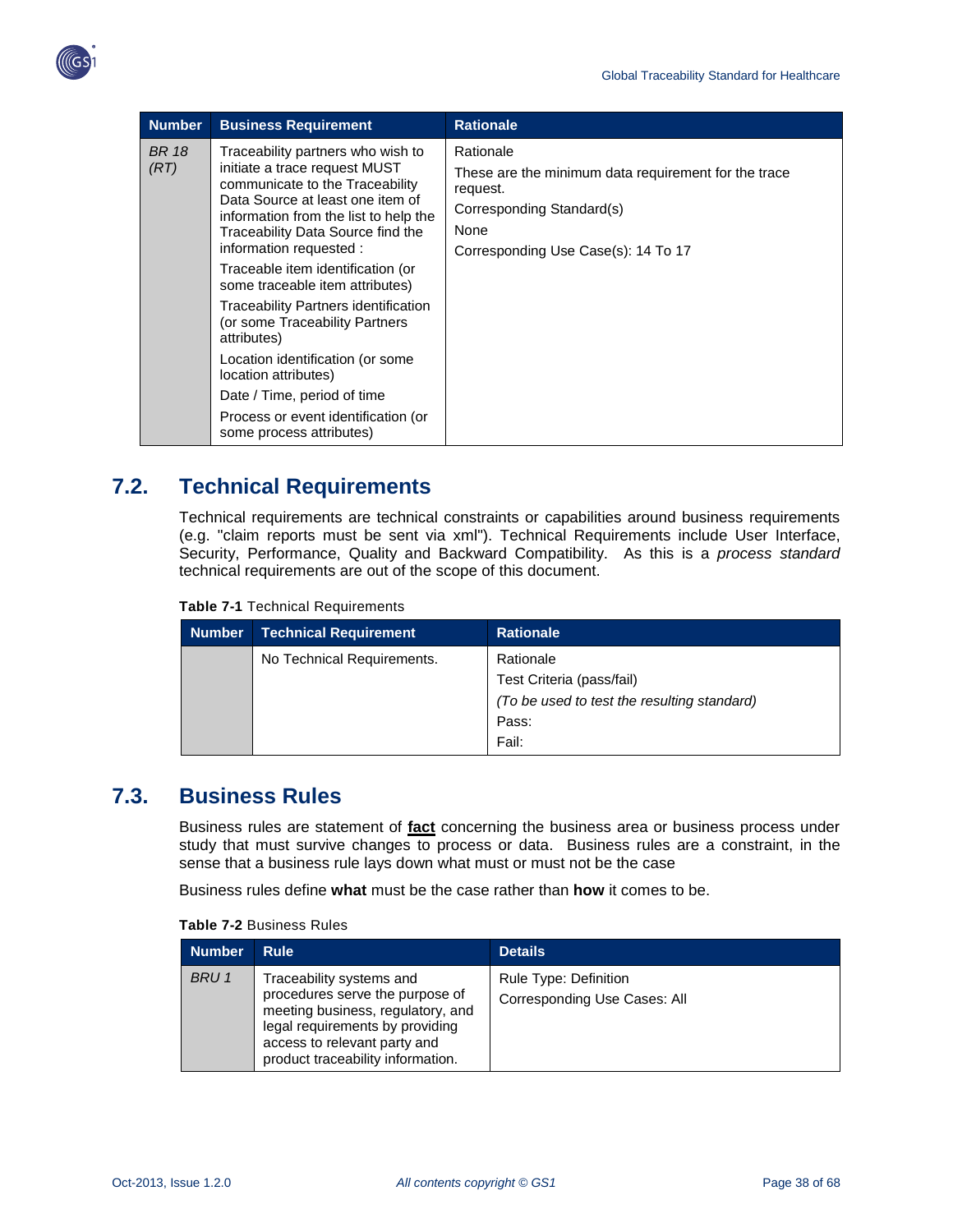



| <b>Number</b>    | <b>Rule</b>                                                                                                                                                  | <b>Details</b>                                                                                                                                          |
|------------------|--------------------------------------------------------------------------------------------------------------------------------------------------------------|---------------------------------------------------------------------------------------------------------------------------------------------------------|
| BRU <sub>2</sub> | A traceable item must be one of<br>the following:<br>Shipment                                                                                                | Rule Type: Definition<br>Corresponding Use Cases: 8 to 10                                                                                               |
|                  | Logistic unit                                                                                                                                                |                                                                                                                                                         |
|                  | Trade item                                                                                                                                                   |                                                                                                                                                         |
|                  | Batch / lot of trade items                                                                                                                                   |                                                                                                                                                         |
|                  | Serialized trade item                                                                                                                                        |                                                                                                                                                         |
|                  | Any item that traceability partners<br>agree is a traceable item                                                                                             |                                                                                                                                                         |
| <b>BRU3</b>      | Traceability data includes<br>information about:                                                                                                             | Rule Type: Definition<br>Rationale                                                                                                                      |
|                  | What is it? (i.e., the traceable item)                                                                                                                       | Key questions for traceability                                                                                                                          |
|                  | Who has been involved? (i.e., the<br>traceability partner(s))                                                                                                | Corresponding Use Cases: All                                                                                                                            |
|                  | Where did it happen? (i.e.,<br>location)                                                                                                                     |                                                                                                                                                         |
|                  | When did it happen? (i.e., date /<br>time, period of time)                                                                                                   |                                                                                                                                                         |
|                  | What happened? (i.e., process or<br>event)                                                                                                                   |                                                                                                                                                         |
|                  | The following information is NOT<br>within the scope of an external<br>traceability system:                                                                  |                                                                                                                                                         |
|                  | full recipes or formulas                                                                                                                                     |                                                                                                                                                         |
|                  | financial or pricing data,                                                                                                                                   |                                                                                                                                                         |
|                  | employee personal data,                                                                                                                                      |                                                                                                                                                         |
|                  | patient personal data or                                                                                                                                     |                                                                                                                                                         |
|                  | research and development data                                                                                                                                |                                                                                                                                                         |
| BRU 4            | Key traceability principles are:                                                                                                                             | Rule Type: Definition                                                                                                                                   |
|                  | Unique identification of traceable<br>items                                                                                                                  | Corresponding Use Cases: All                                                                                                                            |
|                  | Capturing and recording<br>traceability data                                                                                                                 |                                                                                                                                                         |
|                  | Sharing traceability data between<br>traceability partners                                                                                                   |                                                                                                                                                         |
|                  | Linking inputs through changes or<br>processing to outputs, be that the<br>same traceable item or a new<br>traceable item                                    |                                                                                                                                                         |
| <b>BRU5</b>      | Traceability is an integral part of<br>the business process. It is not<br>separate from logistical processes<br>and/or product safety / quality<br>programs. | Rule Type: Definition<br>Corresponding Use Cases: All                                                                                                   |
| BRU6             | A traceable item may be related to<br>another traceable item.                                                                                                | Rule Type: Definition<br>Corresponding Use Cases: 8 to 10                                                                                               |
| BRU 7            | Instances of a traceable item may<br>exist in multiple locations at the<br>same time.                                                                        | Rule Type: Definition<br>Corresponding Use Cases: 9 to 13<br>Example: Drugs from the same batch that have been<br>despatched between several customers. |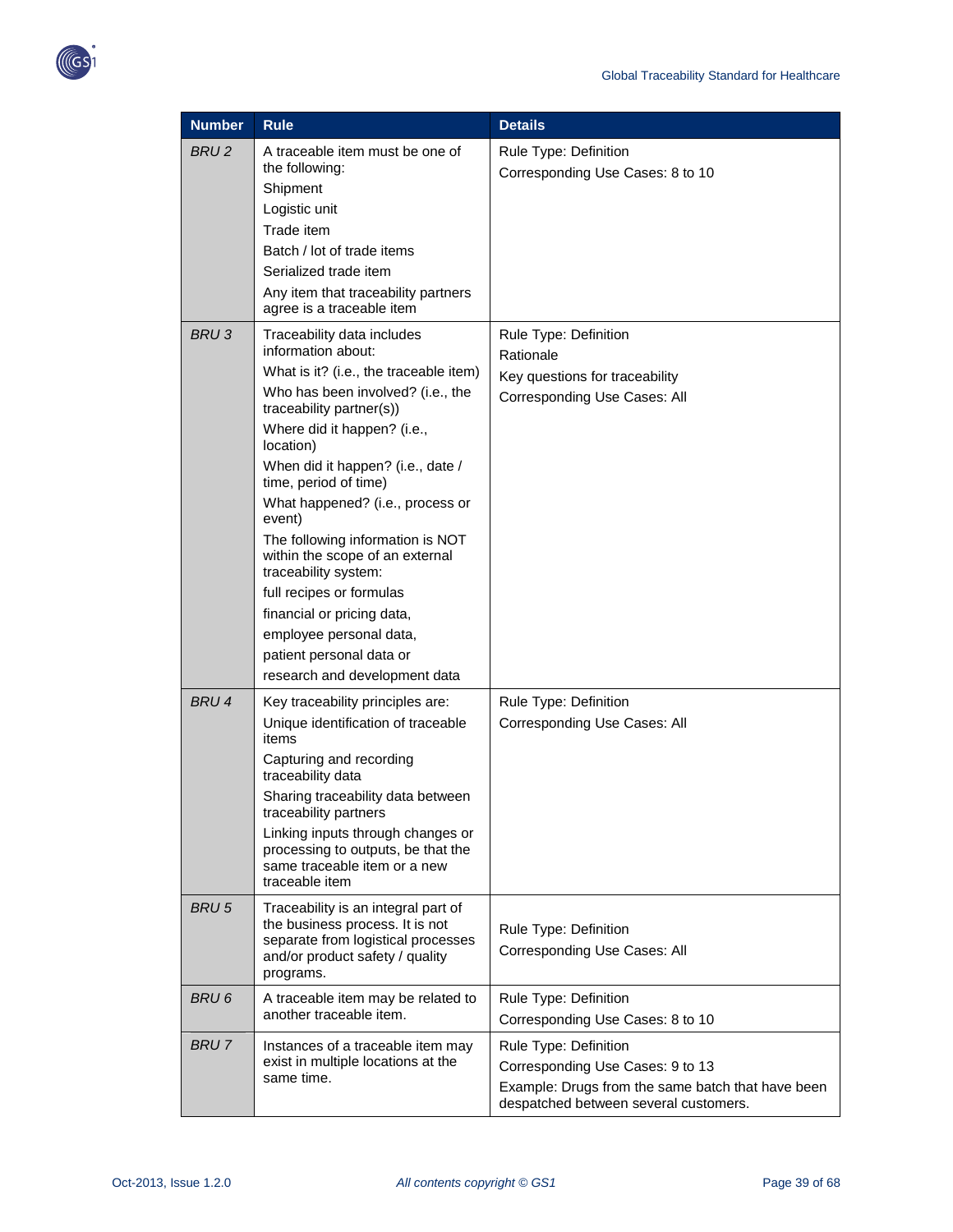

| <b>Number</b> | <b>Rule</b>                                                                                                                                                                                                                                                                                     | <b>Details</b>                                                                                                   |
|---------------|-------------------------------------------------------------------------------------------------------------------------------------------------------------------------------------------------------------------------------------------------------------------------------------------------|------------------------------------------------------------------------------------------------------------------|
| BRU8          | There may be several levels of<br>traceable items at the same time in<br>one shipment with regards to the<br>traceable item hierarchy.                                                                                                                                                          | Rule Type: Definition<br>Corresponding Use Cases: 8 to 17<br>Example: Refer to fig 12 "Traceable Item Hierarchy" |
| BRU 9         | Traceability data may be master<br>data, constant across time (e.g.<br>GTIN) or event data, changing with<br>each case or shipment (e.g., lot /<br>batch) or item variable information<br>(e.g. serial number)                                                                                  | Rule Type: Definition<br>Corresponding Use Cases: 13 to 17                                                       |
| <b>BRU 10</b> | All Traceability Partners must have<br>internal and external traceability to<br>achieve traceability across the<br>supply chain.                                                                                                                                                                | Rule Type: Guideline<br>Corresponding Use Cases: All                                                             |
| <b>BRU 11</b> | Every Traceability Partner may<br>decide on HOW to implement<br>internal traceability systems. It is<br>essential that they be able to<br>collect, record, and share the<br>necessary information with<br>upstream and downstream<br>Traceability Partners in an<br>accurate and timely manner. | Rule Type: Guideline<br>Corresponding Use Cases: All                                                             |
| <b>BRU 12</b> | <b>Traceability Partners use GS1</b><br>standards to ensure fast and<br>accurate flow of information<br>between traceability partners.                                                                                                                                                          | Rule Type: Guideline<br>Corresponding Use Cases: All                                                             |
| <b>BRU 13</b> | Traceability Partners should not<br>impose proprietary practices on<br>other Traceability Partners.                                                                                                                                                                                             | Rule Type: Guideline<br>Corresponding Use Cases: All                                                             |
| <b>BRU 14</b> | It is not necessary for ALL<br>Traceability Partners to store and<br>share ALL traceability information,<br>but they must be able to access<br>and share relevant and agreed<br>information.                                                                                                    | Rule Type: Guideline<br>Corresponding Use Cases: 12 to 17                                                        |
| <b>BRU 15</b> | The minimum information shared<br>between Traceability Partners<br>should be the greater of:                                                                                                                                                                                                    | Rule Type: Guideline<br>Corresponding Use Case: 12                                                               |
|               | 1) minimum requirements defined<br>in this GS1 Global Traceability<br>Standard for Healthcare.<br>2) what is needed for day to day<br>business transactions with<br>traceability partners.<br>3) what is required by regulation.                                                                |                                                                                                                  |
| <b>BRU 16</b> | Each Traceability Partner must<br>define at least one level of<br>traceable item for each shipment.                                                                                                                                                                                             | Rule Type: Guideline<br>Corresponding Use Case: 8                                                                |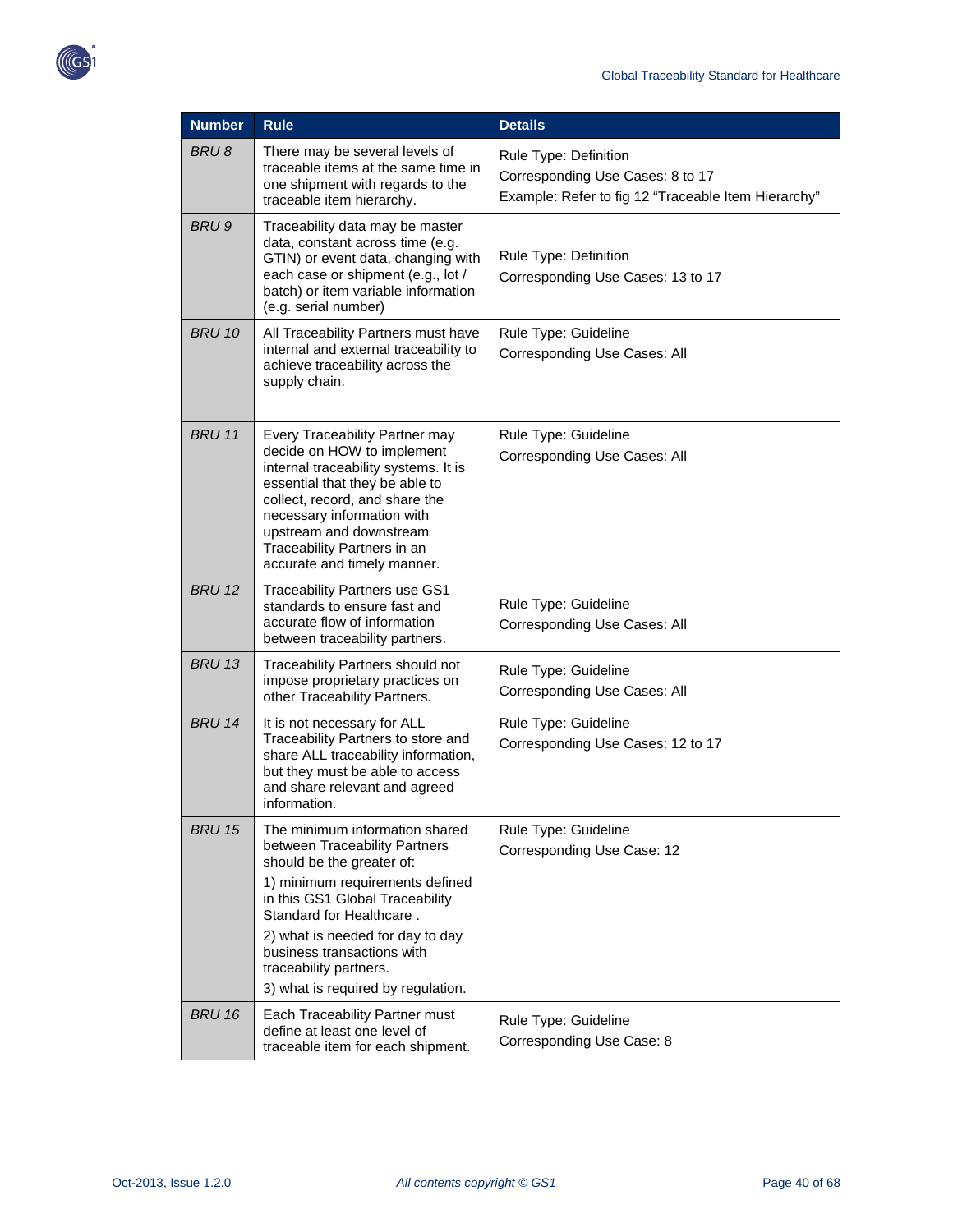

| <b>Number</b> | <b>Rule</b>                                                                                                                                                                                                                                                                                                                                                                                                                                                                                                                                                                                          | <b>Details</b>                                                                                        |
|---------------|------------------------------------------------------------------------------------------------------------------------------------------------------------------------------------------------------------------------------------------------------------------------------------------------------------------------------------------------------------------------------------------------------------------------------------------------------------------------------------------------------------------------------------------------------------------------------------------------------|-------------------------------------------------------------------------------------------------------|
| <b>BRU 17</b> | The Brand Owner and / or<br>Traceable Item Creator must know<br>the details of the traceable item<br>and be able to reply to a trace<br>request.                                                                                                                                                                                                                                                                                                                                                                                                                                                     | Rule Type: Guideline<br>Corresponding Use Cases: 11 to 17                                             |
| <b>BRU 18</b> | A Traceable Item Source must<br>know what has happened to the<br>traceable item during its internal<br>process and when, where, and to<br>whom it has despatched the<br>traceable item.<br>Each Traceability Partner must<br>store the data links between what<br>is received, produced, packed,                                                                                                                                                                                                                                                                                                     | Rule Type: Guideline<br>Corresponding Use Cases: 8 to 13<br>Example: refer to example 4 in section 10 |
|               | stored and shipped.<br>When the Traceable Item is mixed<br>with similar items from many<br>locations or batches, e.g. in a grain<br>silo, the Traceability Partner must<br>store records of all inputs and<br>outputs in order to provide fair<br>estimates of where the Traceable<br>Item has gone.                                                                                                                                                                                                                                                                                                 |                                                                                                       |
| <b>BRU 19</b> | A Traceable Item Recipient must<br>know the Traceable Item Source<br>that supplied the traceable item.                                                                                                                                                                                                                                                                                                                                                                                                                                                                                               | Rule Type: Guideline<br>Corresponding Use Cases: 11 to 13                                             |
| <b>BRU 20</b> | As long as a traceable item is<br>contained within another traceable<br>item and parent/child relationships<br>are maintained, traceability<br>partners MAY store only records of<br>the movements and location of the<br>higher level traceable item. (Refer<br>to Business Requirement 13)                                                                                                                                                                                                                                                                                                         | Rule Type: Guideline<br>Corresponding Use Cases: 10 to 13                                             |
| <b>BRU 21</b> | Traceability Partners must link<br>physical movement of traceable<br>items to the information<br>movement, both between the<br>Traceable Item Source and<br>themselves, and between<br>Traceable Item Recipient and<br>themselves. This event flow of<br>information must exactly reflect the<br>physical movement.<br>This linkage is necessary for the<br>traceable item to be traced from<br>point of origin or manufacture to<br>the point of sale or use or user (if<br>relevant). Conversely, this linkage<br>must also ensure that product can<br>be traced back through the supply<br>chain. | Rule Type: Guideline<br>Corresponding Use Cases: 11 to 13                                             |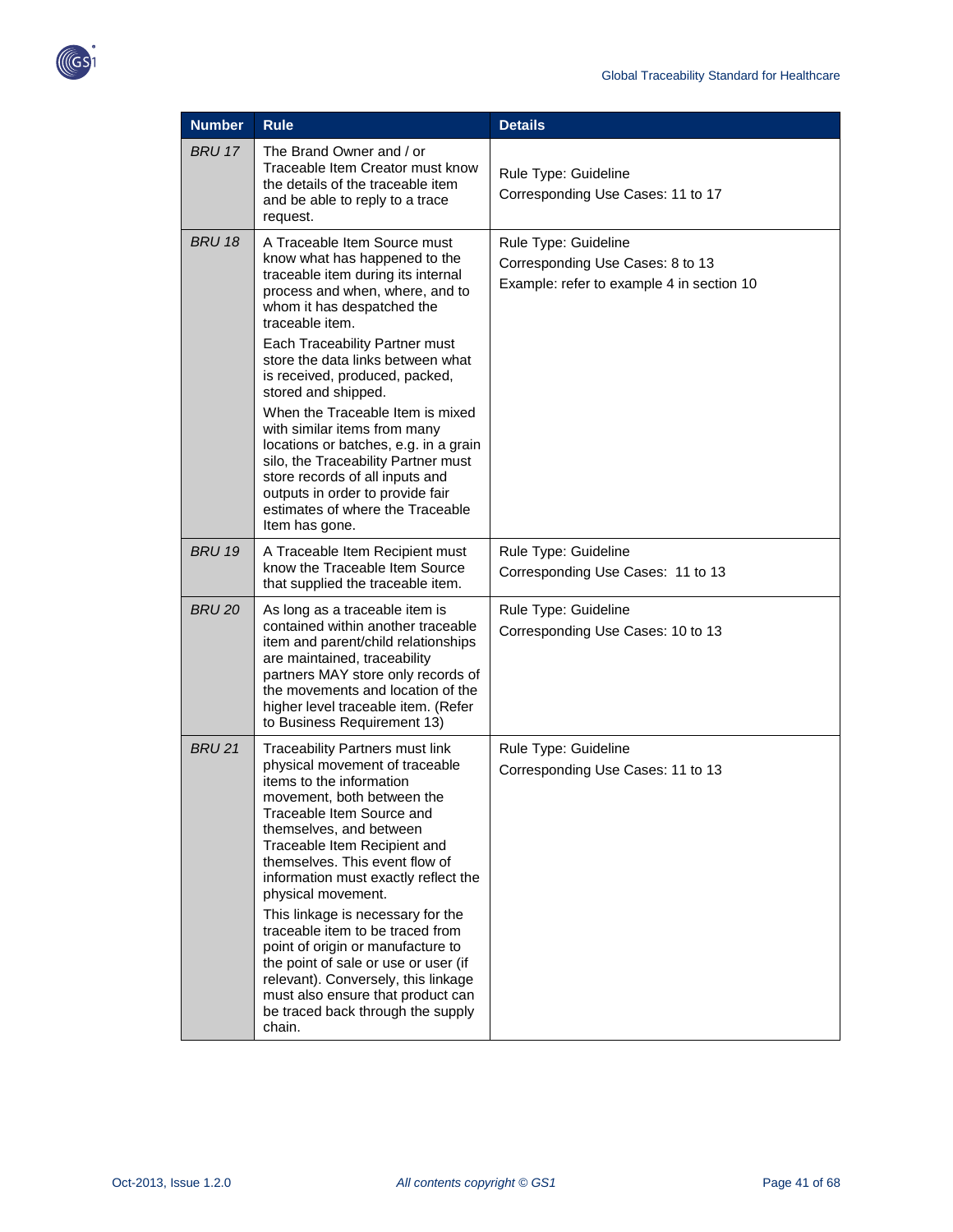

| <b>Number</b> | <b>Rule</b>                                                                                                                                                                                                                        | <b>Details</b>                                                                                                            |
|---------------|------------------------------------------------------------------------------------------------------------------------------------------------------------------------------------------------------------------------------------|---------------------------------------------------------------------------------------------------------------------------|
| <b>BRU 22</b> | The Traceable Item Recipient may<br>collect information from both the<br>previous Traceable Item Source<br>and the previous Transporter<br>source (land, ocean, rail or air).                                                      | Rule Type: Guideline<br>Corresponding Use Cases: 10 to 13                                                                 |
| <b>BRU 23</b> | The Traceable Item Source may<br>communicate information to both<br>the Traceable Item Recipient and<br>the subsequent Transporter (land,<br>ocean, rail or air).                                                                  | Rule Type: Guideline<br>Corresponding Use Cases: 10 to 13                                                                 |
| <b>BRU 24</b> | A Trace Request Initiator must<br>contact its Traceability Partners,<br>including the Brand Owner where<br>appropriate                                                                                                             | Rule Type: Guideline<br>Corresponding Use Case: 14                                                                        |
| <b>BRU 25</b> | The Traceability Data Source must<br>reply as quickly as possible to the<br>party requesting traceability<br>information. The time period<br>allowed may be defined in local<br>regulations or commercial<br>agreements.           | Rule Type: Guideline<br>Corresponding Use Cases: 16, 17                                                                   |
| <b>BRU 26</b> | A Trace Request may trigger<br>subsequent trace requests up or<br>down the supply chain in order to<br>fulfil the original request.                                                                                                | Rule Type: Guideline<br>Corresponding Use Cases: 14, 15                                                                   |
| <b>BRU 27</b> | A traceability system is only as<br>good as its weakest link. If failure<br>occurs at any point, traceability<br>breaks down.                                                                                                      | Rule Type: Guideline<br>Corresponding Use Cases: All                                                                      |
| <b>BRU 28</b> | Various industries, regions or<br>countries may have additional<br><b>Business Requirements beyond</b><br>the generic GS1 Global<br><b>Traceability Standard. These</b><br>should be addressed by defining<br>specific extensions. | Rule Type: Guideline<br>Corresponding Use Cases: All<br>e.g. This document is the extension for Healthcare to<br>the GTS. |
| <b>BRU 29</b> | Access to and sharing of<br>information does NOT include<br>intellectual property of each<br>traceability partner                                                                                                                  | Rule Type: Guideline<br>Corresponding Use Cases: 12 to 17                                                                 |
| <b>BRU 30</b> | <b>Traceability Partners MAY choose</b><br>a specific, key data element, e.g.<br>purchase order number, to enable<br>access to data and/or information<br>related to an event of a traceable<br>item.                              | Rule Type: Guideline                                                                                                      |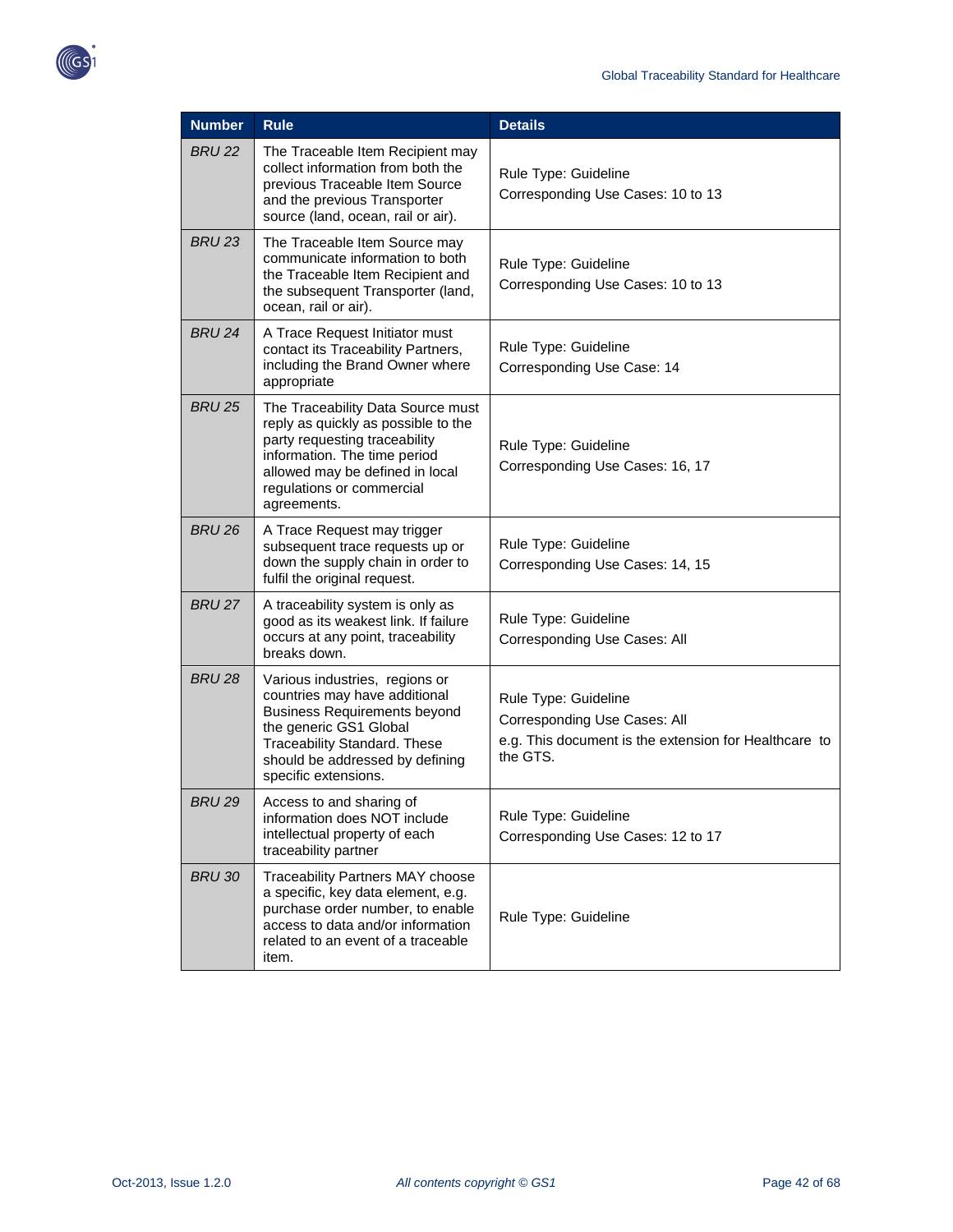

# <span id="page-42-0"></span>**8. Structured Business Scenarios**

## <span id="page-42-1"></span>**8.1. Structured Business Scenario for** *Perform Traceability*

The generic traceability framework is broken down into three main activities.

- Align Master Data
- **Record Traceability Data**
- **Request Trace**

The Plan and Organize use case is a prerequisite phase and Use Information use case is subsequent phase, and they are out of scope.

The Use Case Diagram (Figure 8.1) depicts the Traceability Partner's interaction with key processes in the traceability process. The use case diagram is a pictorial representation for Figure 6.14 Use Case Actor Matrix. They are colour coded Blue (Align Master Data), Yellow (Record Traceability Data), which is the focus here, and Grey (Request Trace). Therefore, at the highest level to perform traceability, the Traceability Partner's must Plan and Organize, Align Master Data, Record Traceability Data, Request Trace, and lastly Use Information. The Use Case Description boxes are a textual representation drilling down to the sub processes for each figure 8.1-8.4.

## <span id="page-42-2"></span>**8.1.1. Use Case Diagram: Perform Traceability**



**Figure 8-1** Use Case Diagram: Perform Traceability

| Use Case ID          | UC-1                                                     |
|----------------------|----------------------------------------------------------|
| Use Case Name        | Perform traceability                                     |
| Use Case Description | Provides the processes involved to perform traceability. |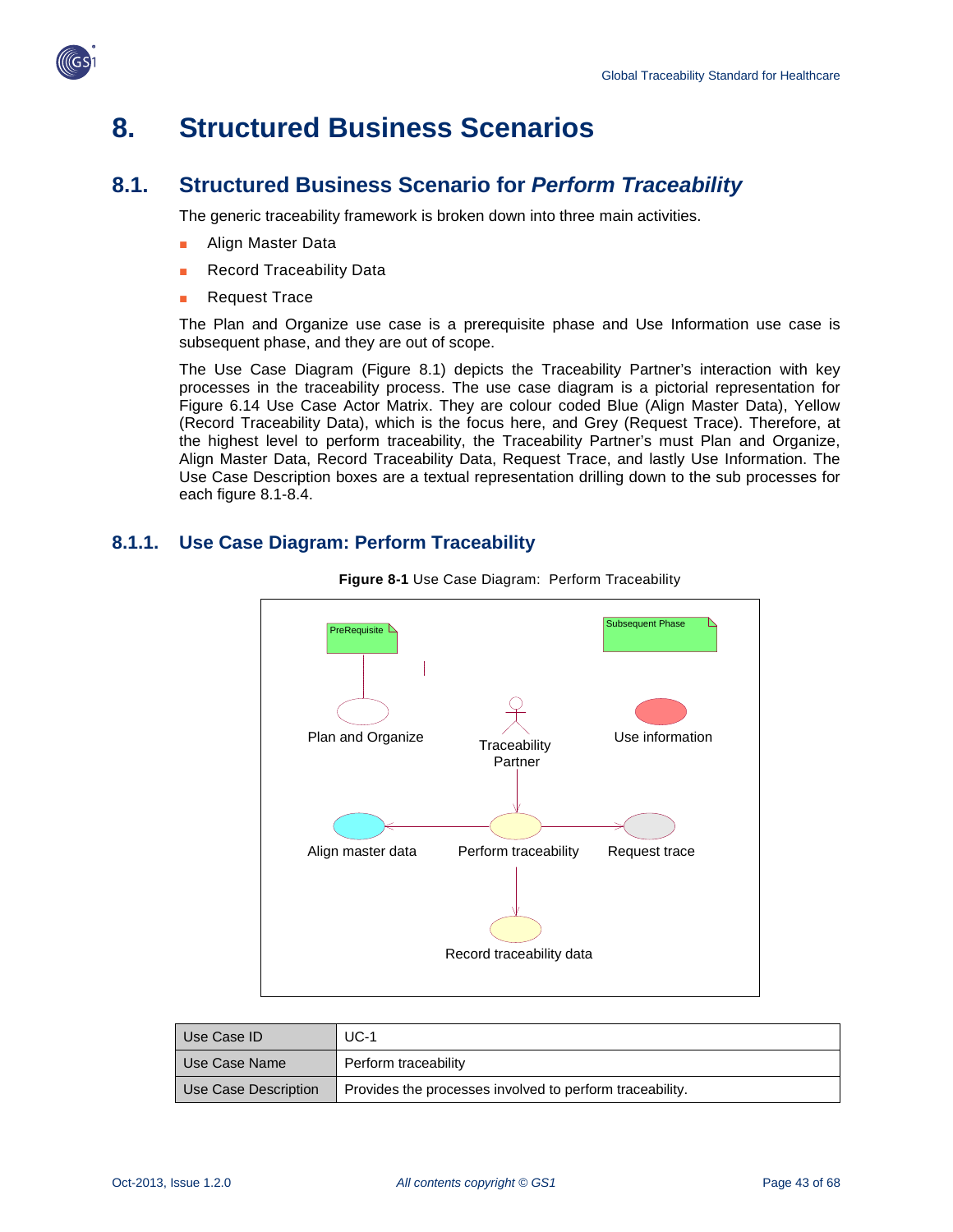

| Actors (Goal)                                                                            | Traceability Partner's goal is to perform traceability.                                                                                                                                                                                                                                                                                                                                                                                                                                                                                                                                                             |  |
|------------------------------------------------------------------------------------------|---------------------------------------------------------------------------------------------------------------------------------------------------------------------------------------------------------------------------------------------------------------------------------------------------------------------------------------------------------------------------------------------------------------------------------------------------------------------------------------------------------------------------------------------------------------------------------------------------------------------|--|
|                                                                                          | Traceable Item Creator, Traceable Item Source, Traceable Item Recipient,<br>Transporter, Brand Owner, Traceability Data Creator, Traceability Data<br>Source, Traceability Data Recipient, and Trace Request Initiator.                                                                                                                                                                                                                                                                                                                                                                                             |  |
| <b>Performance Goals</b>                                                                 | The ability to track and trace items across the supply chain. At each step in the<br>process there is basic information that needs to be collected from Traceability<br>Data Source and kept and shared with Traceability Data Recipient. All<br>Traceability Partners involved in the supply chain must systematically<br>associate the physical flow of materials, intermediate and finished products<br>with the information flow. To ensure the continuity of the information flow, each<br>Traceability Partner must communicate pre-defined and agreed traceability<br>data to the next Traceability Partner. |  |
| Preconditions                                                                            | Traceability Partners in the supply chain have planned and organized their<br>systems and processes to perform traceability.                                                                                                                                                                                                                                                                                                                                                                                                                                                                                        |  |
| Post conditions                                                                          | Traceability Partners in the supply chain are able to perform traceability.                                                                                                                                                                                                                                                                                                                                                                                                                                                                                                                                         |  |
| Scenario<br><b>Perform Traceability</b>                                                  |                                                                                                                                                                                                                                                                                                                                                                                                                                                                                                                                                                                                                     |  |
|                                                                                          | Begins when: Traceability Partner wishes to conduct future business.                                                                                                                                                                                                                                                                                                                                                                                                                                                                                                                                                |  |
|                                                                                          |                                                                                                                                                                                                                                                                                                                                                                                                                                                                                                                                                                                                                     |  |
|                                                                                          | Step: 1                                                                                                                                                                                                                                                                                                                                                                                                                                                                                                                                                                                                             |  |
|                                                                                          | <b>Actor: Traceability Partner</b><br>Activity Step: Align master data                                                                                                                                                                                                                                                                                                                                                                                                                                                                                                                                              |  |
|                                                                                          |                                                                                                                                                                                                                                                                                                                                                                                                                                                                                                                                                                                                                     |  |
|                                                                                          | Step: 2                                                                                                                                                                                                                                                                                                                                                                                                                                                                                                                                                                                                             |  |
|                                                                                          | <b>Actor: Traceability Partner</b>                                                                                                                                                                                                                                                                                                                                                                                                                                                                                                                                                                                  |  |
|                                                                                          | Activity Step: Record traceability data                                                                                                                                                                                                                                                                                                                                                                                                                                                                                                                                                                             |  |
|                                                                                          | Step: 3                                                                                                                                                                                                                                                                                                                                                                                                                                                                                                                                                                                                             |  |
|                                                                                          | Actor: Traceability Partner                                                                                                                                                                                                                                                                                                                                                                                                                                                                                                                                                                                         |  |
|                                                                                          | <b>Activity Step: Request Trace</b>                                                                                                                                                                                                                                                                                                                                                                                                                                                                                                                                                                                 |  |
|                                                                                          |                                                                                                                                                                                                                                                                                                                                                                                                                                                                                                                                                                                                                     |  |
|                                                                                          | Ends when: The trace request initiator receives the requested information or<br>receives the message that the information cannot be found.                                                                                                                                                                                                                                                                                                                                                                                                                                                                          |  |
| Alternative Scenario                                                                     | No alternative scenarios                                                                                                                                                                                                                                                                                                                                                                                                                                                                                                                                                                                            |  |
| Related Business Requirements contained in sub use cases.<br><b>Related Requirements</b> |                                                                                                                                                                                                                                                                                                                                                                                                                                                                                                                                                                                                                     |  |
| <b>Related Rules</b>                                                                     | Related Business Rules contained in sub use cases.                                                                                                                                                                                                                                                                                                                                                                                                                                                                                                                                                                  |  |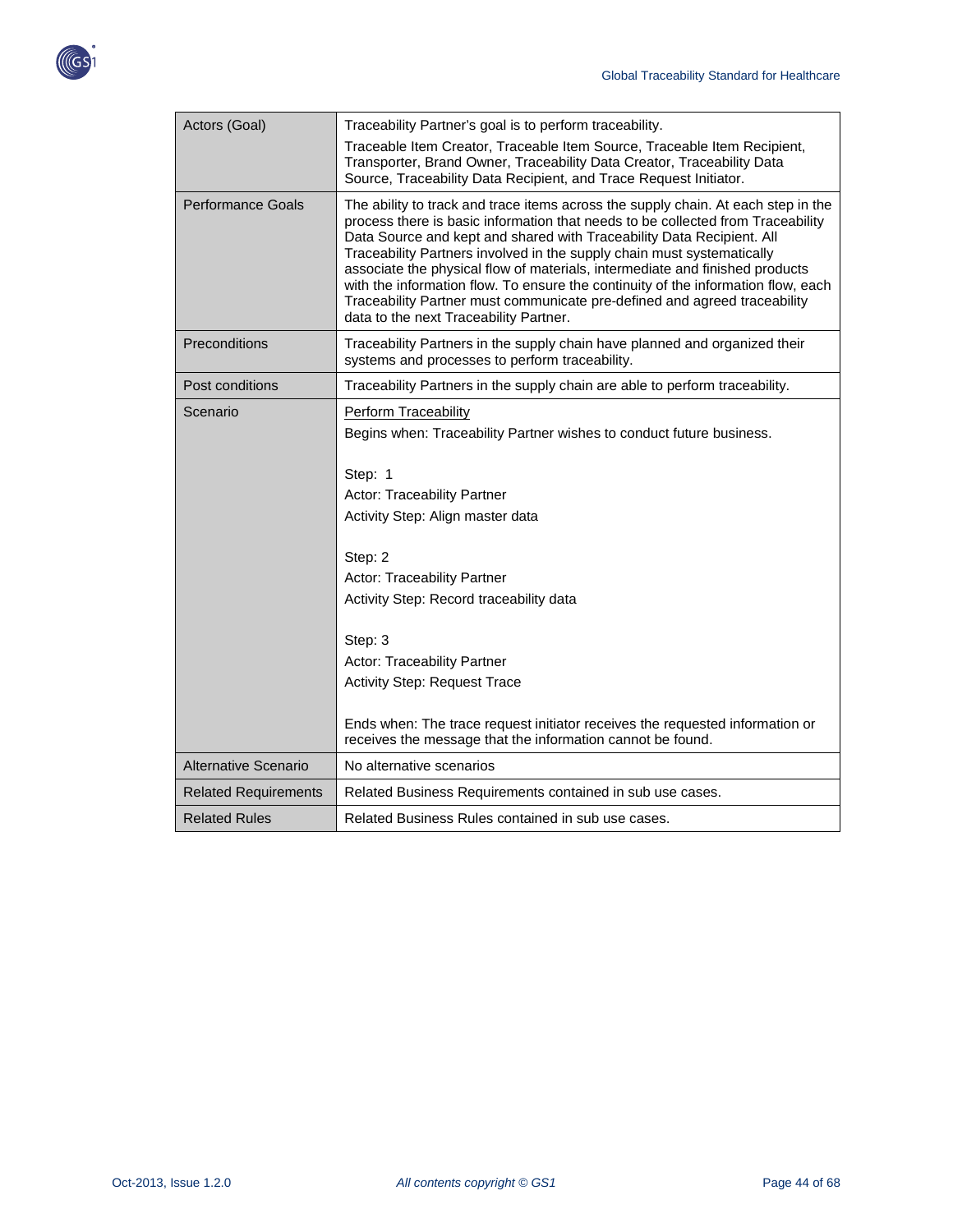

## <span id="page-44-0"></span>**8.1.2. Use Case Definition: Align Master Data**



**Figure 8-2** Use Case Diagram: Align Master Data

| Use Case ID          | $UC-1.1$                                                                            |
|----------------------|-------------------------------------------------------------------------------------|
| Use Case Name        | Align master data                                                                   |
| Use Case Description | Provides the processes to align master data.                                        |
| Actors (Goal)        | Traceability Partner's goal is to align master data.                                |
| Performance Goals    | The ability to align master data to ensure traceability can be performed.           |
| <b>Preconditions</b> | Traceability Partners in the supply chain wish to align master data.                |
| Post conditions      | Traceability Partners in the supply chain are able to exchange aligned master data. |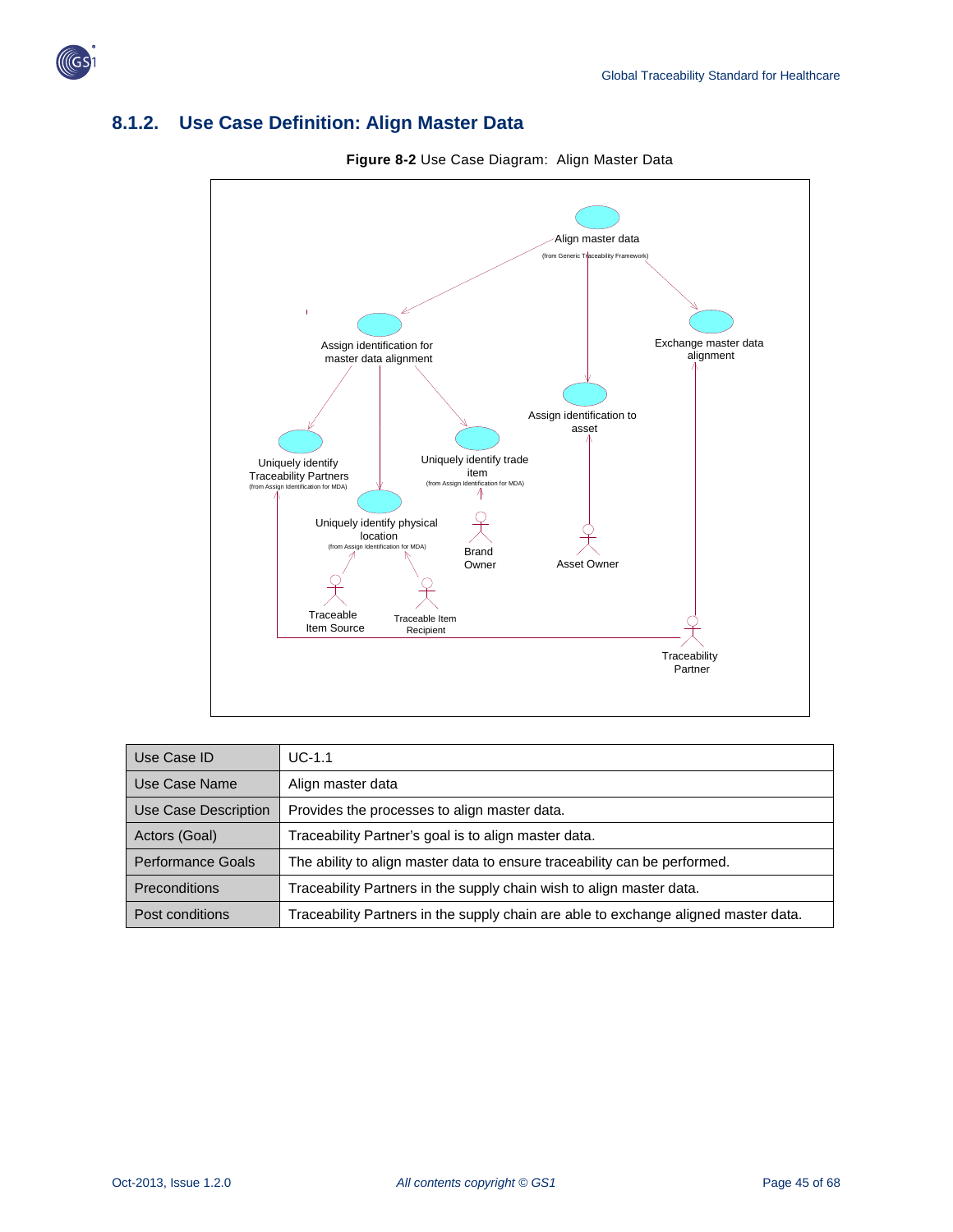



| Scenario                                                                                                                                              | Align Master Data                                                                                                                                                                      |                         |                                                     |
|-------------------------------------------------------------------------------------------------------------------------------------------------------|----------------------------------------------------------------------------------------------------------------------------------------------------------------------------------------|-------------------------|-----------------------------------------------------|
|                                                                                                                                                       | Begins when: Traceability Partner wishes to align master data.                                                                                                                         |                         |                                                     |
|                                                                                                                                                       | Step: 1                                                                                                                                                                                |                         |                                                     |
|                                                                                                                                                       | Primary Actor: Traceability Partner                                                                                                                                                    |                         |                                                     |
|                                                                                                                                                       | Activity Step: Assign identification to the party.                                                                                                                                     |                         |                                                     |
|                                                                                                                                                       | Step: 2                                                                                                                                                                                |                         |                                                     |
|                                                                                                                                                       | Primary Actor: Traceable Item Source and Traceable Item Recipient.                                                                                                                     |                         |                                                     |
|                                                                                                                                                       | Secondary Actor: Traceable Item Creator, Transporter, Brand Owner, Traceability<br>Data Creator, Traceability Data Source, Traceability Data Recipient, and Trace<br>Request Initiator |                         |                                                     |
|                                                                                                                                                       | Activity Step: Assign identification to the physical locations.                                                                                                                        |                         |                                                     |
| Step: 3<br>Primary Actor: Traceability Partner                                                                                                        |                                                                                                                                                                                        |                         |                                                     |
|                                                                                                                                                       |                                                                                                                                                                                        |                         | Activity Step: Assign identification to the assets. |
| Step: 4<br>Primary Actor: Brand Owner<br>Activity Step: Assign identification to the traceable item<br>Step: 5<br>Primary Actor: Traceability Partner |                                                                                                                                                                                        |                         |                                                     |
|                                                                                                                                                       |                                                                                                                                                                                        |                         | Activity Step: Exchange Master Data                 |
|                                                                                                                                                       |                                                                                                                                                                                        |                         | Ends when: Master data alignment has been achieved. |
|                                                                                                                                                       |                                                                                                                                                                                        | Alternative Scenario    | No alternative scenarios                            |
|                                                                                                                                                       |                                                                                                                                                                                        | Related<br>Requirements | <b>Business Requirements: 1-4</b>                   |
| <b>Related Rules</b>                                                                                                                                  | Business Rules: 1-7, 9-14, 27, 28, 29                                                                                                                                                  |                         |                                                     |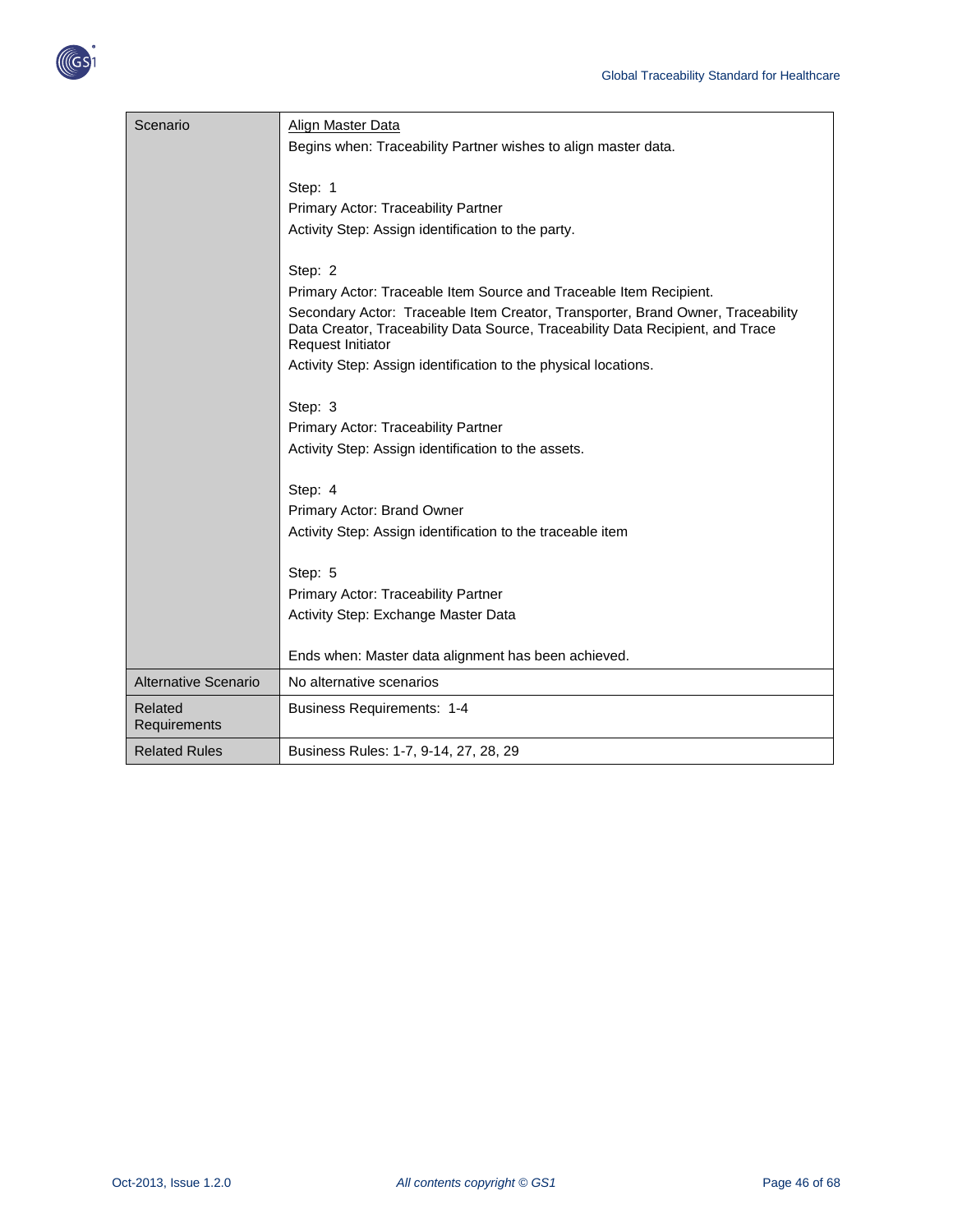

## <span id="page-46-0"></span>**8.1.3. Use Case Definition: Record Traceability Data**



**Figure 8-3** Use Case Diagram: Record Traceability Data

| Use Case ID          | $UC-1.2$                                                                                                                                                                              |
|----------------------|---------------------------------------------------------------------------------------------------------------------------------------------------------------------------------------|
| Use Case Name        | Record traceability data                                                                                                                                                              |
| Use Case Description | Provides the processes involved to record traceability data.                                                                                                                          |
| Actors (Goal)        | Traceability Partners can identify traceable items and collect and record relevant and,<br>at a minimum, agreed traceability data as traceable items move across the supply<br>chain. |
| Performance Goals    | The ability to identify traceable items, collect and record relevant and, at a minimum,<br>agreed traceability data as traceable items move across the supply chain.                  |
| Preconditions        | Aligned master data.                                                                                                                                                                  |
| Post conditions      | Traceability Partners are able to fulfil a trace request.                                                                                                                             |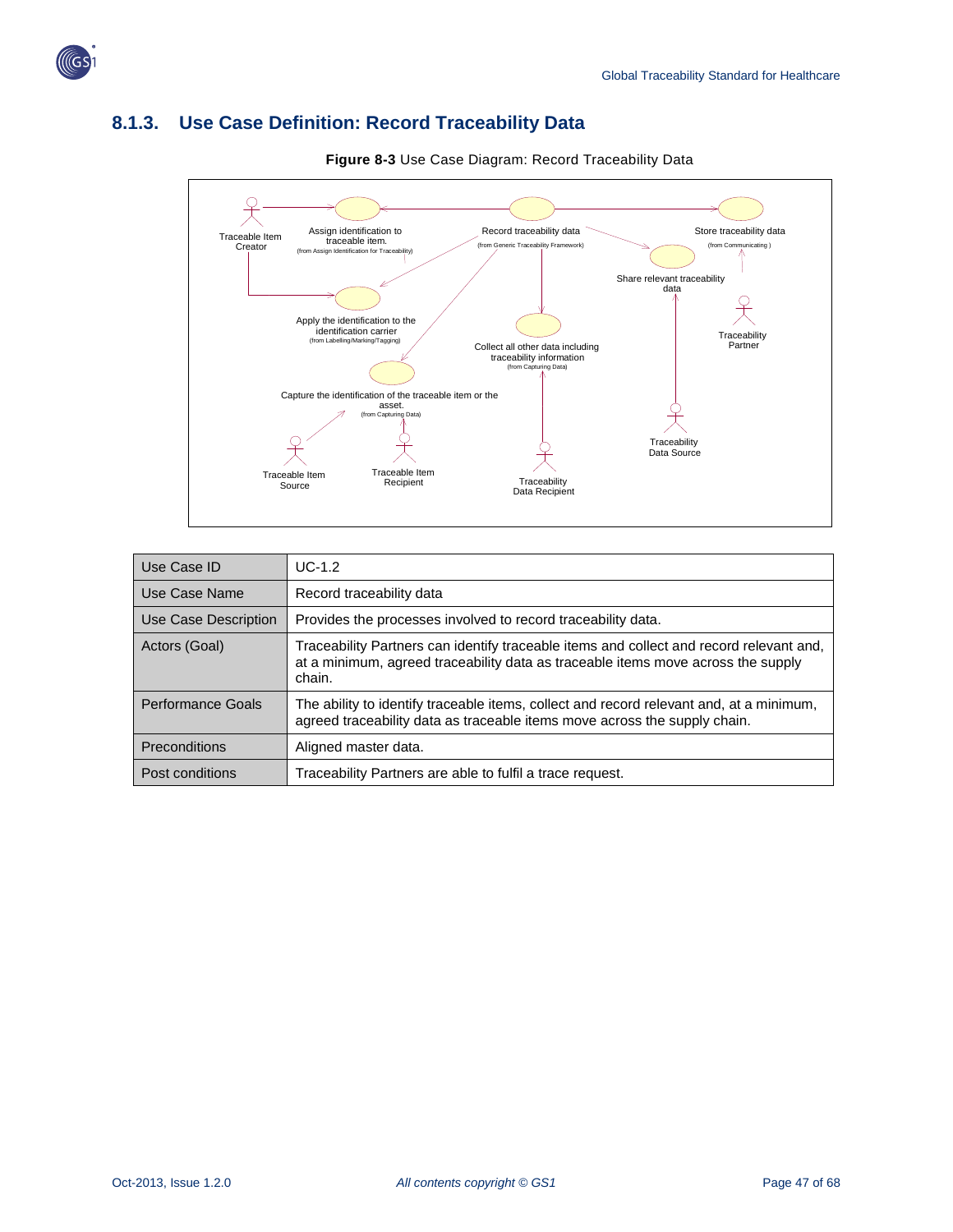

| Scenario             | <b>Record Traceability Data</b>                                                                                       |
|----------------------|-----------------------------------------------------------------------------------------------------------------------|
|                      | Begins when: Manufacturer needs to create additional inventory, or Vendor Managed                                     |
|                      | Inventory triggers inventory creation request.                                                                        |
|                      |                                                                                                                       |
|                      | Step: 1                                                                                                               |
|                      | Primary Actor: Traceable Item Creator                                                                                 |
|                      | Secondary Actor: Brand Owner and Traceability Data Creator                                                            |
|                      | Activity Step: Assign identification to traceable item. A traceable item is a physical                                |
|                      | object where there may be a need to retrieve information about its history,                                           |
|                      | application, or location. Reference section 6.1.2.5 for details.                                                      |
|                      |                                                                                                                       |
|                      | Step: 2                                                                                                               |
|                      | Primary Actor: Traceable Item Creator                                                                                 |
|                      | Activity Step: Apply the identification to the identification carrier on the traceable item                           |
|                      | or in an accompanying document when a transformation takes place.                                                     |
|                      |                                                                                                                       |
|                      | Step: 3                                                                                                               |
|                      | Primary Actor: Traceable Item Source and Traceable Item Recipient                                                     |
|                      | Secondary Actor: Traceable Item Creator, Transporter, Traceability Data Source, and                                   |
|                      | <b>Traceability Data Recipient</b>                                                                                    |
|                      | Activity Step: Capture the identification of the traceable item or the asset containing it                            |
|                      | from the identification carrier when despatching and receiving the traceable item.                                    |
|                      |                                                                                                                       |
|                      | Step: 4                                                                                                               |
|                      | Primary Actor: Traceability Data Recipient                                                                            |
|                      | Secondary Actor: Traceable Item Creator, Traceable Item Source, Traceable Item                                        |
|                      | Recipient, Transporter, Traceability Data Creator, and Traceability Data Source                                       |
|                      | Activity Step: Collect all other data including traceability information from internal and                            |
|                      | external sources by any method.                                                                                       |
|                      |                                                                                                                       |
|                      | Step: 5                                                                                                               |
|                      | Primary Actor: Traceability Data Source                                                                               |
|                      | Secondary Actors: Traceable Item Creator, Traceable Item Source, Transporter, and<br><b>Traceability Data Creator</b> |
|                      | Activity Step: Share relevant and agreed traceability data (send information by any                                   |
|                      | method).                                                                                                              |
|                      |                                                                                                                       |
|                      | Step: 6                                                                                                               |
|                      | Primary Actor: Traceability Partner                                                                                   |
|                      | Activity Step: Store traceability data.                                                                               |
|                      |                                                                                                                       |
|                      | Ends when: Deliver to "Back Room" or "Back Door" (The receiving area for the final                                    |
|                      | stage of the point of sale or service) or use or destruction of item or out of scope of                               |
|                      | traceability process.                                                                                                 |
|                      |                                                                                                                       |
| Alternative Scenario | No alternative scenarios                                                                                              |
| Related              | Business Requirements 5-16, 19                                                                                        |
| Requirements         |                                                                                                                       |
| <b>Related Rules</b> | Business Rules 1-14, 15-23, 27, 28, 29                                                                                |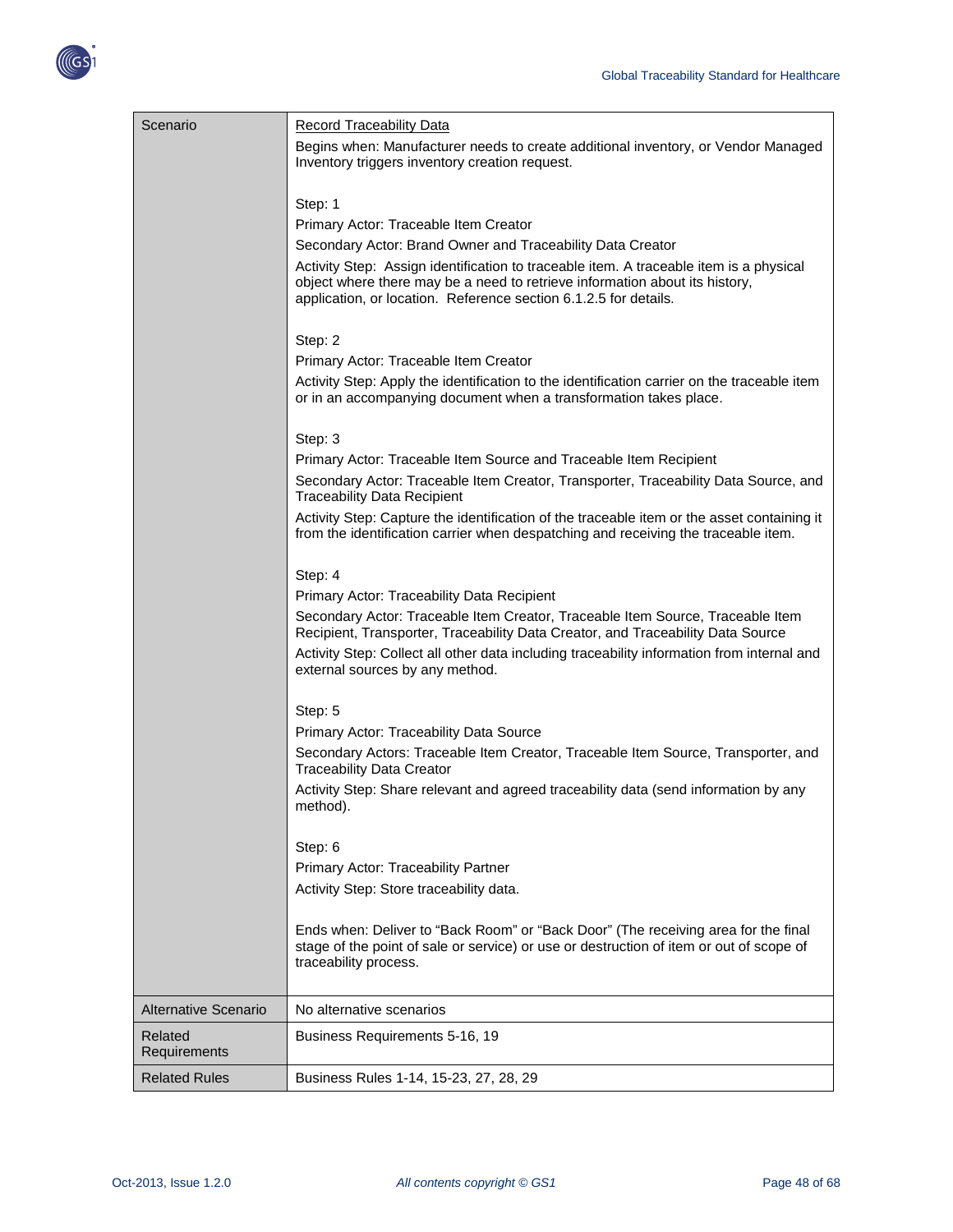

# <span id="page-48-0"></span>**8.1.4. Use Case Definition: Request Trace**





| Use Case ID          | $UC-1.3$                                                                                                                                                                            |
|----------------------|-------------------------------------------------------------------------------------------------------------------------------------------------------------------------------------|
| Use Case Name        | Request trace                                                                                                                                                                       |
| Use Case Description | Provides the processes involved to request a trace.                                                                                                                                 |
| Actors (Goal)        | Traceability Partner's goal is to fulfil the trace request.                                                                                                                         |
| Performance Goals    | The data is available and traceability partners can provide agreed comprehensive,<br>accurate and timely information to an authorized party upon request about a traceable<br>item. |
| Preconditions        | The Traceability Partner recorded traceability data for that traceable item.                                                                                                        |
| Post conditions      | Traceability Partner in the supply chain received the information on their request.                                                                                                 |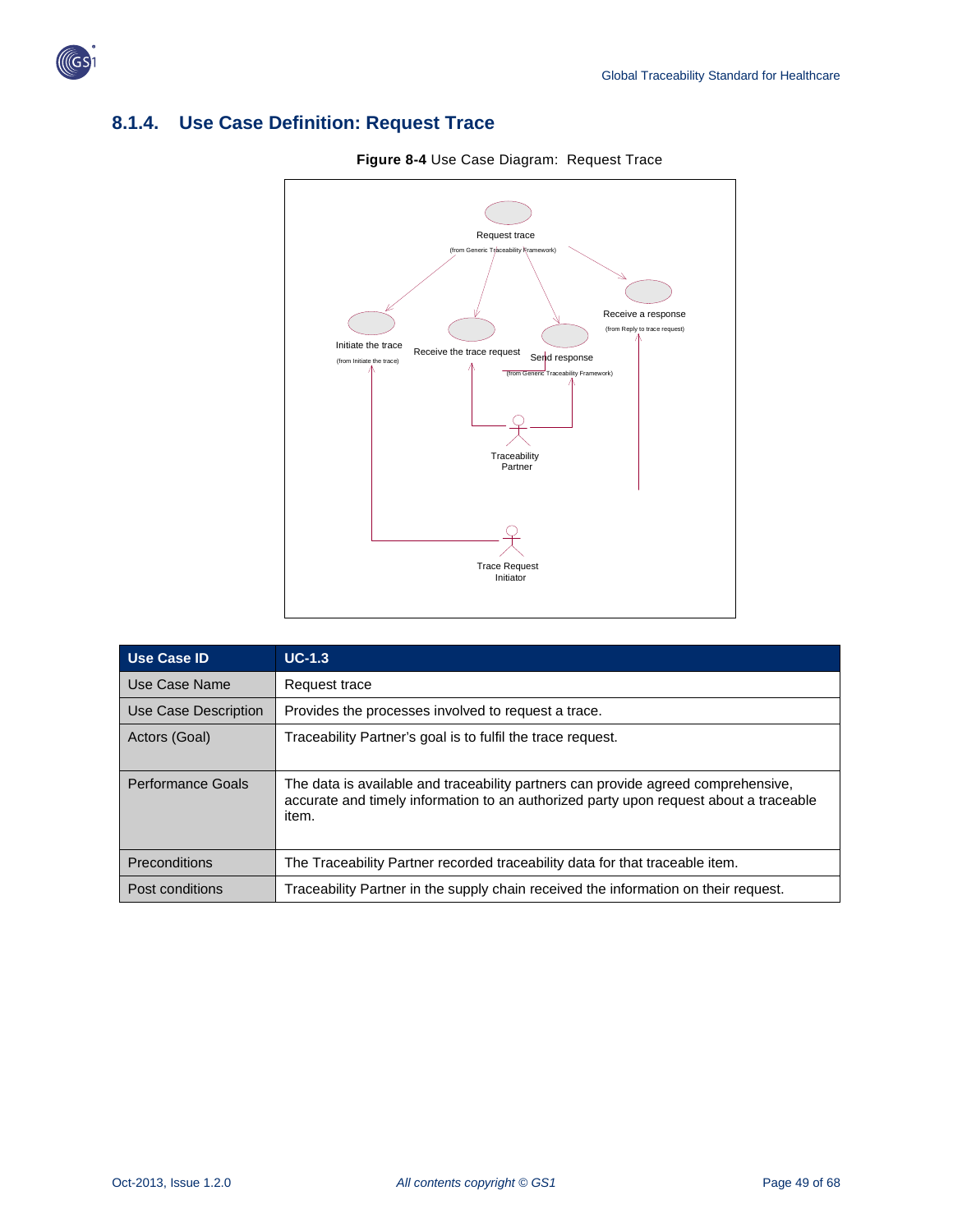

| <b>Use Case ID</b>      | $UC-1.3$                                                                                                                                                                                                                                                                                                        |
|-------------------------|-----------------------------------------------------------------------------------------------------------------------------------------------------------------------------------------------------------------------------------------------------------------------------------------------------------------|
| Scenario                | <b>Request Trace</b><br>Begins when: There is a need for trace. The information is not available internally, and<br>the information must be requested to external traceability partner.                                                                                                                         |
|                         | Step: 1<br>Primary Actor: Trace Request Initiator<br>Secondary Actor: Traceable Item Creator, Traceable Item Source, Traceable Item<br>Recipient, Transporter, Brand Owner, Traceability Data Creator, Traceability Data<br>Source, and Traceability Data Recipient.<br>Activity Step: Initiates trace request. |
|                         | Step: 2<br>Primary Actor: Traceability Partner<br>Activity Step: Receives the trace request.                                                                                                                                                                                                                    |
|                         | Step: 3<br>Primary Actor: Traceability Partner<br>Activity Step: Sends a reply against the requested trace.                                                                                                                                                                                                     |
|                         | Ends when: The Trace Request Initiator receives information or receives the message<br>that the information cannot be found.                                                                                                                                                                                    |
| Alternative Scenario    | No alternative scenarios                                                                                                                                                                                                                                                                                        |
| Related<br>Requirements | <b>Business Requirements 17-18</b>                                                                                                                                                                                                                                                                              |
| <b>Related Rules</b>    | Business Rules1-7, 9-14, 17-19, 24-29                                                                                                                                                                                                                                                                           |

## <span id="page-49-0"></span>**8.1.5. Activity Diagram**

No Activity Diagram

## <span id="page-49-1"></span>**8.1.6. Sequence Diagrams**

No Sequence Diagram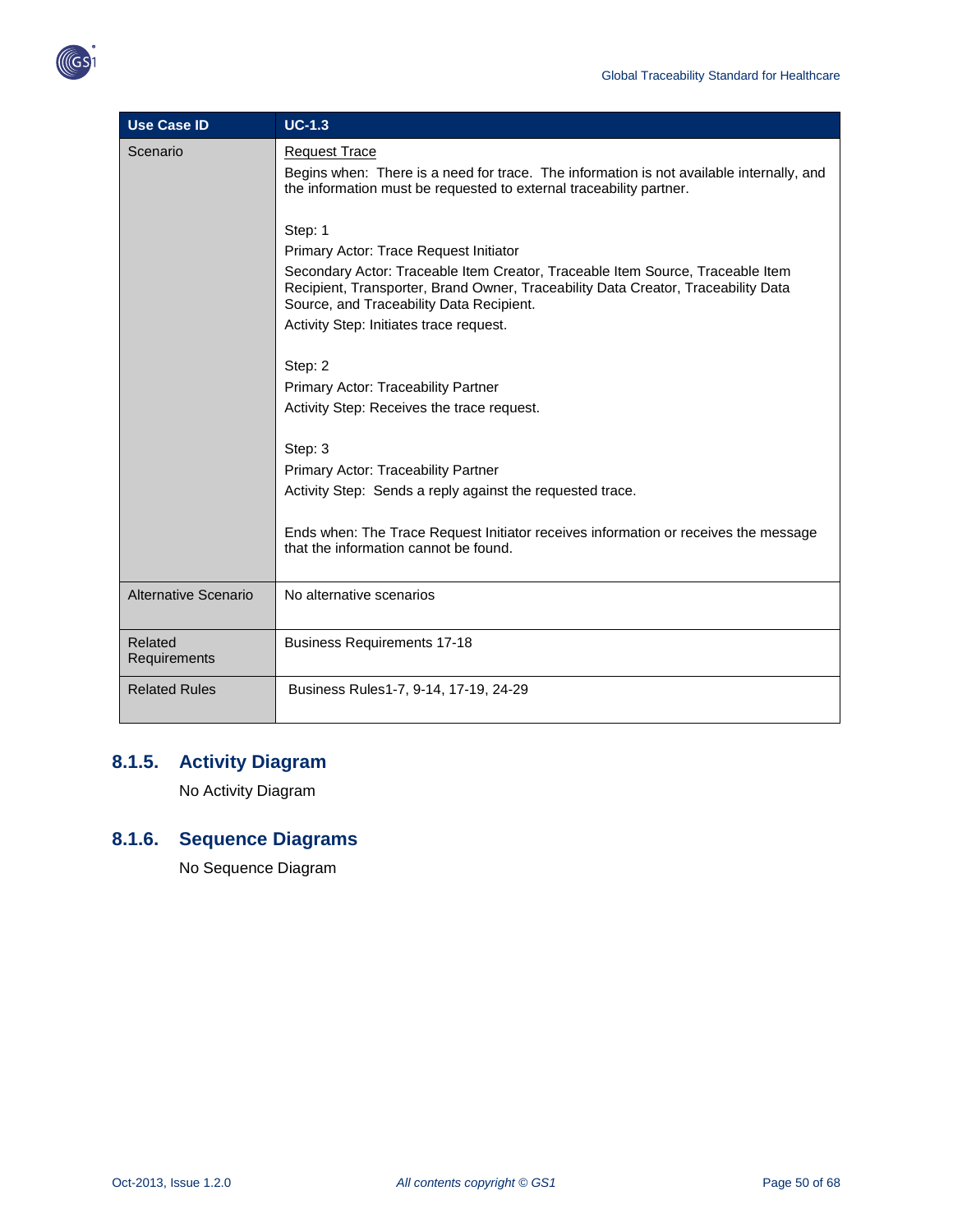

# <span id="page-50-0"></span>**9. Business Object Analysis**

## <span id="page-50-1"></span>**9.1. Business Object Life-Cycle Discussion**

The purpose of this section is to identify and explain the minimum data elements required for a global traceability process standard that an organisation should plan to create, capture, record and be prepared to share agreed data elements with Traceability Partners in the supply chain. (Refer to BR13) Organisations should consider adopting these minimum data elements when selecting, designing and implementing their internal business process.

This minimum level is generic to any GS1 member company:

- Anywhere in the supply chain
- In any industry or industry sector
- In organisations of any size

There is an implicit understanding that traceability partners in the healthcare sector may need to create, capture, record and share agreed, additional information beyond the data elements defined here.

Data is created and recorded at many steps along the supply chain. It is not necessary for all of this to be exchanged with every Traceability Partner, but a minimum amount of traceability data must be exchanged to accompany the physical flow of goods. Other data should be recorded and linked within internal traceability records so that it is available to investigate and share as appropriate when a trace request is received. (Refer to section 6.1.2.4 figure 6.8 and to BRU 11)

| <b>Minimum Information</b><br><b>Required</b> | <b>Data Element Required</b>                                                                                                                                              | <b>GS1 Standard</b>                    |
|-----------------------------------------------|---------------------------------------------------------------------------------------------------------------------------------------------------------------------------|----------------------------------------|
| Who is my Traceability<br>Partner?            | Source identification and Recipient identification for<br>each relevant party. This includes intermediaries such<br>as carriers or 3rd party logistics providers.         | <b>Global Location Number</b><br>(GLN) |
|                                               | Parties may serve as a:                                                                                                                                                   |                                        |
|                                               | Traceable Item Source                                                                                                                                                     |                                        |
|                                               | Traceability Data source                                                                                                                                                  |                                        |
|                                               | Traceable Item Recipient                                                                                                                                                  |                                        |
|                                               | <b>Traceability Data Recipient</b>                                                                                                                                        |                                        |
|                                               | The Traceability Data Source and Traceable Item<br>Source are often the same. The Traceability Data<br>Recipient and Traceable Item Recipient are also<br>often the same. |                                        |

The minimum information required, and corresponding data elements identified are as follows: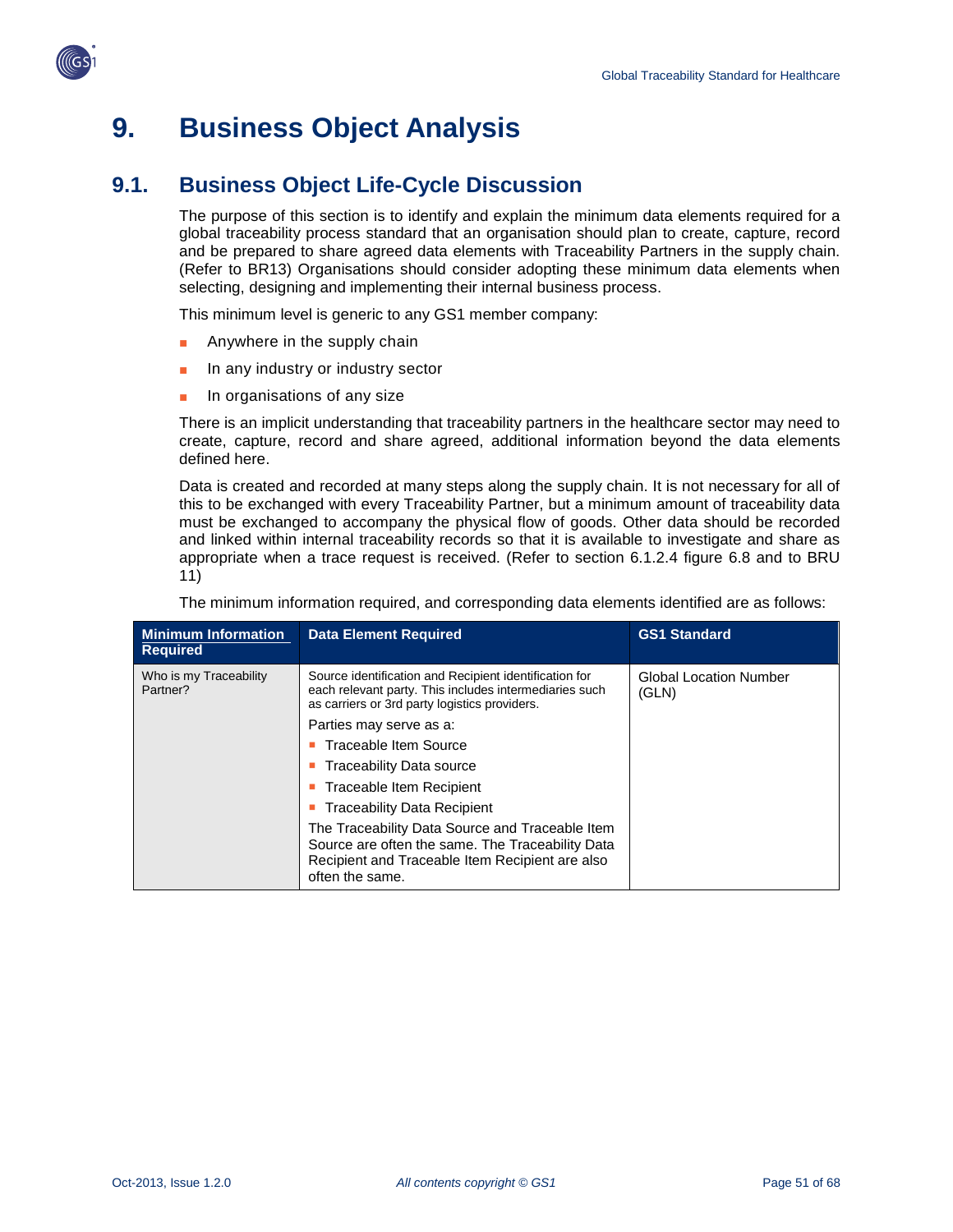

| <b>Minimum Information</b><br><b>Required</b> | <b>Data Element Required</b>                                                                                        | <b>GS1 Standard</b>                                                        |
|-----------------------------------------------|---------------------------------------------------------------------------------------------------------------------|----------------------------------------------------------------------------|
| What is the Traceable<br>Item?                | The level at which the traceable item is defined within a<br>product packaging or logistical hierarchy is dependent | Global Trade Item Number (GTIN)<br>Global Data Dictionary (GDD)            |
|                                               | on the degree of control required.<br>The data elements required are dependent on the level                         | trade item attributes                                                      |
|                                               | of traceable item chosen as follows:                                                                                | Depending on the choice of                                                 |
|                                               | When the Traceable Item is a Trade Item:<br>Trade Item Identification                                               | traceable item, the traceable<br>item identification is (refer to<br>BR 5) |
|                                               | Trade Item Description                                                                                              | Trade Item: GTIN                                                           |
|                                               | • Trade Item Quantity                                                                                               | Batch / lot of trade item: GTIN +<br>Batch / Lot Number                    |
|                                               | When the Traceable Item is a batch of trade items:                                                                  | Serialized trade item: GTIN +<br>Serial Number, SGTIN                      |
|                                               | <b>Trade Item Identification</b><br>Batch / Lot Number                                                              | Logistic unit: SSCC and<br>applications identifiers                        |
|                                               | <b>Trade Item Description</b>                                                                                       | Shipment: Shipment Identification                                          |
|                                               | • Trade Item Quantity                                                                                               | Number                                                                     |
|                                               | When the Traceable Item is a serialised trade item :                                                                | <b>GS1 Application Identifiers</b>                                         |
|                                               | <b>Trade Item Identification</b>                                                                                    | Note: as of July 2005,                                                     |
|                                               | • Serial Number                                                                                                     | SGTIN only exists for RFID                                                 |
|                                               | • Trade Item Description                                                                                            | technology using EPC. As                                                   |
|                                               | <b>Trade Item Quantity</b>                                                                                          | bar code solutions a<br>combination of GTIN plus                           |
|                                               | When the Traceable Item is an item that                                                                             | serial number can be                                                       |
|                                               | traceability partners agree is a traceable item:                                                                    | found as appropriate<br>counterpart (e.g. GS1                              |
|                                               | - Item Identification                                                                                               | DataMatrix or GS1-128).                                                    |
|                                               | - Item Description                                                                                                  |                                                                            |
|                                               | - Item Quantity                                                                                                     |                                                                            |
|                                               | When the Traceable Item is a Logistics Unit:                                                                        |                                                                            |
|                                               | • Logistic Unit Identification                                                                                      |                                                                            |
|                                               | <b>Logistic Unit Quantity</b>                                                                                       |                                                                            |
|                                               | When the Traceable Item is a Shipment                                                                               |                                                                            |
|                                               | Shipment Identification<br>п                                                                                        |                                                                            |
| Where was it shipped from<br>or shipped to?   | Best practice or specific extensions of traceability<br>requirements: "ship from" or "ship to" identification       | <b>GLN</b>                                                                 |
| When did I receive /<br>despatch it?          | Date of receipt and / or date of despatch as relevant<br>depending on the role of the party                         | EDI DESADV                                                                 |

 $\bullet$ **Important:** In order for traceability to be effective along the supply chain, and the above data elements to be truly useful, each Traceability Partner must practice internal traceability. This requires that each Traceability Partner establishes and records linkages between inputs and outputs (BR 14, BRU 6, BRU 10). While outside the scope of this GS1 Standard, internal traceability best practices are available at, for example, [ref 2] Chapter 6 of *ECR – Using Traceability in the Supply Chain to Meet Consumer Safety Expectations.*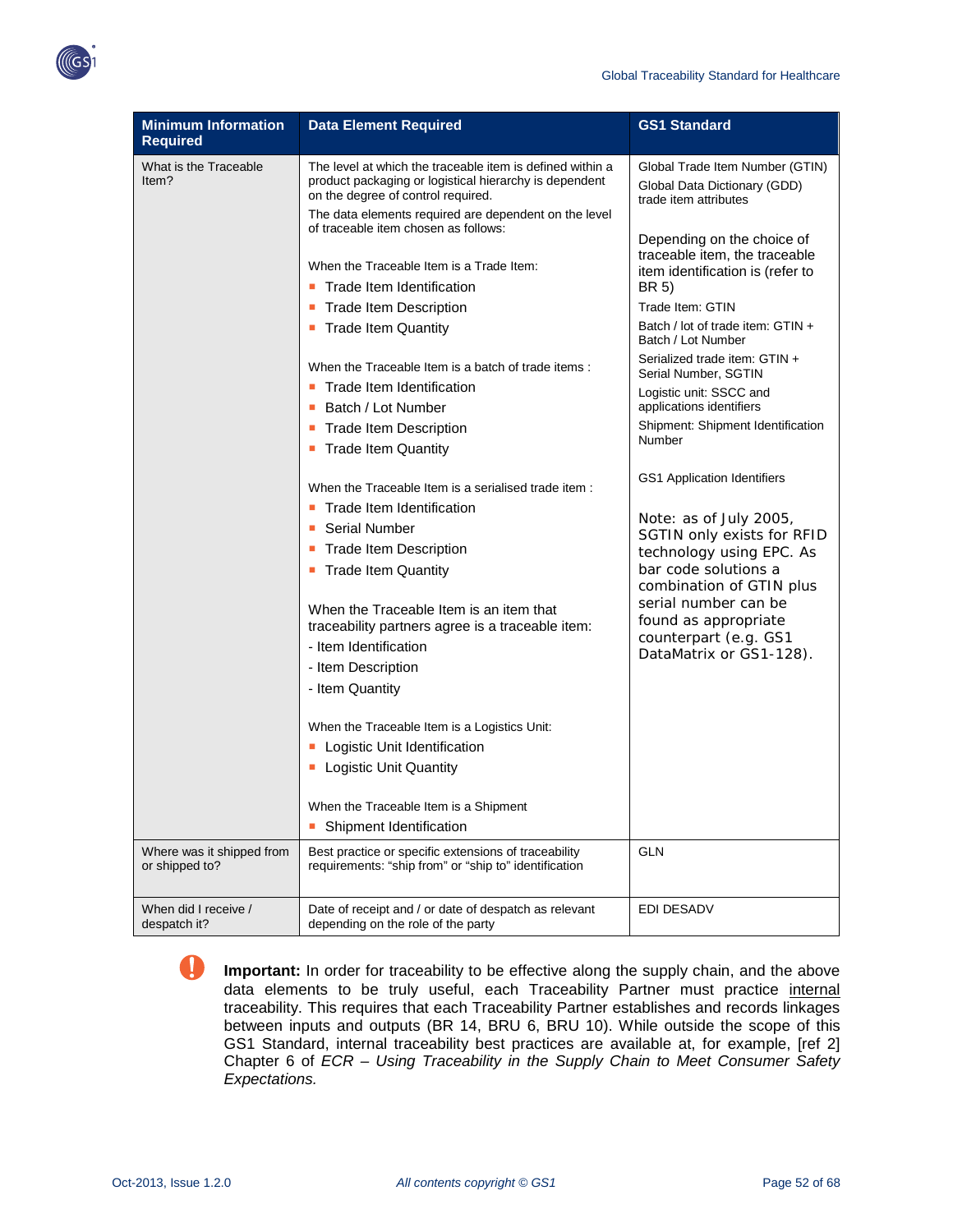

### <span id="page-52-0"></span>**9.1.1. State Diagram(s)**

No State Diagram.

## <span id="page-52-1"></span>**9.1.2. Business Object relationship discussion**

No Business Object relationship discussion

# <span id="page-52-2"></span>**10. Conceptual Solution (Examples)**

## <span id="page-52-3"></span>**10.1. Fully Worked Example: Traceability in the Pharmaceutical Supply Chain**

This example is based on a high level, typical Pharmaceutical Supply Chain from raw materials or APIs through either a hospital pharmacy or retail pharmacy to the patient and the actions / roles defined in this Business Requirement Analysis Document Section 6. The purpose is to show how the GS1 Global Traceability Standard for Healthcare and GS1 best practices can be used to establish a robust scheme for traceability in the Healthcare sector.



**Figure 10-1** The Pharmaceutical Supply Chain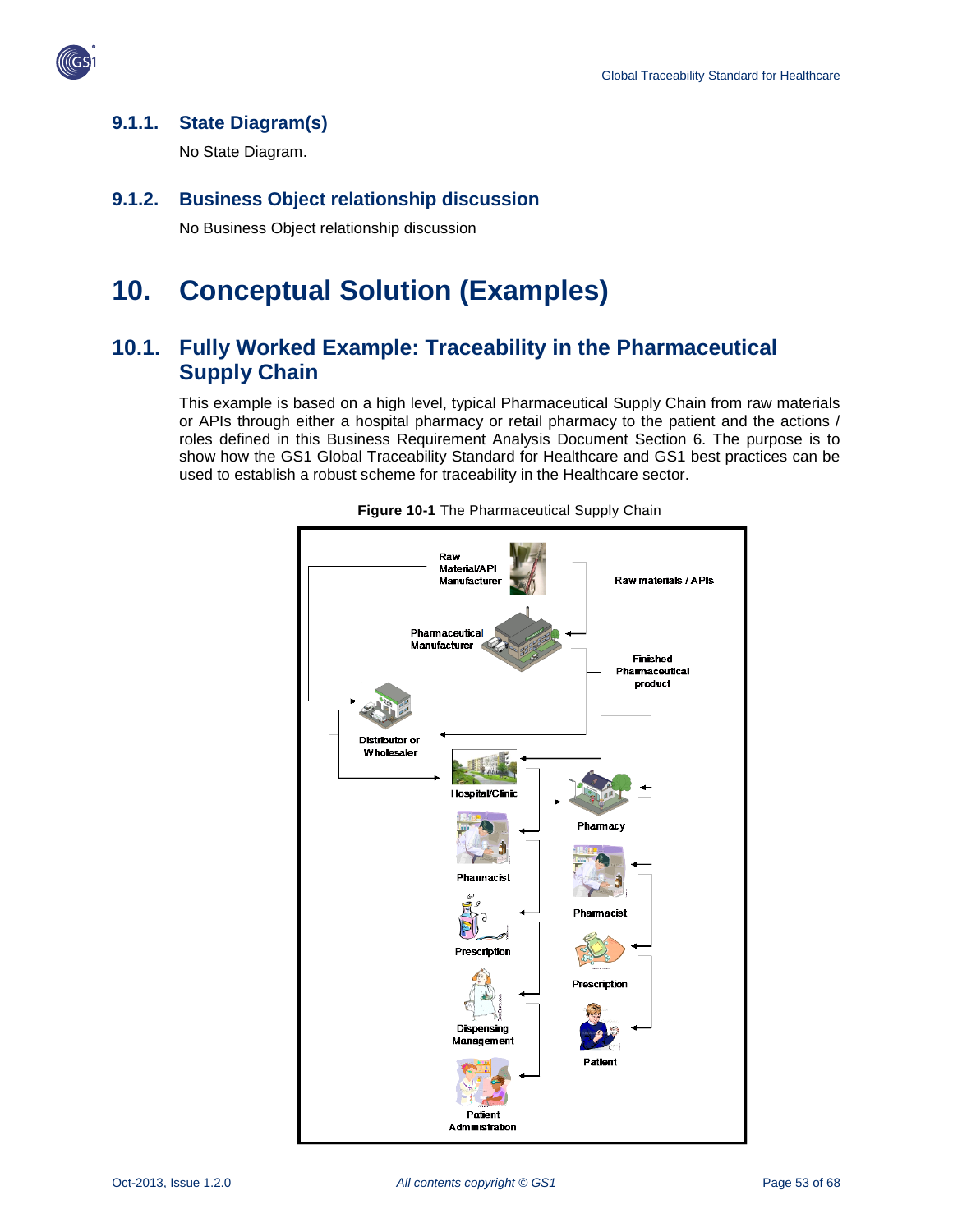

| 1. Who are the                                                                                                                                                                    | Industry Sector: Healthcare: Pharmaceuticals                                                                                                  |  |
|-----------------------------------------------------------------------------------------------------------------------------------------------------------------------------------|-----------------------------------------------------------------------------------------------------------------------------------------------|--|
| <b>Traceability Partners?</b>                                                                                                                                                     | Traceability Partners: Raw Material/API Manufacturer, Pharmaceutical                                                                          |  |
|                                                                                                                                                                                   | Manufacturer, Pharmaceutical Wholesaler, Pharmaceutical Distributor,                                                                          |  |
|                                                                                                                                                                                   | Hospital, Hospital Pharmacist, Retail Pharmacist, Patient                                                                                     |  |
| 2. What is the business                                                                                                                                                           | 1. Patient Safety                                                                                                                             |  |
| need?                                                                                                                                                                             | 2. Product traceability in a complex, global supply chain                                                                                     |  |
|                                                                                                                                                                                   | 3. Quality management                                                                                                                         |  |
|                                                                                                                                                                                   | 4. Product safety and to support withdrawal or recall                                                                                         |  |
|                                                                                                                                                                                   | 5. Global supply chain logistics efficiency                                                                                                   |  |
|                                                                                                                                                                                   | 6. Legal compliance with national, regional or global regulation                                                                              |  |
|                                                                                                                                                                                   | 7. Brand protection, product authentication and reduction in risk of<br>counterfeit or fraud                                                  |  |
| 3. Description of the<br>The physical flow of goods in the Pharmaceutical supply chain is<br>physical flow of<br>described in the schema shown above (one organisation may manage |                                                                                                                                               |  |
| product.                                                                                                                                                                          | several steps):                                                                                                                               |  |
|                                                                                                                                                                                   | Raw Material/API Manufacturer: Responsible for the production and<br>ш                                                                        |  |
|                                                                                                                                                                                   | delivery of raw materials or APIs: record keeping should include<br>manufacturing processes.                                                  |  |
|                                                                                                                                                                                   | Pharmaceutical Manufacturer: Responsible for receiving the raw                                                                                |  |
|                                                                                                                                                                                   | material/APIs and for the production, manufacture, inventory<br>management and dispatch of pharmaceutical product. As well as                 |  |
|                                                                                                                                                                                   | record keeping of appropriate information about manufacturing                                                                                 |  |
|                                                                                                                                                                                   | processes, what is received and what is dispatched.                                                                                           |  |
|                                                                                                                                                                                   | <b>Pharmaceutical Wholesaler:</b> Responsible for receipt, storage,                                                                           |  |
|                                                                                                                                                                                   | inventory management and dispatch of pharmaceutical product, as well<br>as re-packing and re-labelling as required. Plus record keeping of    |  |
|                                                                                                                                                                                   | appropriate information about what is received, re-packaged, relabelled                                                                       |  |
|                                                                                                                                                                                   | and what is dispatched.                                                                                                                       |  |
|                                                                                                                                                                                   | Pharmaceutical Distributor: Responsible for receipt, storage,<br>ш                                                                            |  |
|                                                                                                                                                                                   | inventory management and dispatch of pharmaceutical product, as well<br>as re-packing and re-labelling as required. Plus record keeping of    |  |
|                                                                                                                                                                                   | appropriate information about what is received, re-packaged and                                                                               |  |
|                                                                                                                                                                                   | relabelled and what is dispatched.                                                                                                            |  |
|                                                                                                                                                                                   | Hospital Pharmacy/Pharmacist: Responsible for receipt, storage,<br>ш                                                                          |  |
|                                                                                                                                                                                   | inventory management and dispensing of pharmaceutical product, as<br>well as compounding, re-packing and re-labelling as required. Plus       |  |
|                                                                                                                                                                                   | record keeping of appropriate information about what is received,                                                                             |  |
|                                                                                                                                                                                   | compounded, re-packaged or relabelled and what is dispensed.                                                                                  |  |
|                                                                                                                                                                                   | Healthcare Professional (e.g. Doctor/Nurse): Responsible for                                                                                  |  |
|                                                                                                                                                                                   | administering the pharmaceutical product to the patient, as well as<br>record keeping of appropriate information about what is administered.  |  |
|                                                                                                                                                                                   | Retail Pharmacy/Pharmacist: Responsible for receipt, storage,<br>$\mathcal{L}_{\mathcal{A}}$                                                  |  |
|                                                                                                                                                                                   | inventory management and dispensing of pharmaceutical product, as                                                                             |  |
|                                                                                                                                                                                   | well as re-packing and re-labelling as required. Plus record keeping of                                                                       |  |
|                                                                                                                                                                                   | appropriate information about what is received, re-packaged or                                                                                |  |
| relabelled and what is dispatched.                                                                                                                                                |                                                                                                                                               |  |
|                                                                                                                                                                                   | Hospital Patient: Responsible for taking the prescribed pharmaceutical<br>product.                                                            |  |
|                                                                                                                                                                                   | Domestic Patient: Responsible for taking the prescribed<br>m.                                                                                 |  |
|                                                                                                                                                                                   | pharmaceutical product. May be responsible for the receipt and storage<br>of pharmaceutical product and may also be responsible for recording |  |
|                                                                                                                                                                                   | information about receipt, storage and administration of pharmaceutical                                                                       |  |
|                                                                                                                                                                                   | product.                                                                                                                                      |  |

|  |  | Table 10-1 Traceability in the Pharmaceutical Supply Chain |  |
|--|--|------------------------------------------------------------|--|
|--|--|------------------------------------------------------------|--|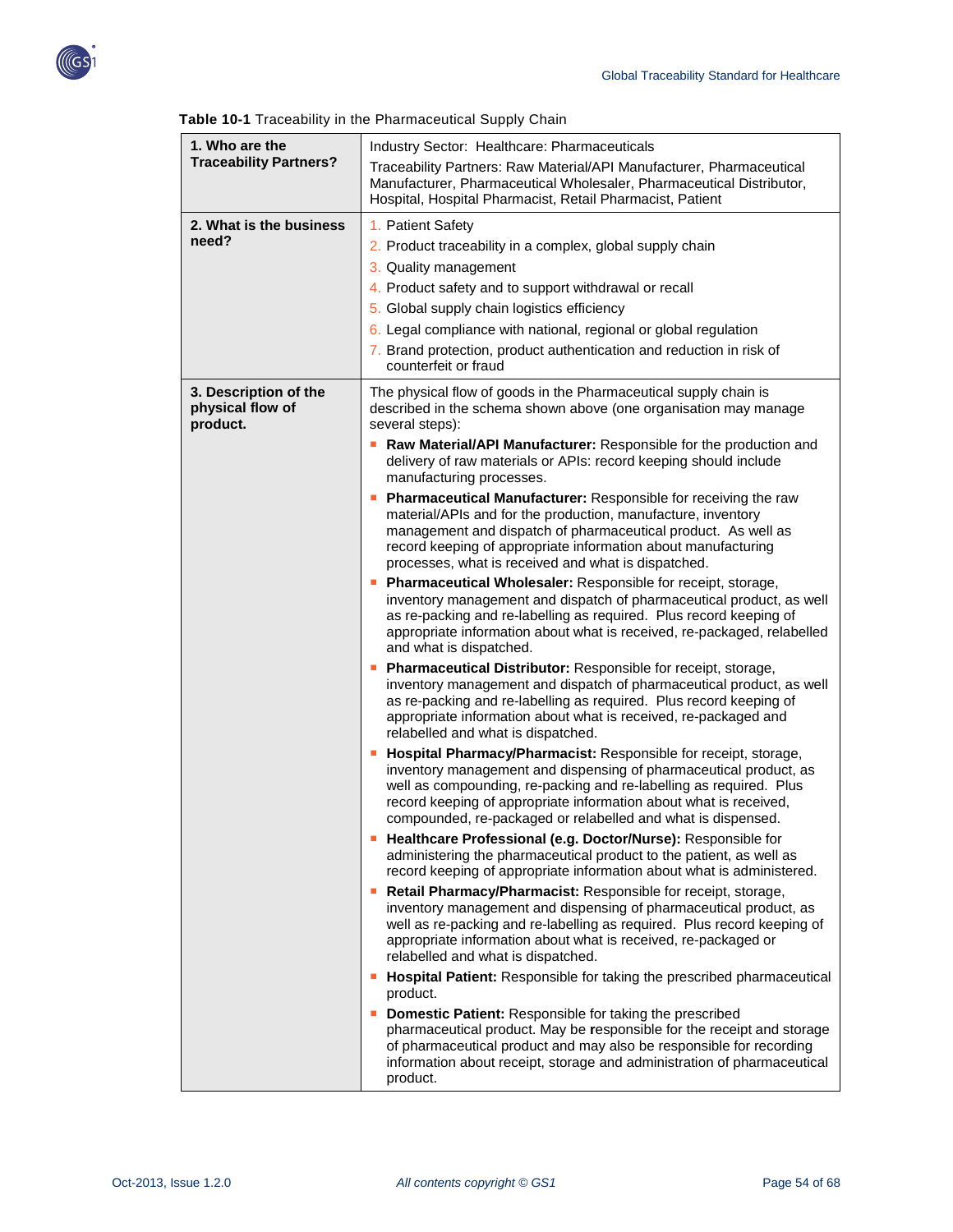



| 4. What is the<br>"traceable item"?                      | 1. Raw Material / API<br>2. Compounded Product<br>3. Finished Goods by GTIN<br>4. Packaging materials as production inputs by Batch / Lot Number<br>5. Finished goods by Batch / Lot Number                                                                                                                                                                                                                                                                                                                                                                                                                                                                                                                                                         |
|----------------------------------------------------------|-----------------------------------------------------------------------------------------------------------------------------------------------------------------------------------------------------------------------------------------------------------------------------------------------------------------------------------------------------------------------------------------------------------------------------------------------------------------------------------------------------------------------------------------------------------------------------------------------------------------------------------------------------------------------------------------------------------------------------------------------------|
| 5. Traceability Partner<br>"Roles"                       | The key roles performed for traceability in the Pharmaceutical Supply<br>Chain are listed below (one trading or traceability partner may perform<br>several roles):<br>1. Traceable Item Creator (e.g. Raw material / API manufacturer)<br>2. Traceable Item Source<br>3. Traceable Item Recipient<br>4. Transporter (e.g. third party logistics provider)<br>5. Brand Owner<br>6. Traceability Data Creator<br>7. Traceability Data Source<br>8. Traceability Data Recipient<br>9. Trace Request Initiator<br>The Pharmaceutical supply chain is usually required by regulation to<br>manage the supply chain within strict Regulatory, Customs and Excise<br>controls and this may establish additional roles, data and business<br>requirements. |
| 6. Traceability data to<br>create, capture and<br>record | Minimum data attributes to create / capture / record as appropriate at each<br>step include data described in BR 11 and documentation required by<br>international and/or local regulation<br>Additional categories of information to create, capture and record based<br>on supply chain roles includes:<br>1. Pharmaceutical Manufacturer: Physical samples should be retained /<br>analysed.<br>2. Distribution: Receipt, storage, inventory management, dispatch,<br>rework<br>3. Pharmacist: Receipt, storage, inventory management, compounding<br>and dispensing                                                                                                                                                                             |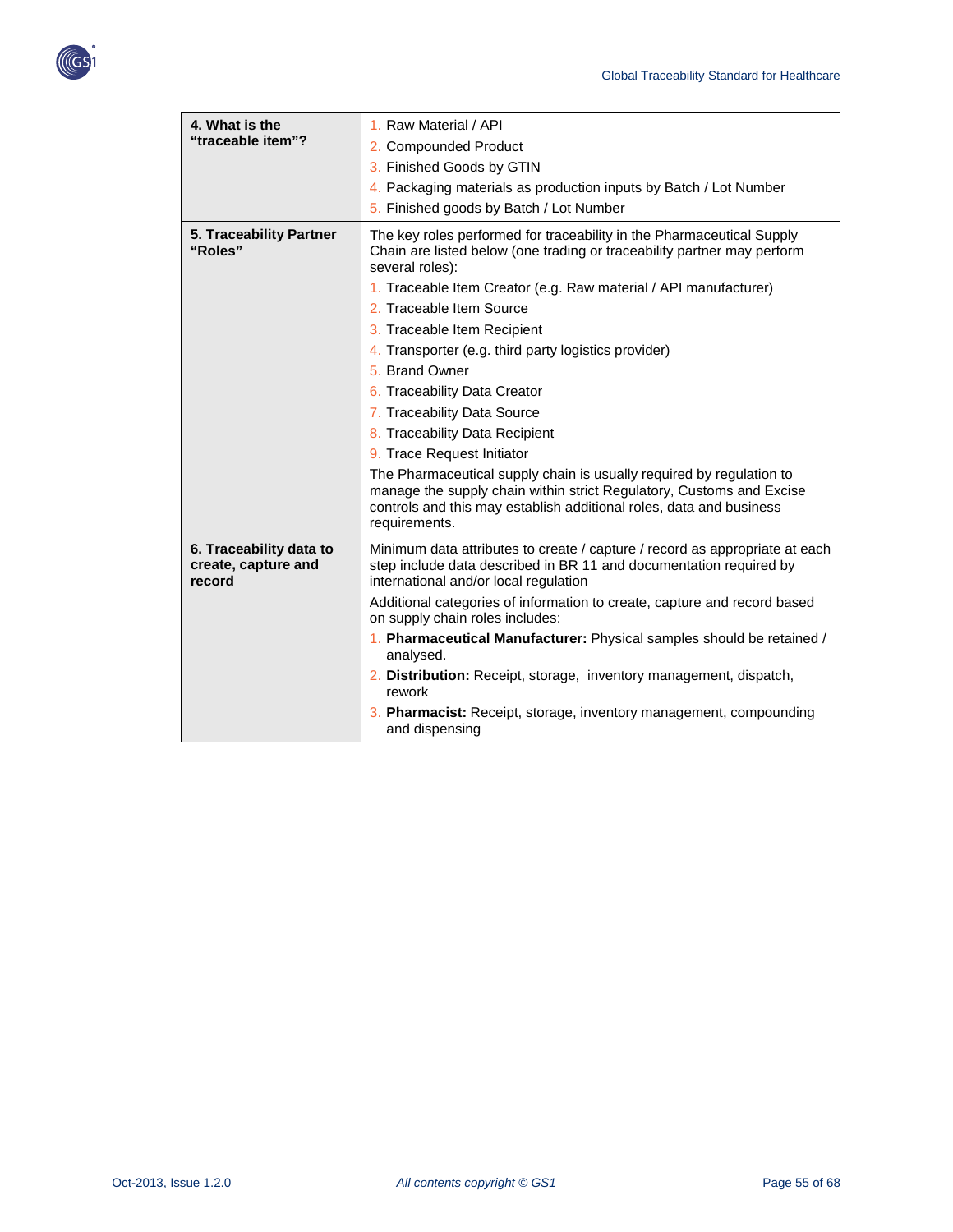

| 7. Enabling<br>technologies and GS1<br>"best practices" to<br>consider                          | Section 6, Business Process Analysis- describes the roles and the<br>activities carried out by each traceability partner throughout the supply<br>chain. Enabling technologies are available to support the use of GS1 e-<br>business standards, together with traditional methods, meeting the needs<br>of organisations both large and small.<br>Some of the choices of GS1 standards available in the Pharmaceutical<br>Supply Chain are identified in the GS1 Healthcare Traceability Guideline |
|-------------------------------------------------------------------------------------------------|-----------------------------------------------------------------------------------------------------------------------------------------------------------------------------------------------------------------------------------------------------------------------------------------------------------------------------------------------------------------------------------------------------------------------------------------------------------------------------------------------------|
|                                                                                                 | as follows (refer to Glossary) :                                                                                                                                                                                                                                                                                                                                                                                                                                                                    |
|                                                                                                 | • Global Location Number (GLN)                                                                                                                                                                                                                                                                                                                                                                                                                                                                      |
|                                                                                                 | • Global Trade Item Number (GTIN)                                                                                                                                                                                                                                                                                                                                                                                                                                                                   |
|                                                                                                 | • Serial Shipping Container Code (SSCC)                                                                                                                                                                                                                                                                                                                                                                                                                                                             |
|                                                                                                 | Application Identifier (AI)                                                                                                                                                                                                                                                                                                                                                                                                                                                                         |
|                                                                                                 | • Global Returnable Asset Identification (GRAI)                                                                                                                                                                                                                                                                                                                                                                                                                                                     |
|                                                                                                 | Some of the enabling technologies for larger, more automated systems<br>include:                                                                                                                                                                                                                                                                                                                                                                                                                    |
|                                                                                                 | 1. Bar code – linear and 2D symbologies to apply asset identification<br>(EAN/UPC 13 - bottles, ITF14 - cases, GS1-128 - pallets / full shipping<br>containers, 2D - serial number identification)                                                                                                                                                                                                                                                                                                  |
|                                                                                                 | 2. Electronic Data Interchange (EDI) and internet based messaging (XML)                                                                                                                                                                                                                                                                                                                                                                                                                             |
|                                                                                                 | 3. RFID - electronic tag, Electronic Product Code (e.g. to secure and<br>identify shipping containers)                                                                                                                                                                                                                                                                                                                                                                                              |
|                                                                                                 | 4. Fixed and hand held Bar code and electronic scanners, Radio<br>frequency local area networks, interfaces to Enterprise Resource<br>Planning (ERP) Systems                                                                                                                                                                                                                                                                                                                                        |
|                                                                                                 | 5. Small and medium sized enterprises (SMEs) can achieve all the<br>required steps by reference to human readable information on labels,<br>accompanying shipping documents, buying specifications and purchase<br>orders and other conventional business records.                                                                                                                                                                                                                                  |
| 8. How do Traceability                                                                          | Pallet shipments:                                                                                                                                                                                                                                                                                                                                                                                                                                                                                   |
| <b>Partners assign</b><br>identification to the<br>traceable item using<br>GS1 "best practice"? | Serial Shipping Container Code (SSCC) allocated by the manufacturer,<br>wholesaler or distributor. When bar coded, the SSCC is represented in a<br>GS1-128 symbol. The AI (00) indicates that the data field contains an<br>SSCC.                                                                                                                                                                                                                                                                   |
|                                                                                                 | The container may have several sections, each identified with batch<br>numbers.                                                                                                                                                                                                                                                                                                                                                                                                                     |
|                                                                                                 | The mandatory AI is (00) - Serial Shipping Container Code (SSCC).                                                                                                                                                                                                                                                                                                                                                                                                                                   |
|                                                                                                 | Serial Shipping Container Code (SSCC) bar coded in GS1-128 symbol                                                                                                                                                                                                                                                                                                                                                                                                                                   |
|                                                                                                 |                                                                                                                                                                                                                                                                                                                                                                                                                                                                                                     |
|                                                                                                 | Application<br>Extension<br>Check<br>Serial<br>Identifier<br>Digit<br>Digit<br>Number                                                                                                                                                                                                                                                                                                                                                                                                               |
|                                                                                                 | Company<br>Prefix                                                                                                                                                                                                                                                                                                                                                                                                                                                                                   |
|                                                                                                 | Finished Pharmaceutical Products: (Also refer to GTIN Allocation Rules<br>for Healthcare)                                                                                                                                                                                                                                                                                                                                                                                                           |
|                                                                                                 | A. Trade items crossing the point of sale (e.g. bottle, box containing blister                                                                                                                                                                                                                                                                                                                                                                                                                      |
|                                                                                                 | packs):                                                                                                                                                                                                                                                                                                                                                                                                                                                                                             |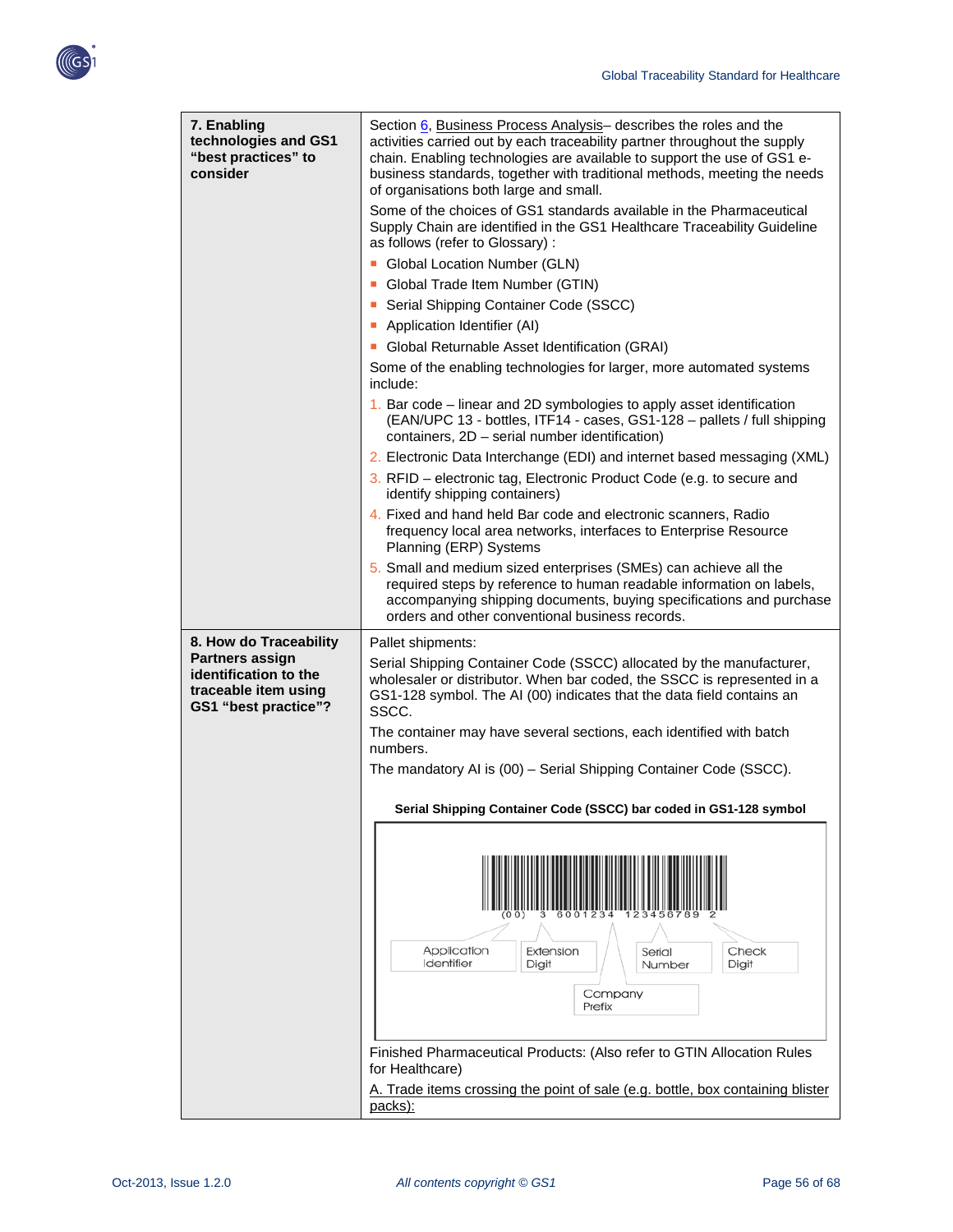

|                                                        | These must be identified with a GTIN and bar coded with EAN/UPC<br>symbol for scanning at point-of-sale. Some countries, including EU<br>member states, require the allocation of a Batch / Lot Number to each<br>consumer unit created during the filling process. This information may be<br>displayed in human readable form.                                                                                                                               |
|--------------------------------------------------------|----------------------------------------------------------------------------------------------------------------------------------------------------------------------------------------------------------------------------------------------------------------------------------------------------------------------------------------------------------------------------------------------------------------------------------------------------------------|
|                                                        | Traceability Partners should refer to the GS1 General Specification,<br>Section 2 Application Standard For Healthcare to select their AIDC data<br>and carrier choices. The application standard identifies three different<br>levels of marking for regulated healthcare products (normal, enhanced<br>and highest); and, provides three options for carrier selection (preferred<br>options, options in addition to a barcode and other acceptable options). |
|                                                        | C. Logistic units (pallets)                                                                                                                                                                                                                                                                                                                                                                                                                                    |
|                                                        | Identification and traceability of pallets is ensured through the allocation of<br>a Serial Shipping Container Code (SSCC). Any pallet, independently of its<br>type (mixed or uniform), needs to carry an SSCC allocated by the<br>filler/packer. A new SSCC must be allocated every time a new logistic unit<br>(pallet) is created.                                                                                                                         |
| 9. How do Traceability<br>Partners apply the           | The identification carrier (e.g., linear or 2D bar code; RFID electronic tag)<br>is applied at source when the finished goods are created or shipped.                                                                                                                                                                                                                                                                                                          |
| identification carrier?                                | Bulk goods can be managed using traditional methods such as unique<br>identification of bulk transport container linked to purchase order, invoice,<br>accompanying shipment documentation, correspondence, e-business<br>messages.                                                                                                                                                                                                                            |
| 10. How do Traceability<br><b>Partners collect the</b> | The identification carrier can be scanned to automatically capture data                                                                                                                                                                                                                                                                                                                                                                                        |
| identification of the<br>traceable item?               | when it is in the form of a bar code and / or RFID tag.<br>The data is also available in human readable format on labels /<br>documentation.                                                                                                                                                                                                                                                                                                                   |
| 11. How is other<br>relevant data collected?           | Other data is held in the form of physical Pharmaceutical samples, with<br>accompanying records created through scientific analysis, held in<br>traditional organisation archives.                                                                                                                                                                                                                                                                             |
| 12. How is relevant data<br>shared?                    | Data is shared through traditional correspondence, e-business messages<br>including fax, email, EDI, XML, data synchronisation and through personal<br>telephone and face to face communication.                                                                                                                                                                                                                                                               |
| 13. How is data<br>recorded?                           | Data is recorded in electronic databases, on shipping and customs<br>documentation, in organisation paper based records.                                                                                                                                                                                                                                                                                                                                       |
| 14. Managing a "Trace<br>request"                      | A "Trace Request" may arise as a result of several scenarios, e.g.<br>perhaps as a result of an adverse event. At this moment, especially for<br>Pharmaceuticals, it is important for the pharmacist to obtain and secure a<br>sample of the defective product. The sample of the Pharmaceutical<br>product may be required to conduct analyses of the product for<br>comparison with records and to identify any foreign materials the bottle<br>may contain. |
|                                                        | From the physical bottle and label all the key minimum data required to<br>trigger a trace request can be obtained including:                                                                                                                                                                                                                                                                                                                                  |
|                                                        | 1. Brand name and product description<br>2. Supplier name and contact address                                                                                                                                                                                                                                                                                                                                                                                  |
|                                                        | 3. Batch / Lot Number (sometimes including a serial number)                                                                                                                                                                                                                                                                                                                                                                                                    |
|                                                        | The pharmacist can identify and contact the supplier and investigate the<br>nature, impact and resolution required for the specific problem identified.                                                                                                                                                                                                                                                                                                        |
|                                                        |                                                                                                                                                                                                                                                                                                                                                                                                                                                                |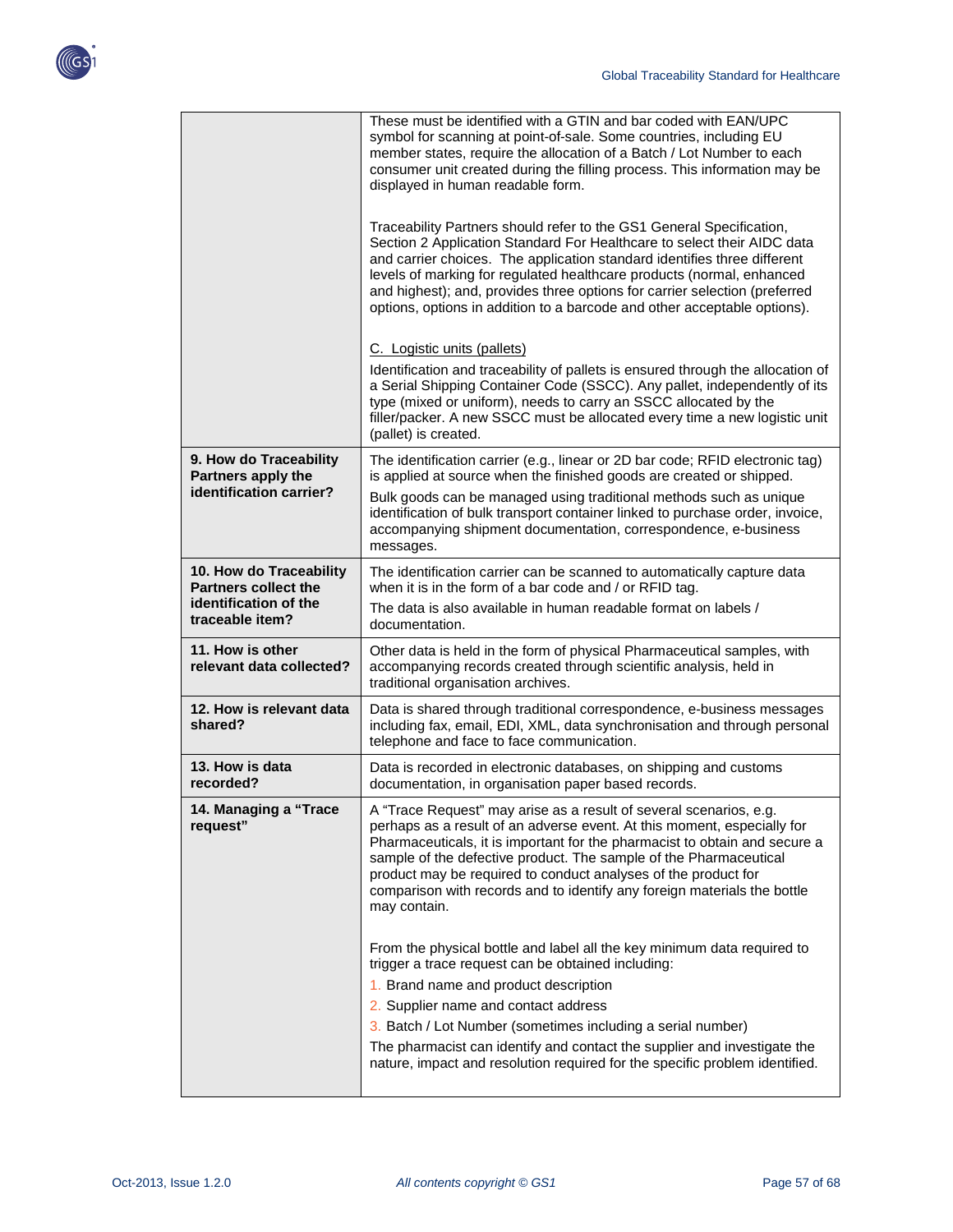

Application Identifiers / Data Attributes recommended for the Healthcare GS1-128 Pallet Label are defined below:

| <b>Application Identifier</b><br>(AI) or Header | <b>Data Attributes</b>                                                    |
|-------------------------------------------------|---------------------------------------------------------------------------|
| Header                                          | Organisation name, corporate logo and GLN number of the producer          |
| (00)<br>(Mandatory)                             | Identification of a logistic unit - Serial Shipping Container Code (SSCC) |

# <span id="page-57-0"></span>**11. Implementation Considerations**

Please refer to the GS1 User Guidelines for Implementing Traceability in Healthcare.

# <span id="page-57-1"></span>**12. Test Scenario Summary**

For Conformance and Certification, please refer to the GS1 Global Traceability Conformance [Programme \(GTC\).](http://www.gs1.org/productssolutions/traceability/activities/) The GTC defines essential elements for the development of best practice Traceability.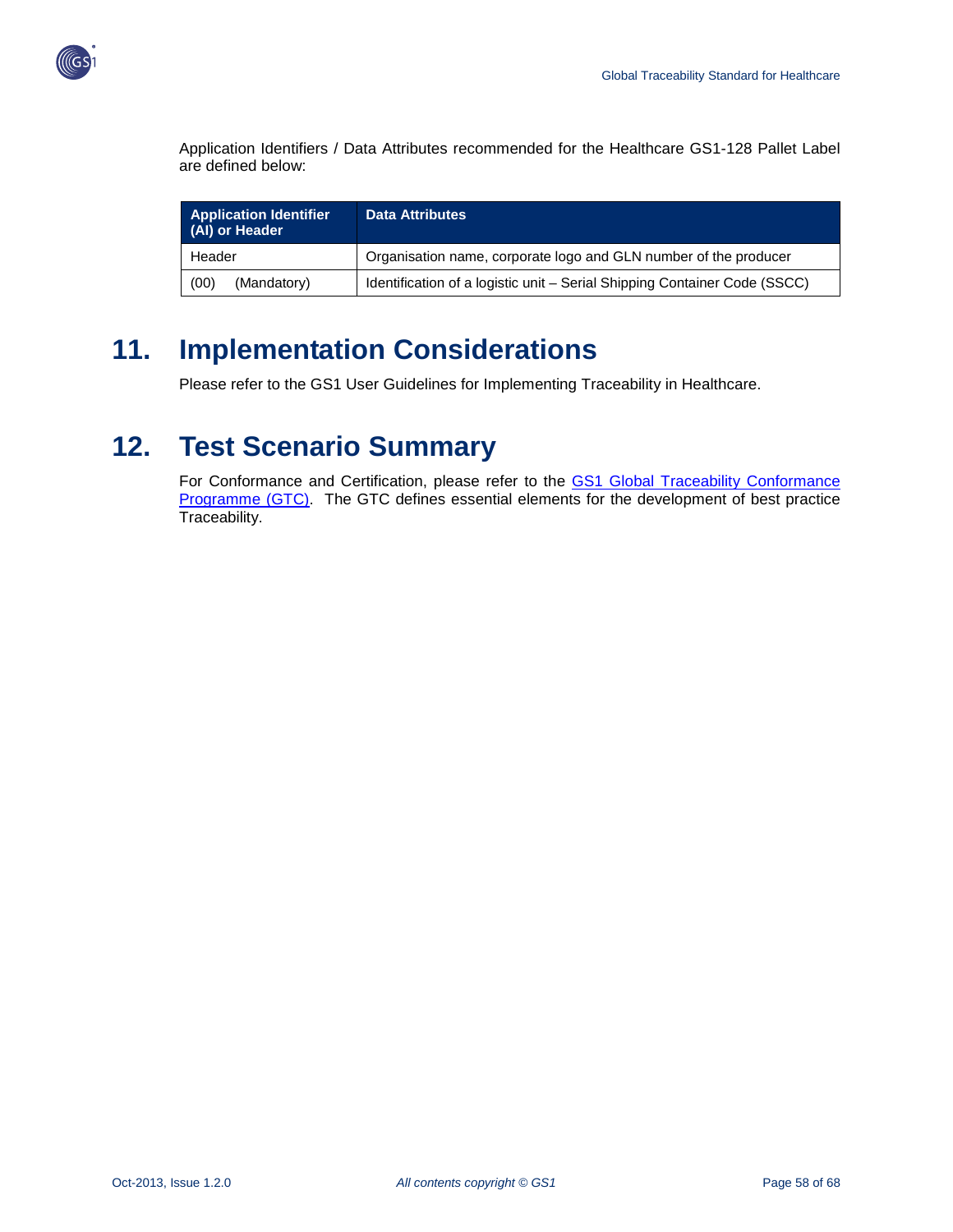

# <span id="page-58-0"></span>**13. Glossary of Business Terms**

| <b>Term</b>                         | <b>Description</b>                                                                                                                                                                                                                                                                                                                                                                                                                                                                                                                                                                                                                                                                                                                                                                                                                                        |
|-------------------------------------|-----------------------------------------------------------------------------------------------------------------------------------------------------------------------------------------------------------------------------------------------------------------------------------------------------------------------------------------------------------------------------------------------------------------------------------------------------------------------------------------------------------------------------------------------------------------------------------------------------------------------------------------------------------------------------------------------------------------------------------------------------------------------------------------------------------------------------------------------------------|
| Actor                               | An actor is a role that a user plays with respect to a system.                                                                                                                                                                                                                                                                                                                                                                                                                                                                                                                                                                                                                                                                                                                                                                                            |
| Agreement(s)                        | Arrangement(s) undertaken by and legally binding on parties.                                                                                                                                                                                                                                                                                                                                                                                                                                                                                                                                                                                                                                                                                                                                                                                              |
| Application Identifier (AI)         | The field of two or more characters at the beginning of an Element<br>String that defines its format and meaning.                                                                                                                                                                                                                                                                                                                                                                                                                                                                                                                                                                                                                                                                                                                                         |
| <b>API</b>                          | Active Pharmaceutical Ingredient                                                                                                                                                                                                                                                                                                                                                                                                                                                                                                                                                                                                                                                                                                                                                                                                                          |
| Apply                               | Physically mark or attach                                                                                                                                                                                                                                                                                                                                                                                                                                                                                                                                                                                                                                                                                                                                                                                                                                 |
| Assign                              | Designate or allocate.                                                                                                                                                                                                                                                                                                                                                                                                                                                                                                                                                                                                                                                                                                                                                                                                                                    |
| Asset                               | Can be an item that is procured/purchased and depreciated.<br>Examples could be "bulk container", "returnable container"<br>NOT:<br>a disposable item;<br>an item on consignment<br>(Reference Business Requirement 6)                                                                                                                                                                                                                                                                                                                                                                                                                                                                                                                                                                                                                                    |
| Authentication<br>(Pharmaceuticals) | Track and trace in the pharmaceutical supply chain is a series of<br>product authentication steps. The authentication step is a process<br>that permits attribute(s) of a packaging component to be verified,<br>through the use of a data carrier on the packaging component, by<br>means of an electronic transmission. The electronic transmission<br>transfers data from a sender to a recipient. The transfer may use an<br>electronic technique to protect the transmitted information. Upon<br>verifying the electronic data, the recipient communicates back a<br>passing or failing message to the original sender thereby ensuring<br>the sender as to the genuineness of the drug product. The complete<br>process of capturing data, transmitting data, verifying data,<br>communicating the results back is known as product authentication. |
| Batch / Lot                         | The batch or lot number associates an item with information the<br>manufacturer considers relevant for traceability of the trade item. The<br>data may refer to the trade item itself or to items contained.                                                                                                                                                                                                                                                                                                                                                                                                                                                                                                                                                                                                                                              |
| Batch Number / Lot Number           | Reference number assigned by manufacturer to a series of similar<br>products or goods produced under similar conditions.                                                                                                                                                                                                                                                                                                                                                                                                                                                                                                                                                                                                                                                                                                                                  |
| <b>Brand Owner</b>                  | The party that is responsible for allocating GS1 System numbering<br>and bar code symbols on a given trade item. The administrator of a<br>GS1 Company Prefix.<br>And / or the party that is the ultimate authority for the trade item.<br>And / or the owner of the product specifications.<br>And / or responsible for placing a traceable item into commerce.                                                                                                                                                                                                                                                                                                                                                                                                                                                                                          |
| <b>Broker</b>                       | A person or an entity whose activity involves the broker<br>entering into a contract with a person or entity whereby the<br>broker receives a commission for any business he brings to<br>the person or company calculated as a percentage of the<br>transaction between that entity and a third party. However, the<br>broker normally does not actually take physical control of the<br>goods                                                                                                                                                                                                                                                                                                                                                                                                                                                           |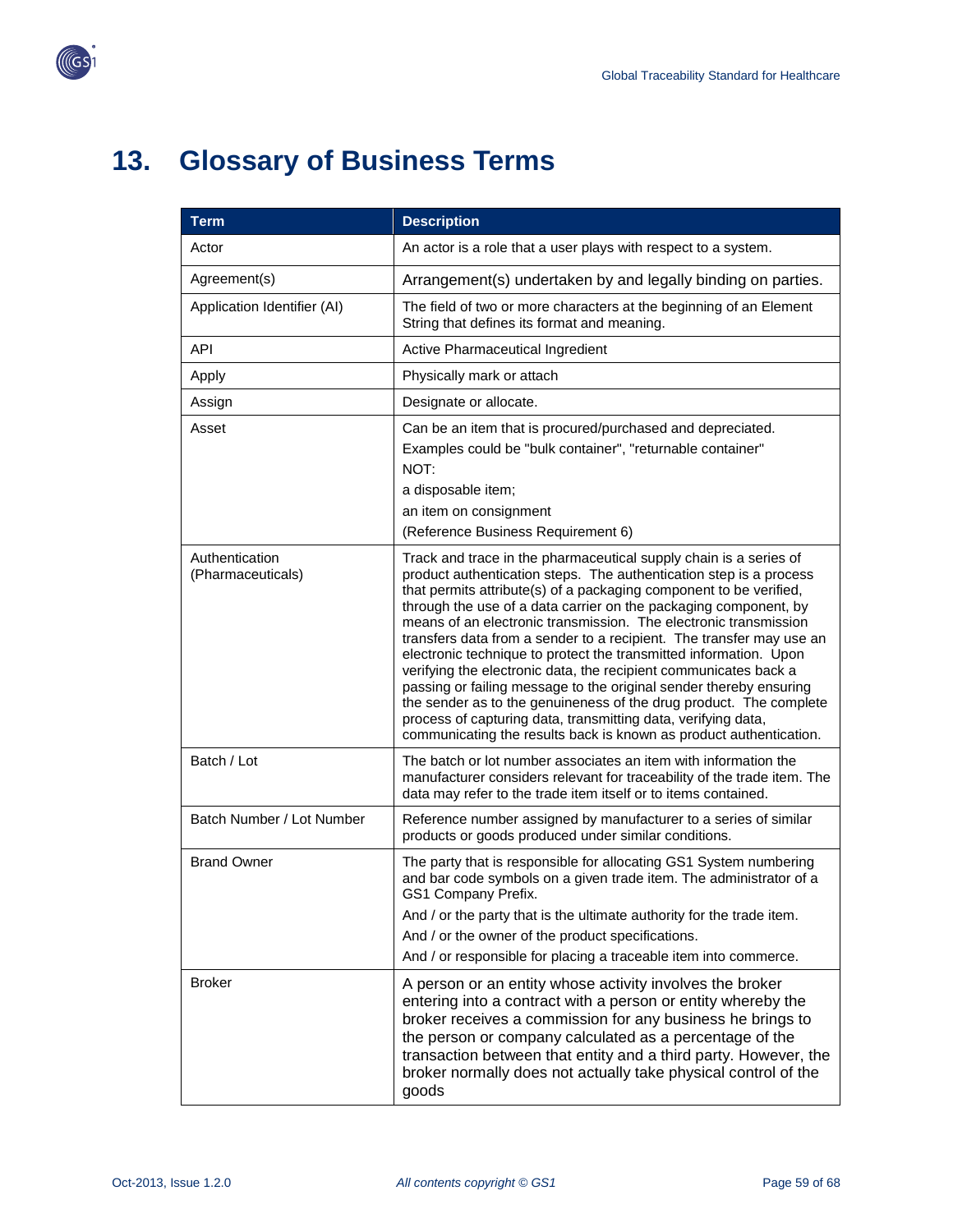

| <b>Term</b>                                                                                  | <b>Description</b>                                                                                                                                                                                                                                                                                                                                                                                                                                                                                                     |
|----------------------------------------------------------------------------------------------|------------------------------------------------------------------------------------------------------------------------------------------------------------------------------------------------------------------------------------------------------------------------------------------------------------------------------------------------------------------------------------------------------------------------------------------------------------------------------------------------------------------------|
| <b>Business Requirement</b>                                                                  | Is a statement of need concerning the business area or<br>business process under study. It is something that the<br>system must do or a quality that the system must have. A<br>requirement exists either because the type of product<br>demands certain functions or qualities, or the client wants the<br>requirement to be part of the delivered product.                                                                                                                                                           |
| <b>Buver</b>                                                                                 | An entity that purchases the product from the Brand Owner or its<br>agent.                                                                                                                                                                                                                                                                                                                                                                                                                                             |
| Collect                                                                                      | Gather required information by any means.                                                                                                                                                                                                                                                                                                                                                                                                                                                                              |
| Composing                                                                                    | Means that an item/product is composed of other items/products<br>(See 6.1.2.6., & Figure 6.13), e.g. a cake is composed of sugar,<br>eggs etc, reverse process is not possible                                                                                                                                                                                                                                                                                                                                        |
| Compounder                                                                                   | A pharmacist, in a hospital or retail pharmacy, that<br>creates/manufactures pharmaceutical product from compounding<br>other pharmaceutical ingredients. Compounded product would be<br>deemed a new product and require new identification (See GTIN<br>Allocation Rules in Healthcare)                                                                                                                                                                                                                              |
| Consumer                                                                                     | The end user of a trade item or a service.                                                                                                                                                                                                                                                                                                                                                                                                                                                                             |
| Consumer Unit                                                                                | The trade item intended to be sold to the end consumer.                                                                                                                                                                                                                                                                                                                                                                                                                                                                |
| Contained in                                                                                 | Means that there is an upper level of packaging and that the lower<br>level item can be removed (See 6.1.2.6., & Figure 6.13), e.g. a<br>carton contains 50 T-shirts, reverse process is possible                                                                                                                                                                                                                                                                                                                      |
| Container                                                                                    | The material employed in the packaging of a product.<br>Containers include primary, secondary and transportation<br>containers. Containers are referred to as primary if they are<br>intended to be in direct contact with the product. Secondary<br>and transportation containers are not intended to be in direct<br>contact with the product.                                                                                                                                                                       |
| Contract                                                                                     | Document/message evidencing an agreement between the seller<br>and the buyer for the supply of goods or services; its effects are<br>equivalent to those of an order followed by an acknowledgement of<br>order.                                                                                                                                                                                                                                                                                                       |
| Counterfeit (medical product)<br>World Health Organisation (WHO)<br>Definition November 2008 | A medical product is counterfeit when there is a false representation<br>in relation to its identity <sup>7</sup> history or source <sup>8</sup> . This applies to the<br>product, its container or other packaging or labelling information.<br>Counterfeiting can apply to both branded and generic products and<br>counterfeit products may include products with correct the or with<br>the wrong components, without active ingredients, with incorrect<br>amounts of active ingredients, or with fake packaging. |
|                                                                                              | Quality defects or [Good Manufacturing Practice/Good Distribution<br>Practice] non-compliance in legitimate, authorized medical products<br>should not be confused with counterfeiting.                                                                                                                                                                                                                                                                                                                                |
|                                                                                              | 7 e.g. any misleading statement with respect to name, composition, strength,<br>or other elements                                                                                                                                                                                                                                                                                                                                                                                                                      |
|                                                                                              | 8 e.g. any misleading statement with respect to manufacturer, country of<br>manufacturing, country of origin, marketing authorisation holder                                                                                                                                                                                                                                                                                                                                                                           |
|                                                                                              | 9 this refers to ingredients or any other component of a medical product                                                                                                                                                                                                                                                                                                                                                                                                                                               |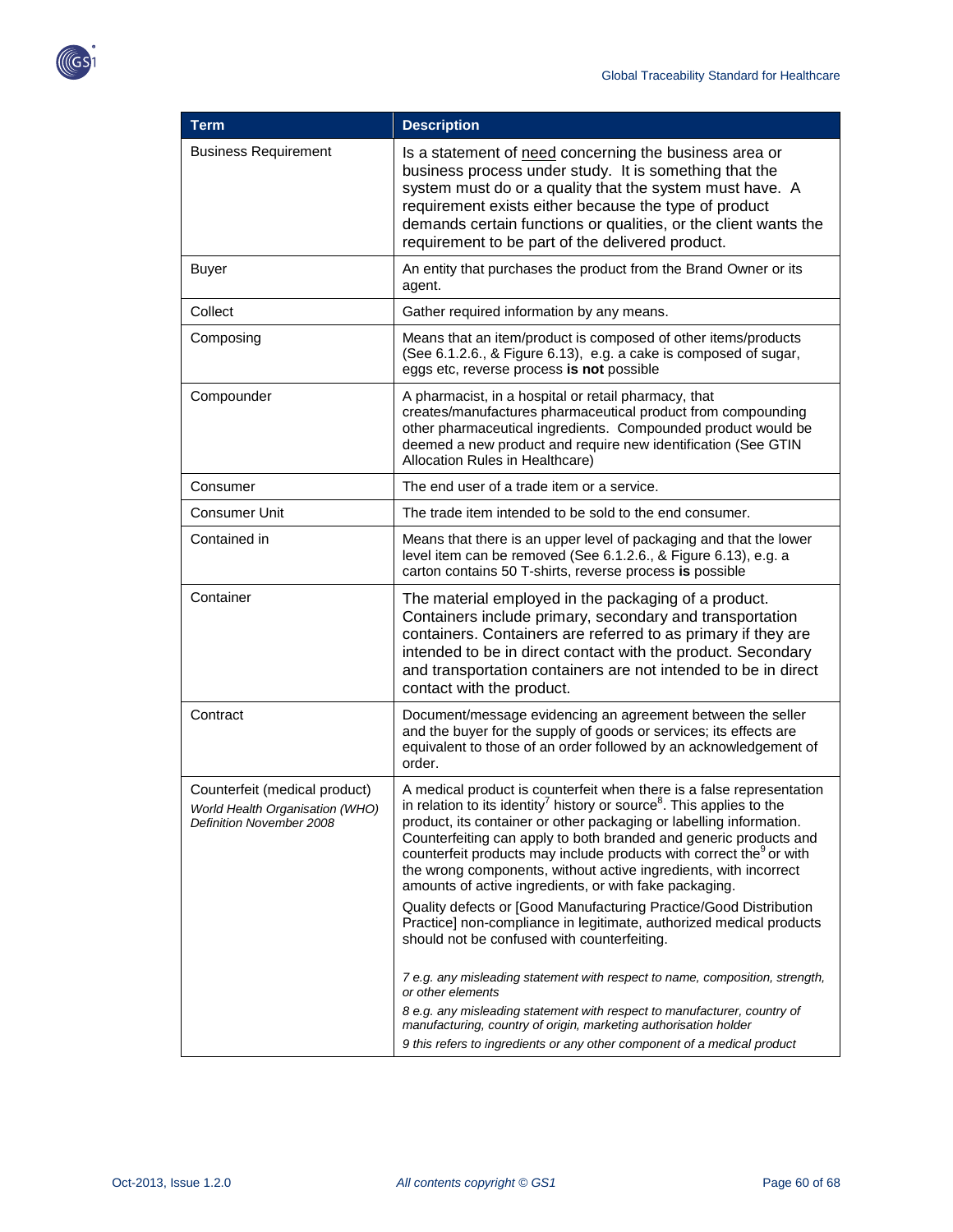| Term                                      | <b>Description</b>                                                                                                                                                                                                                                                                                                                                                                                                                                                                                                              |
|-------------------------------------------|---------------------------------------------------------------------------------------------------------------------------------------------------------------------------------------------------------------------------------------------------------------------------------------------------------------------------------------------------------------------------------------------------------------------------------------------------------------------------------------------------------------------------------|
| <b>Distribution</b>                       | The division and movement of products from the premises of<br>the manufacturer of such products, or another central point, to<br>the end user thereof, or to an intermediate point by means of<br>various transport methods, via various storage<br>establishments.                                                                                                                                                                                                                                                             |
| End of Life                               | Definition of "end of life" is dependent upon the industry and/or<br>product. In healthcare it could be when surgical gloves are used and<br>then disposed of or when insulin is injected or a single use<br>instrument is used once.                                                                                                                                                                                                                                                                                           |
| End to End                                | From finished goods to end of life of product, including<br>products created within a healthcare facility but excluding<br>environmental disposal, e.g. European Union (EU) Waste<br>Electrical and Electronic Equipment (WEEE) Directive<br>2002/96/EC and 2003/108/EC                                                                                                                                                                                                                                                         |
| <b>EPCIS</b>                              | Electronic Product Code (EPC) Information System (IS):                                                                                                                                                                                                                                                                                                                                                                                                                                                                          |
| Event                                     | Is an occurrence of a process in a specific time or a period of time.                                                                                                                                                                                                                                                                                                                                                                                                                                                           |
| Event data                                | An event has four dimensions:<br>- What: what physical objects were involved (GTIN)<br>- When: when the event took place (timestamp)<br>- Where: where the event took place (Location identifier (GLN))<br>- Why: what business step was being carried out<br>See also "Transactional data"                                                                                                                                                                                                                                     |
| <b>Expiry Date</b>                        | The date given on the individual container (usually on the label) of a<br>product up to and including which the product is expected to remain<br>within specifications, if stored correctly. It is established for each<br>batch/lot by adding the shelf-life to the date of manufacture.                                                                                                                                                                                                                                       |
| Extended (as in Extended<br>Supply Chain) | Extended indicates that whatever the readers view of what<br>constitutes the "supply chain" Traceability goes beyond that view.<br>Extended implies both upstream and downstream supply chain, e.g.<br>from source material (e.g. seed to grow wheat) through manufacture<br>(making bread) to consumption or use (e.g. eating the bread) to<br>destruction (e.g. composting stale bread).<br>Usually what constitutes the "supply chain" depends on the<br>individual's perspective, e.g. for a manufacturer, the supply chain |
|                                           | may be raw materials to delivery of finished goods or for a nurse, for<br>pharmaceuticals, may be from pharmacy to consumption by the<br>patient.                                                                                                                                                                                                                                                                                                                                                                               |
| <b>External Traceability</b>              | External traceability takes place when instances of a traceable item<br>are physically handed over from one traceability partner (traceable<br>item source) to another traceability partner (traceable item recipient).                                                                                                                                                                                                                                                                                                         |
| <b>Forwarding Agent</b>                   | A person or entity engaged in providing, either directly or indirectly,<br>any service concerned with clearing and forwarding operations in<br>any manner to any other person and includes a consignment agent.                                                                                                                                                                                                                                                                                                                 |
| Global Location Number (GLN)              | The GS1 Identification Key used to identify physical locations or legal<br>entities. The key is comprised of a GS1 Company Prefix, Location<br>Reference, and Check Digit.                                                                                                                                                                                                                                                                                                                                                      |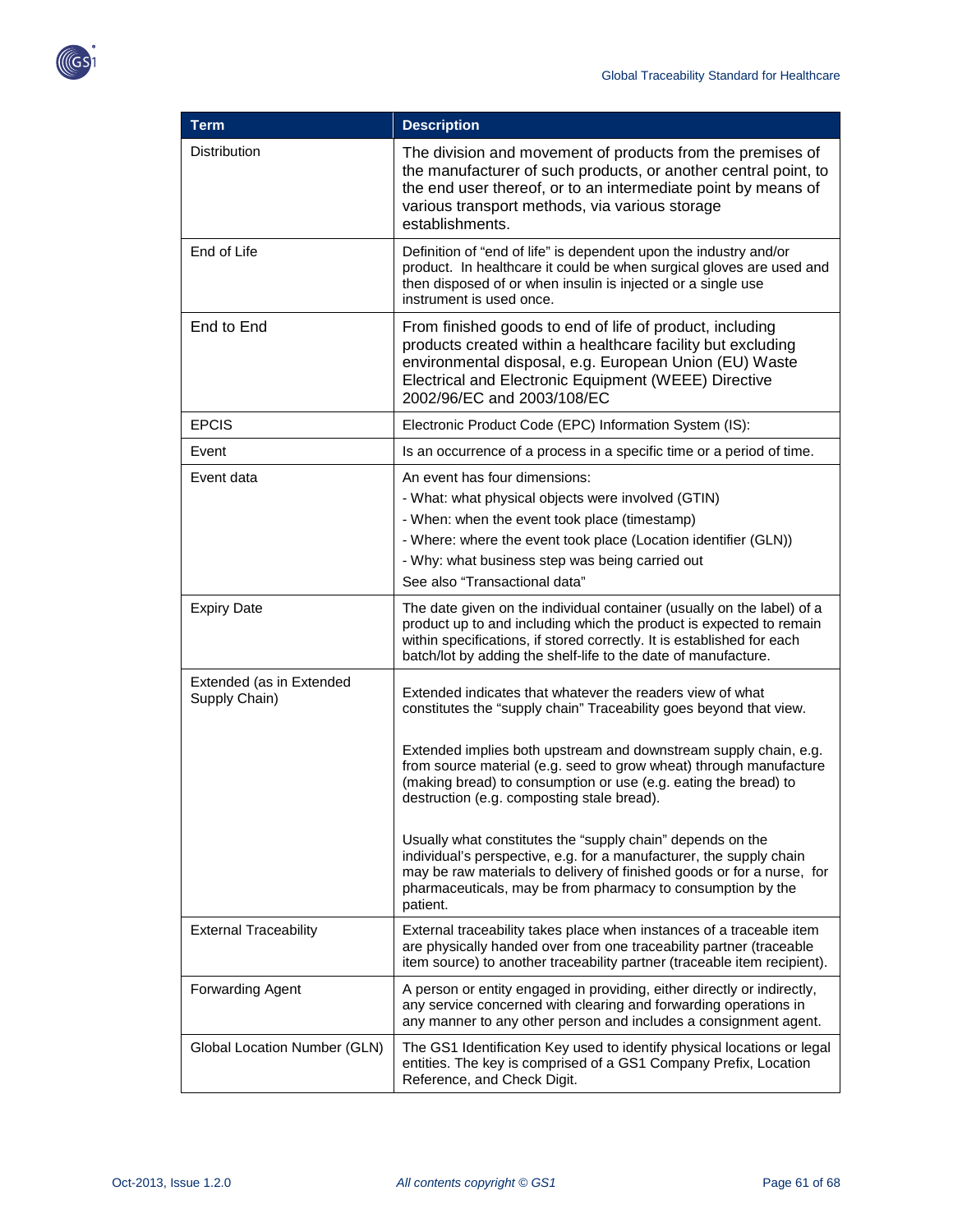

| <b>Term</b>                                                                        | <b>Description</b>                                                                                                                                                                                                                                                                                                                                                                                                                                                                                                                                                                                                                                                                                                                  |
|------------------------------------------------------------------------------------|-------------------------------------------------------------------------------------------------------------------------------------------------------------------------------------------------------------------------------------------------------------------------------------------------------------------------------------------------------------------------------------------------------------------------------------------------------------------------------------------------------------------------------------------------------------------------------------------------------------------------------------------------------------------------------------------------------------------------------------|
| Global Trade Item Number<br>(GTIN)                                                 | The GS1 Identification Key used to identify trade items. The key is<br>comprised of a GS1 or U.P.C. Company Prefix followed by an Item<br>Reference Number and a Check Digit.                                                                                                                                                                                                                                                                                                                                                                                                                                                                                                                                                       |
| Global Returnable Asset<br>Identifier<br>(GRAI)                                    | The GS1 Identification Key used to identify Returnable Assets. The<br>key is comprised of a GS1 Company Prefix, Asset Type, Check Digit,<br>and optional serial number.                                                                                                                                                                                                                                                                                                                                                                                                                                                                                                                                                             |
| GS1 System                                                                         | The specifications, standards, and guidelines administered by GS1.                                                                                                                                                                                                                                                                                                                                                                                                                                                                                                                                                                                                                                                                  |
| Homogeneous Pallet                                                                 | Homogeneous Pallet is composed of identical products (identified<br>with the same item identification (GTIN)) originating from the same<br>Batch / Lot.                                                                                                                                                                                                                                                                                                                                                                                                                                                                                                                                                                             |
| Identification                                                                     | Refer to GLN and GTIN                                                                                                                                                                                                                                                                                                                                                                                                                                                                                                                                                                                                                                                                                                               |
| <b>Identification Carrier</b>                                                      | Mark / tag / label / accompanying document sometimes called<br>"passport" or "identity card" or "Pedigree" in some industry sectors                                                                                                                                                                                                                                                                                                                                                                                                                                                                                                                                                                                                 |
| <b>International Medical Products</b><br>Anti-Counterfeiting Taskforce<br>(IMPACT) | Responding to the growing public health crisis of counterfeit drugs, in<br>February 2006, the World Health Organization launched the<br>International Medical Products Anti-Counterfeiting Taskforce<br>(IMPACT). At its core, IMPACT aims to build coordinated networks<br>across and between countries in Order to halt the production, trading<br>and selling of fake medicines around the globe. IMPACT is a<br>partnership comprised of all the major anti-counterfeiting players,<br>including: international organizations, non-governmental<br>organizations, enforcement agencies, pharmaceutical manufacturers<br>associations and drug and regulatory authorities.<br>http://www.who.int/impact/impact_q-a/en/index.html |
| Intellectual Property (IP)                                                         | <b>Copyright</b> protects material, such as literature, art, music,<br>sound recordings, films and broadcasts.                                                                                                                                                                                                                                                                                                                                                                                                                                                                                                                                                                                                                      |
|                                                                                    | <b>Designs</b> protect the visual appearance or eye appeal of<br>products.                                                                                                                                                                                                                                                                                                                                                                                                                                                                                                                                                                                                                                                          |
|                                                                                    | Patents protect the technical and functional aspects of<br>products and processes.                                                                                                                                                                                                                                                                                                                                                                                                                                                                                                                                                                                                                                                  |
|                                                                                    | <b>Trade Marks</b> protect signs that can distinguish the goods and<br>services of one trader from those of another.                                                                                                                                                                                                                                                                                                                                                                                                                                                                                                                                                                                                                |
|                                                                                    | Also covers trade secrets, plant varieties, geographical<br>indications, performers rights and so on. Often, more than<br>one type of IP may apply to the same creation. (Ref.:<br>http://www.ipo.gov.uk/whatis.htm)                                                                                                                                                                                                                                                                                                                                                                                                                                                                                                                |
| Intermediate Product                                                               | Partly processed product that must undergo further<br>manufacturing steps before it becomes a bulk finished<br>product.                                                                                                                                                                                                                                                                                                                                                                                                                                                                                                                                                                                                             |
| <b>Internal Process</b>                                                            | A series of actions, changes or function(s) within an organisation or<br>an organisation that brings about a result.                                                                                                                                                                                                                                                                                                                                                                                                                                                                                                                                                                                                                |
| Internal Traceability                                                              | Internal traceability takes place when a traceability partner receives<br>one or several instances of traceable items as inputs that are<br>subjected to internal processes, before one or several instances of<br>traceable items are output.                                                                                                                                                                                                                                                                                                                                                                                                                                                                                      |
| Link                                                                               | Recording the information necessary to establish the relationship to<br>other relevant information.                                                                                                                                                                                                                                                                                                                                                                                                                                                                                                                                                                                                                                 |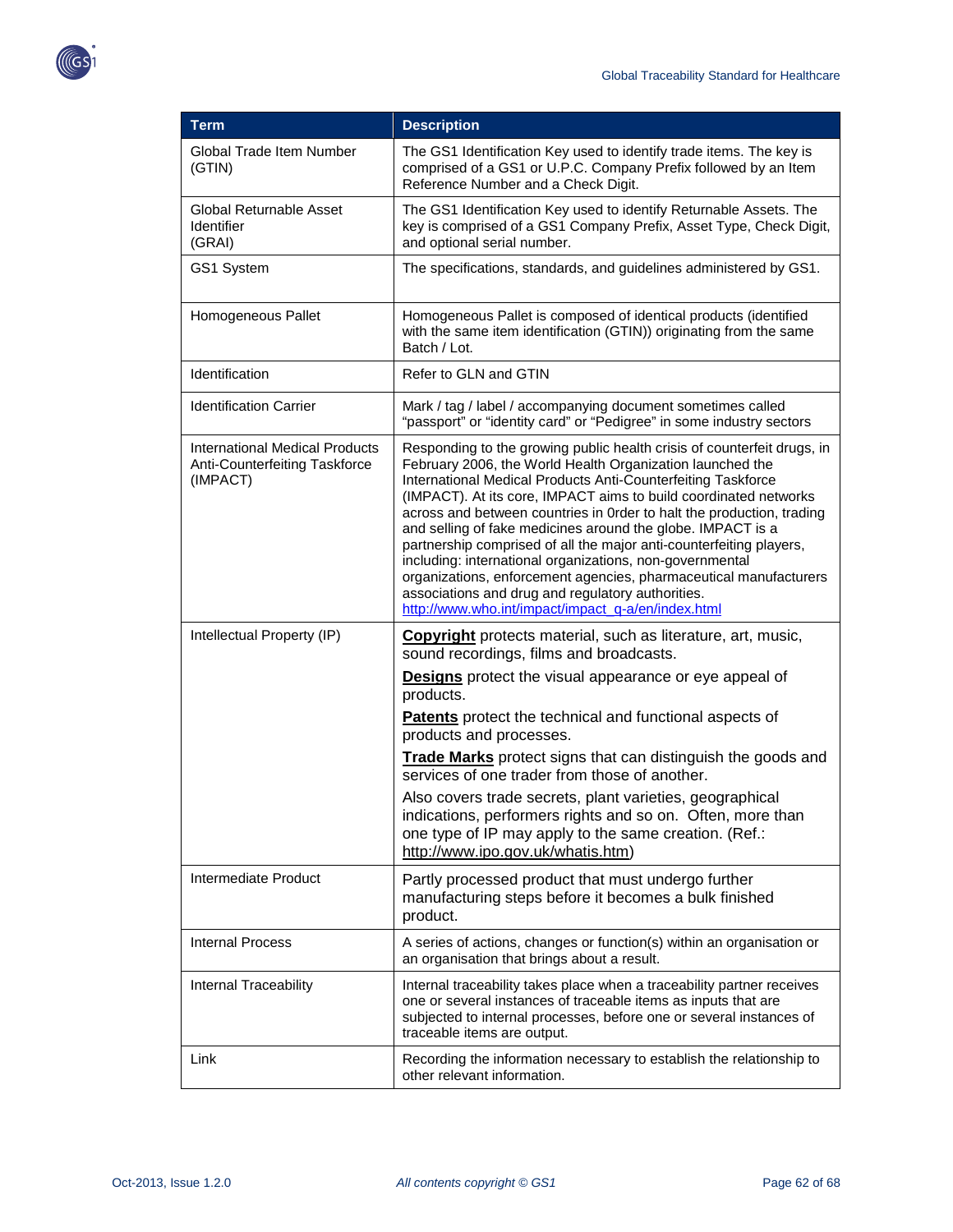| <b>Term</b>                                                                       | <b>Description</b>                                                                                                                                                                                                                                                                                                                                                                                                                                                                                                           |
|-----------------------------------------------------------------------------------|------------------------------------------------------------------------------------------------------------------------------------------------------------------------------------------------------------------------------------------------------------------------------------------------------------------------------------------------------------------------------------------------------------------------------------------------------------------------------------------------------------------------------|
| Location                                                                          | A place where a traceable item is or could be located.<br>[ISO / CD 22519] A place of production, handling, storage and / or<br>sale.                                                                                                                                                                                                                                                                                                                                                                                        |
| Logistic Unit                                                                     | An item of any composition established for transport and/or storage<br>that needs to be managed through the supply chain. It is identified<br>with SSCC.                                                                                                                                                                                                                                                                                                                                                                     |
| Logistics Provider (including<br><b>Third Party Logistics Providers</b><br>(3PLs) | A logistics provider is a person or entity that provides logistics<br>services for part or all of the supply chain management<br>functions for other entities (manufacturers or suppliers). Third<br>party logistics providers are typically specialized in integrated<br>warehousing and transportation services that can be<br>customized according to the demands and delivery<br>requirements of their customers. A logistics provider does not<br>hold proprietary rights over the product they store or<br>distribute. |
| Master Data                                                                       | Master Data describes each item and party involved in supply chain<br>processes. Master Data is defined as data having the following<br>characteristics:<br>Permanent or lasting nature<br>Relatively constant across time, not being subject to frequent change<br>Accessed / used by multiple business processes and system                                                                                                                                                                                                |
|                                                                                   | applications.<br>Can be either neutral or relationship dependent.                                                                                                                                                                                                                                                                                                                                                                                                                                                            |
| <b>Medical Device</b>                                                             | Any instrument or article that can be used to diagnose, prevent,<br>monitor, treat or alleviate diseases or other conditions (including<br>pregnancy) and which does not - like a medicine - achieve its<br>principal action by direct pharmacological, immunological or<br>metabolic means (Note: definition can be specific to regulatory<br>agency).                                                                                                                                                                      |
| <b>Mixed Pallet</b>                                                               | Mixed Pallet is composed of one or more different products<br>(identified with different item identification (GTIN)).                                                                                                                                                                                                                                                                                                                                                                                                        |
| Party                                                                             | A Party (or) Location is any legal or physical entity involved at any<br>point in any supply chain and upon which there is a need to retrieve<br>pre-defined information. A Party is uniquely identified by a Global<br>Location Number (GLN).                                                                                                                                                                                                                                                                               |
| Pedigree                                                                          | A record that traces the ownership and transactions of a<br>product as it moves among various trading or traceability<br>partners - from the manufacturer to e.g. the pharmacy,<br>hospital, or other entity.                                                                                                                                                                                                                                                                                                                |
| Process                                                                           | A series of actions or steps towards achieving a particular end.<br>Examples of common processes include Production, Transformation,<br>Quality Control, Storage, Transportation, Movement, Recycle,<br>Return, Packing, Receiving, Traceability.                                                                                                                                                                                                                                                                            |
| <b>Quality System</b>                                                             | An appropriate infrastructure, encompassing the<br>organisational structure, procedures, processes and<br>resources, and systematic actions necessary to ensure<br>adequate confidence that a product (or service) will satisfy<br>given requirements for quality.                                                                                                                                                                                                                                                           |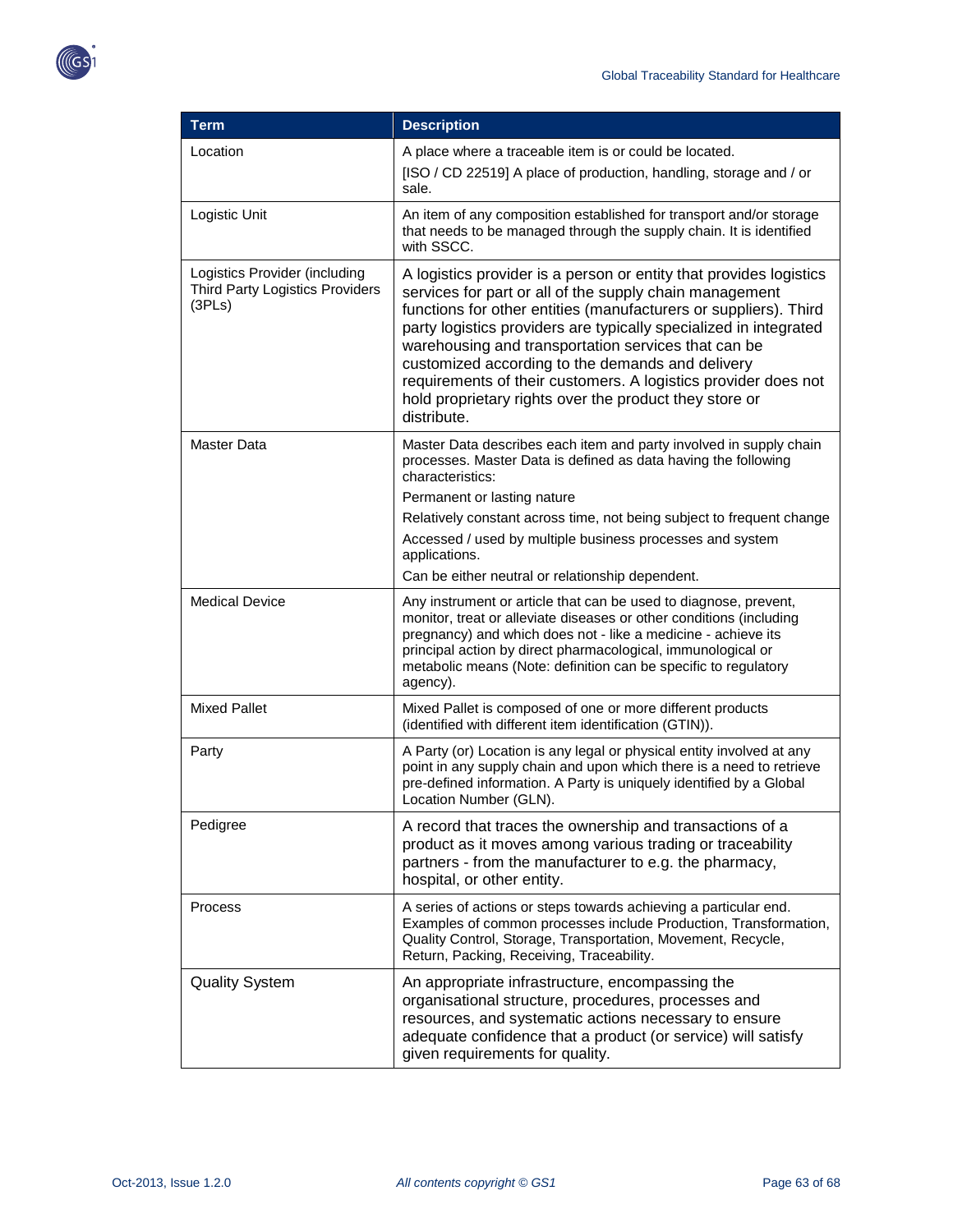

| <b>Term</b>                                    | <b>Description</b>                                                                                                                                                                                                                                                                                                                                                                                                                          |
|------------------------------------------------|---------------------------------------------------------------------------------------------------------------------------------------------------------------------------------------------------------------------------------------------------------------------------------------------------------------------------------------------------------------------------------------------------------------------------------------------|
| Quarantine                                     | The status of products isolated physically or by other effective<br>means while a decision is awaited on their release, rejection<br>or reprocessing.                                                                                                                                                                                                                                                                                       |
| Recall                                         | Shall mean any measure aimed at achieving the return of a<br>dangerous product that has already been supplied or made<br>available to consumers by the producer or distributor (EU<br>Directive 2001/95/CE General Product Safety)                                                                                                                                                                                                          |
| Record                                         | Act of creating a permanent piece of information constituting an<br>account of something that has occurred.                                                                                                                                                                                                                                                                                                                                 |
| Sampling                                       | Operations designed to obtain a representative portion of a<br>product, based on an appropriate statistical procedure, for a<br>defined purpose, e.g. acceptance of consignments or batch<br>release.                                                                                                                                                                                                                                       |
| Seller                                         | The party selling the traceable item to a buyer.                                                                                                                                                                                                                                                                                                                                                                                            |
| Serial Shipping Container<br>Code (SSCC)       | The GS1 Identification Key used to identify logistics units. The key is<br>comprised of an Extension digit, GS1 Company Prefix, Serial<br>Reference, and Check Digit.                                                                                                                                                                                                                                                                       |
| Serialized Global Trade Item<br>Number (SGTIN) | SGTIN is a method of identifying items at the unit or retail level as<br>well as at the case and carton levels. It is composed of a GS1<br>assigned Company Prefix & Item Reference (GTIN), combined with a<br>Serial Number. Where GS1 bar codes have traditionally been used,<br>the SGTIN specification combined with an RFID tag can give visibility<br>beyond the Item Reference right down to the exact serial number of<br>the item. |
| Share                                          | Act of exchanging information about an entity or traceable item with<br>another Traceability Partner.                                                                                                                                                                                                                                                                                                                                       |
| Shelf life                                     | The period of time during which a product, if stored correctly, is<br>expected to comply with the specification as determined by stability<br>studies on a number of batches/lots of the product.                                                                                                                                                                                                                                           |
| Shipment                                       | An item or group of items delivered to one party's location at one<br>moment in time that have undergone the same despatch and receipt<br>processes.                                                                                                                                                                                                                                                                                        |
| Shipper                                        | Party responsible for the shipment of goods.                                                                                                                                                                                                                                                                                                                                                                                                |
| Storage                                        | The storing of products up to the point of use or onward<br>distribution                                                                                                                                                                                                                                                                                                                                                                    |
| Store Data                                     | Keeping information available by any method.                                                                                                                                                                                                                                                                                                                                                                                                |
| Supplier                                       | The party that produces, provides, or furnishes an item or service.                                                                                                                                                                                                                                                                                                                                                                         |
| Traceability                                   | Traceability is the ability to track forward the movement through<br>specified stage(s) of the extended supply chain and trace backward<br>the history, application or location of that which is under<br>consideration                                                                                                                                                                                                                     |
| <b>Traceability Data</b>                       | Any information about the history, application or location of a<br>traceable item. This may be either master data or event data.                                                                                                                                                                                                                                                                                                            |
| <b>Traceability Data Creator</b>               | The Traceability Partner that generates traceability information.                                                                                                                                                                                                                                                                                                                                                                           |
| <b>Traceability Data Recipient</b>             | The Traceability Partner authorized to view, use, and download<br>agreed traceability information.                                                                                                                                                                                                                                                                                                                                          |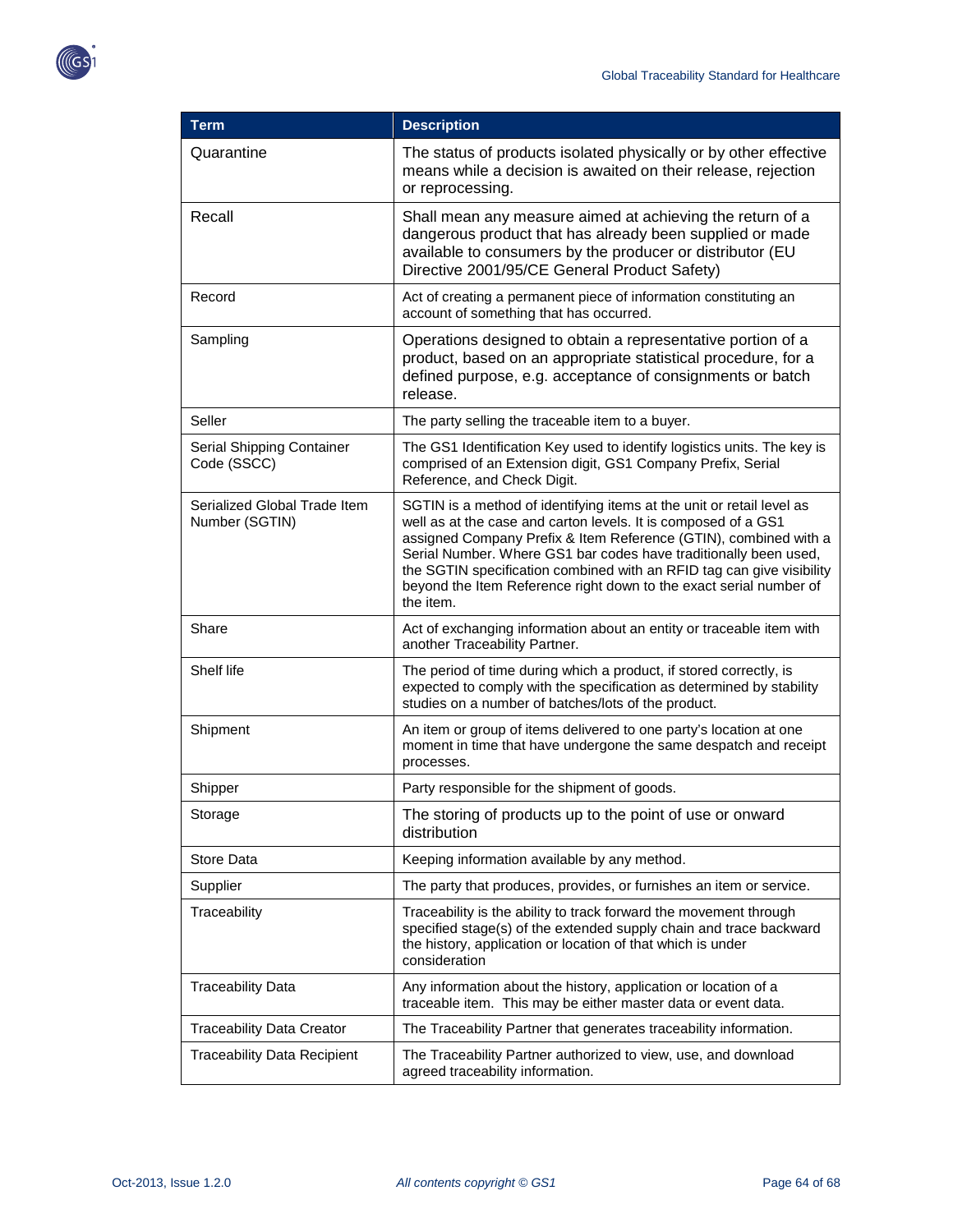

| <b>Term</b>                     | <b>Description</b>                                                                                                                                                                                                                                                                                                                                                                                                                                                                                                                    |
|---------------------------------|---------------------------------------------------------------------------------------------------------------------------------------------------------------------------------------------------------------------------------------------------------------------------------------------------------------------------------------------------------------------------------------------------------------------------------------------------------------------------------------------------------------------------------------|
| <b>Traceability Data Source</b> | The Traceability Partner that provides the agreed traceability<br>information.                                                                                                                                                                                                                                                                                                                                                                                                                                                        |
| <b>Traceability Partner</b>     | Any Trading or traceability Partner involved in the traceability<br>process e.g., Traceable Item Creator, Traceable Item Source,<br>Traceable Item Recipient, Transporter, Brand Owner, Traceability<br>Data Source, and Traceability Data Recipient. NOTE: The term<br>"partner" does not imply there is a direct business relationship or<br>partnership between parties involved in traceability                                                                                                                                   |
| Traceable Item                  | A physical object, which may or may not be a trade item, where there<br>may be a need to retrieve information about its history, application,<br>or location. The level at which the traceable item is defined is<br>dependent on the industry and degree of control required (for<br>example within a product packaging or logistical hierarchy). It could<br>be tracked, traced, recalled or withdrawn. It could exist in multiple<br>locations at the same time (for example, if identified at the trade item<br>and batch level). |
|                                 | A traceable item may be related to another traceable item.<br>It is the choice of the Traceability Partner which identification level<br>(e.g. GTIN or Lot/Batch or serial level) to use for the traceable item.<br>See also definition for process                                                                                                                                                                                                                                                                                   |
| <b>Traceable Item Creator</b>   | The Traceability Partner that generates a traceable item, or makes a<br>distinct traceable item by transformation of one or more traceable<br>items.                                                                                                                                                                                                                                                                                                                                                                                  |
| Traceable Item Recipient        | The Traceability Partner that receives the traceable item.                                                                                                                                                                                                                                                                                                                                                                                                                                                                            |
| <b>Traceable Item Source</b>    | The Traceability Partner that despatches or provides a traceable<br>item.                                                                                                                                                                                                                                                                                                                                                                                                                                                             |
| <b>Trace Request</b>            | A formal inquiry about the history, application, or location of a<br>traceable item. A request can trigger subsequent trace requests up<br>or down the supply chain in order to fulfil the original request                                                                                                                                                                                                                                                                                                                           |
| <b>Trace Request Initiator</b>  | The person who starts the trace request and requires a response<br>from the Traceable Data Source.                                                                                                                                                                                                                                                                                                                                                                                                                                    |
| Tracing                         | Tracing is the capability to identify the origin and<br>characteristics or history of a particular traceable item<br>upstream based on criteria determined at each point of the<br>supply chain by reference to records held about it.<br>Trace or Tracing backward or ascending traceability                                                                                                                                                                                                                                         |
| Tracking                        | Tracking is the capability to locate or follow the path of a<br>particular traceable item downstream based on criteria<br>determined at each point of the supply chain by reference to<br>records held about it.<br>Track forward or descending traceability                                                                                                                                                                                                                                                                          |
| Trade Item                      | Any item (product or service) upon which there is a need to retrieve<br>pre-defined information and that may be priced, or ordered, or<br>invoiced at any point in any supply chain.                                                                                                                                                                                                                                                                                                                                                  |
| <b>Trading Partner</b>          | Any Supply Chain Partner that has a direct impact on the flow of<br>goods through the supply chain. Examples include Third Party<br>Logistics Provider, Manufacturer, Retailer, and Grower.                                                                                                                                                                                                                                                                                                                                           |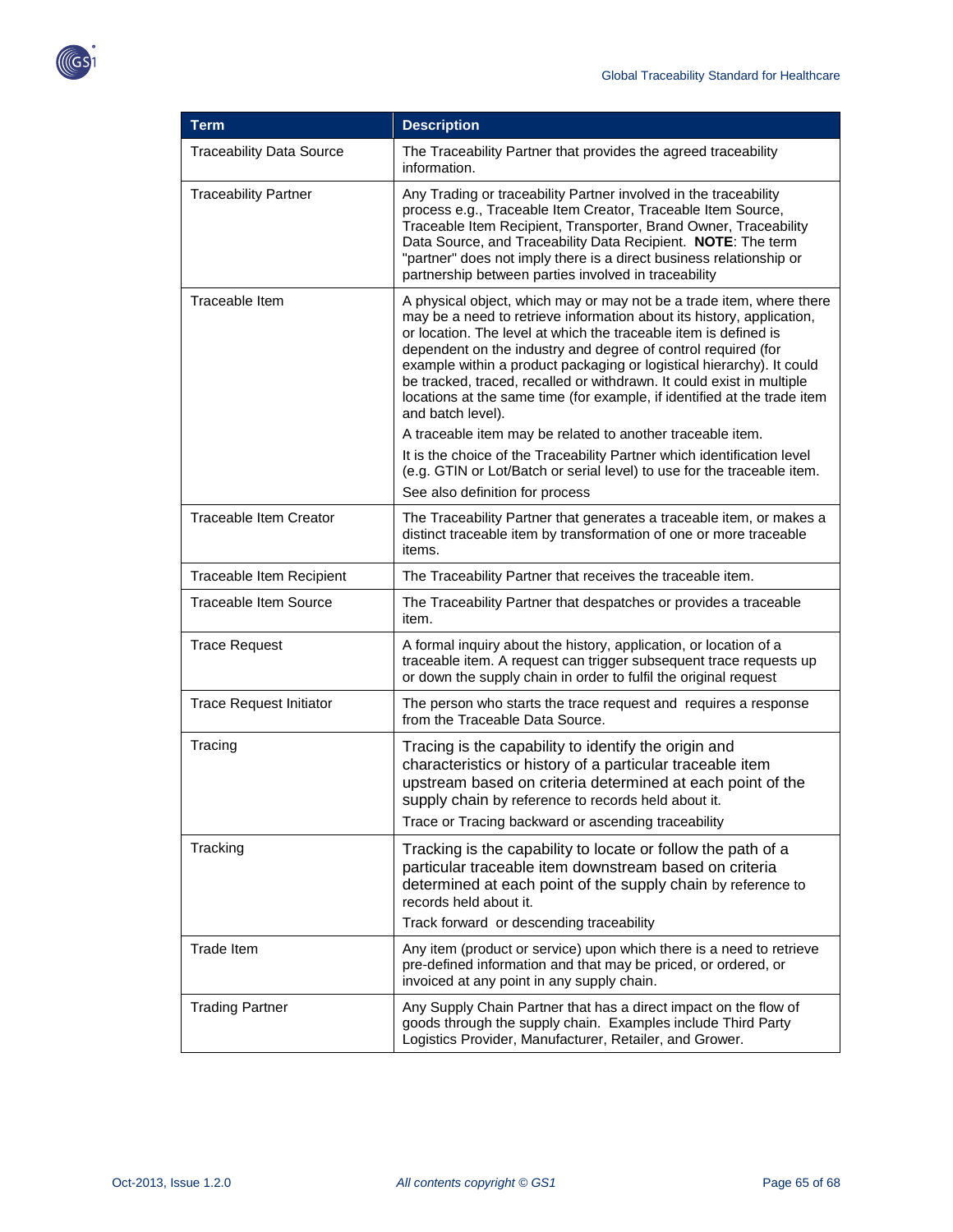

| <b>Term</b>                        | <b>Description</b>                                                                                                                                                                                                                                                                                                                                                                                  |
|------------------------------------|-----------------------------------------------------------------------------------------------------------------------------------------------------------------------------------------------------------------------------------------------------------------------------------------------------------------------------------------------------------------------------------------------------|
| <b>Transactional Data</b>          | Information necessary for the business process being executed. For<br>example, Item codes and ordered quantities are transactional as<br>these are mandatory fields within a purchase order: and, may vary<br>by purchase order. See also "Event data"                                                                                                                                              |
| Transformation                     | A change to the nature of a traceable item that changes the identity<br>and/or the characteristics of the traceable item. The act of changing<br>the item such as combining ingredients to make a finished product or<br>case picking to create a new pallet. Transformation can be<br>production, aggregation, grouping, splitting, mixing, compounding,<br>packing and repacking traceable items. |
| Transit                            | The period during which products are in the process of being<br>carried, conveyed, or transported across, over or through a<br>passage or route to reach the destination.                                                                                                                                                                                                                           |
| Transporter                        | The Traceability Partner that receives, carries, and delivers one or<br>more traceable items from one point to another without transforming<br>the traceable item(s). Typically only has possession, custody, or<br>control of a traceable item, but may have ownership.                                                                                                                            |
| Wholesaler                         | Any person or organisation that is engaged in wholesale<br>distribution of products, including but not limited to,<br>manufacturers, re-packers, own-label distributors, private-<br>label distributors, brokers, warehouses - including those for<br>manufacturers and distributors who conduct wholesale<br>distribution.                                                                         |
| World Health Organisation<br>(WHO) | WHO is the directing and coordinating authority for health within the<br>United Nations system. It is responsible for providing leadership on<br>global health matters, shaping the health research agenda, setting<br>norms and standards, articulating evidence-based policy options,<br>providing technical support to countries and monitoring and<br>assessing health trends.                  |
| Withdrawal                         | Shall mean any measure aimed at preventing the distribution,<br>display and offer of a product dangerous to the<br>consumer[/end user] (EU Directive 2001/95/CE General<br>Product Safety)                                                                                                                                                                                                          |

# <span id="page-65-0"></span>**14. Summary of Changes**

| <b>Change</b>                                                                                                                                   | <b>Version</b> | <b>Associated</b><br><b>WR Number</b> |
|-------------------------------------------------------------------------------------------------------------------------------------------------|----------------|---------------------------------------|
| jDocument for Healthcare based on Global Traceability Standard<br>• Completion of Traceability Work Group Public Review<br>• Posted for eBallot | 0.2            | WR 08-201                             |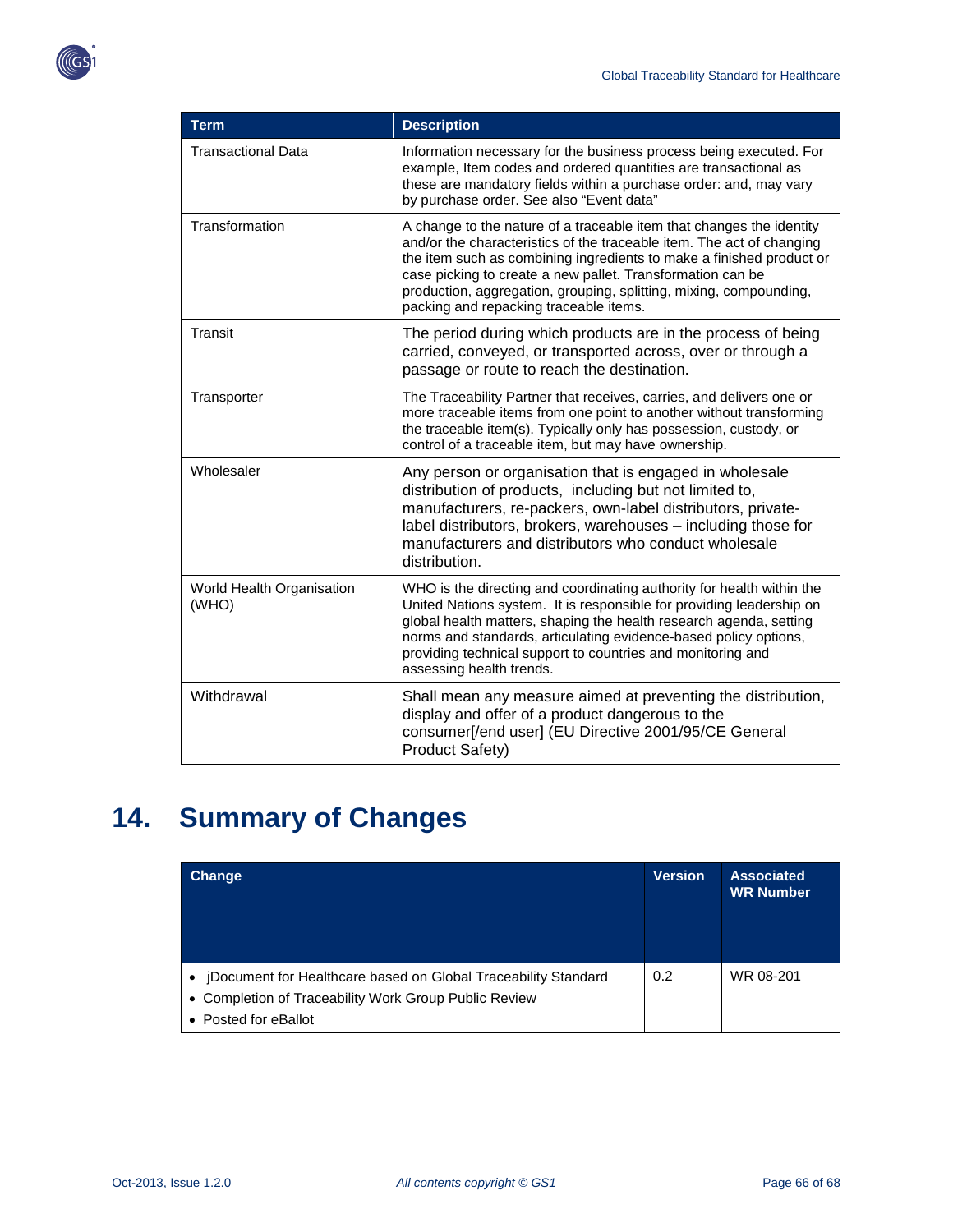

| <b>Change</b>                                                                          |                                                                                                                                                                                                                                                  | <b>Version</b> | <b>Associated</b><br><b>WR Number</b> |
|----------------------------------------------------------------------------------------|--------------------------------------------------------------------------------------------------------------------------------------------------------------------------------------------------------------------------------------------------|----------------|---------------------------------------|
| Acknowledgement section replaced Sabine Klaeser with Bettina<br>Bartz from GS1 Germany |                                                                                                                                                                                                                                                  | 0.2.1          | Errata Changes                        |
| Section 5.3 Added "GS1" to XML                                                         |                                                                                                                                                                                                                                                  |                |                                       |
| Figure 6-1 corrected "process" Typo                                                    |                                                                                                                                                                                                                                                  |                |                                       |
| Section 9.1                                                                            |                                                                                                                                                                                                                                                  |                |                                       |
| $\circ$                                                                                | Replaced "GS1-128 Application Identifier" with "GS1<br>Application Identifiers"                                                                                                                                                                  |                |                                       |
| $\circ$                                                                                | Added revised note Note: as of July 2005, SGTIN<br>only exists for RFID technology using EPC. As bar<br>code solutions a combination of GTIN plus serial<br>number can be found as appropriate counterpart<br>(e.g. GS1 DataMatrix or GS1-128)." |                |                                       |